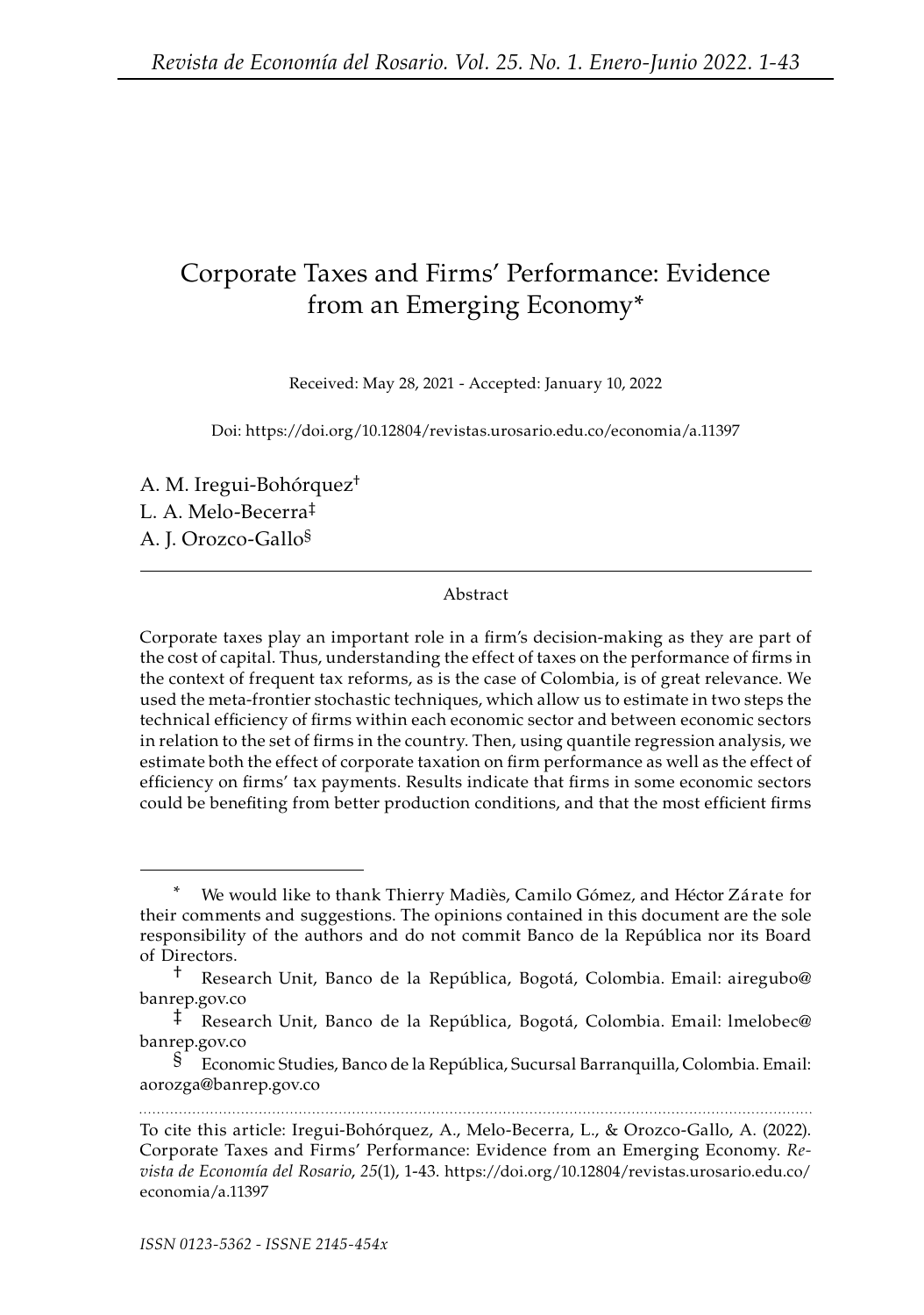within each sector paid more taxes as a share of assets. However, when compared to the meta-frontier, firms with higher efficiency paid less taxes, suggesting differences in the firms' tax burden across economic sectors.

*Keywords:* Corporate taxes; stochastic frontier analysis; firm performance. *jel Classification:* C23, D22, H25.

## Impuestos corporativos y desempeño de las empresas: evidencia para una economía emergente

#### Resumen

Los impuestos corporativos juegan un papel importante en la toma de decisiones de las empresas, ya que son parte del costo de uso del capital. Por lo tanto, estudiar la relación entre los impuestos corporativos y el desempeño de las empresas es de gran relevancia, en un contexto de frecuentes reformas tributarias, como es el caso de Colombia. Para el análisis se utilizan técnicas de meta-frontera estocástica que permiten estimar, en dos etapas, la eficiencia técnica de las empresas dentro de cada sector económico y entre sectores económicos en relación con el conjunto de empresas en el país. Luego, se utiliza el análisis de regresión cuantílica para estimar tanto el efecto de los impuestos corporativos sobre el desempeño de las empresas, como el efecto de la eficiencia sobre los pagos de impuestos. Los resultados indican que las empresas, en algunos sectores económicos, podrían beneficiarse de mejores condiciones de producción y que las más eficientes dentro de cada sector pagan más impuestos, como proporción de sus activos. Sin embargo, cuando se comparan con la frontera de producción global del país, las empresas con mayor eficiencia pagan menos impuestos, lo que sugiere diferencias en la carga tributaria entre sectores económicos.

*Palabras clave:* impuestos corporativos; frontera estocástica; desempeño empresas. *Clasificación jel:* C23, D22, H25.

# Impostos corporativos e desempenho das empresas: evidência para uma economia emergente

#### Resumo

Os impostos corporativos desempenham um papel importante na tomada de decisões de empresas, pois fazem parte do custo do uso de capital. Portanto, estudar a relação entre os impostos corporativos e o desempenho das empresas é de grande relevância, em um contexto de frequentes reformas tributárias, como é o caso da Colômbia. Para a análise, são utilizadas técnicas de metafronteira estocástica para estimar, em duas etapas, a eficiência técnica das empresas dentro de cada setor econômico e entre setores econômicos em relação ao conjunto de empresas do país. Na sequência, a análise de regressão quantílica é usada para estimar tanto o efeito dos impostos corporativos no desempenho das empresas quanto o efeito da eficiência nos pagamentos de impostos. Os resultados indicam que as empresas, em alguns setores econômicos, poderiam se beneficiar de melhores condições de produção e que as mais eficientes dentro de cada setor pagam mais impostos, proporcionalmente aos seus ativos. No entanto, quando comparadas à fronteira produtiva global do país, as empresas com maior eficiência pagam menos impostos, o que sugere diferenças na carga tributária entre os setores econômicos.

*Palavras-chave:* impostos corporativos; fronteira estocástica; desempenho das empresas. *Classificação jel:* C23, D22, H25.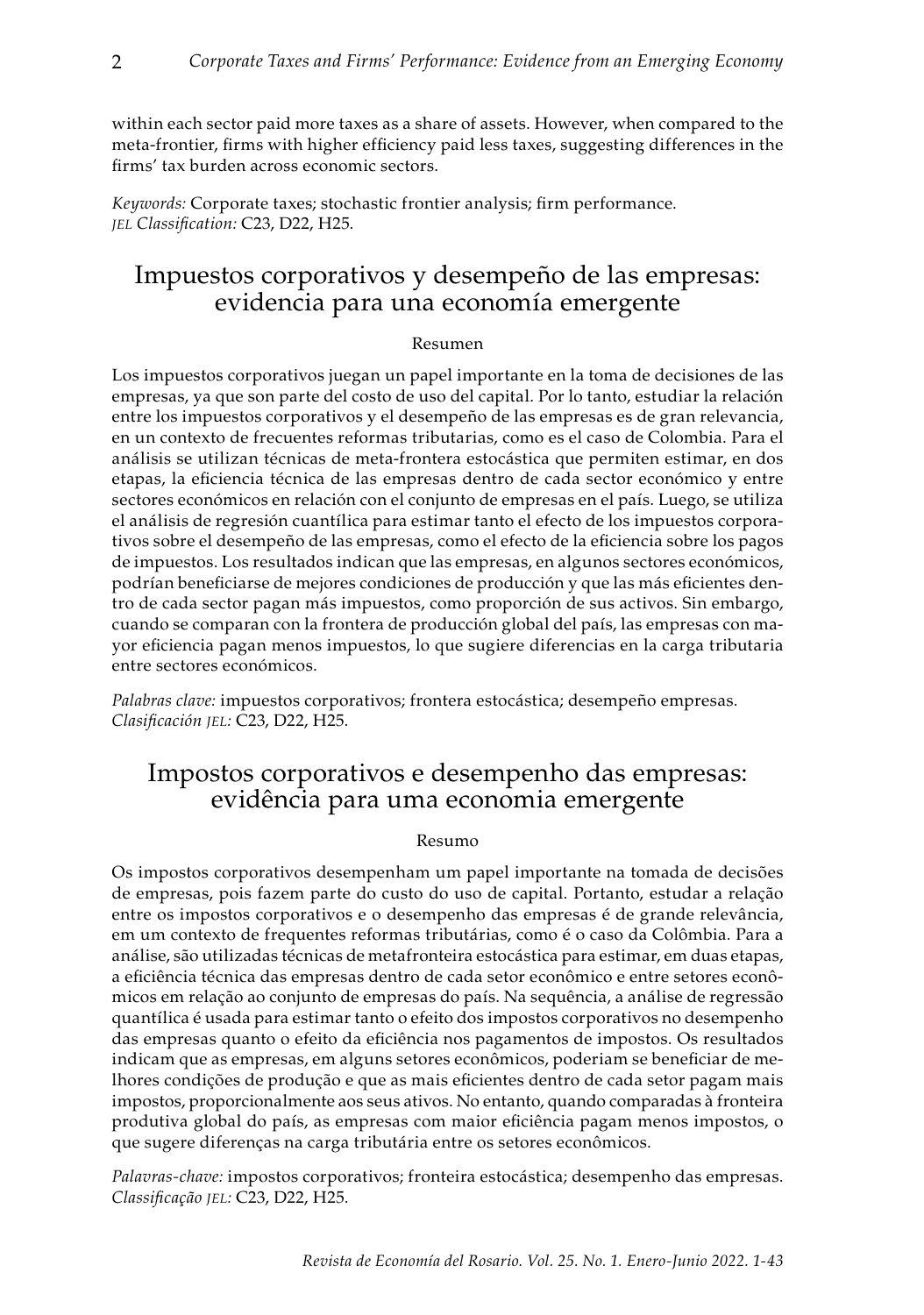## Introduction

Corporate taxes have a central role in a firm's decision-making, which in turn affects economic activity and has implications for a country's fiscal accounts (Hanlon & Heitzman, 2010). Taxes might affect the performance of firms through different channels. Vartia (2008) points out three specific channels through which taxes can affect the performance of companies. Specifically, taxes can distort the efficient allocation of resources, affect the funding incentives by impacting the firm's expected return after taxes and can favor or discourage investment in research and development by affecting its after-tax cost.

During the last decades, Colombian governments have approved frequent tax reforms. The tax system is complex and offers several tax incentives to firms. In particular, the government grants tax credits and discounts that may benefit some firms more than others, depending on characteristics such as the sector where they operate, the size of the firm, its location, and its debt ratio, among others (Garay-Salamanca & Espitia-Zamora, 2019). For example, in 2015, the tax benefits granted by the Colombian government to companies amounted to 0.8% of GDP (Parra et al., 2016). Thus, studying the relationship between corporate taxes and the performance of firms might shed some light on the degree of effectiveness of the tax policies implemented in the country. The analysis considers differences across economic sectors since some industries could be more affected by taxes than others, given that the effective tax burden varies with the capital-labor ratio, the portfolio of assets, and the level of indebtedness, among other firms' characteristics. Moreover, the government grants tax benefits to firms of specific economic sectors.

An analysis of firms' efficiency from different economic sectors should consider they use different technologies to transform inputs into outputs. For instance, technologies used in firms belonging to the trade sector differ widely from those used in the agricultural one. Thus, firm performance, measured as the ability to obtain the maximum product given a set of inputs and a fixed technology, cannot be evaluated under the same production frontier. For this reason, our empirical analysis was carried out using meta-frontier stochastic techniques, which allowed us to estimate the efficiency of firms within each economic sector and between them in relation to the set of firms in the country. Specifically, we follow the two-steps methodology proposed by Huang et al. (2014), which allowed us to consider that firms operating in different economic sectors should be assessed under different production frontiers. Then, using quantile regression analysis, we estimated both the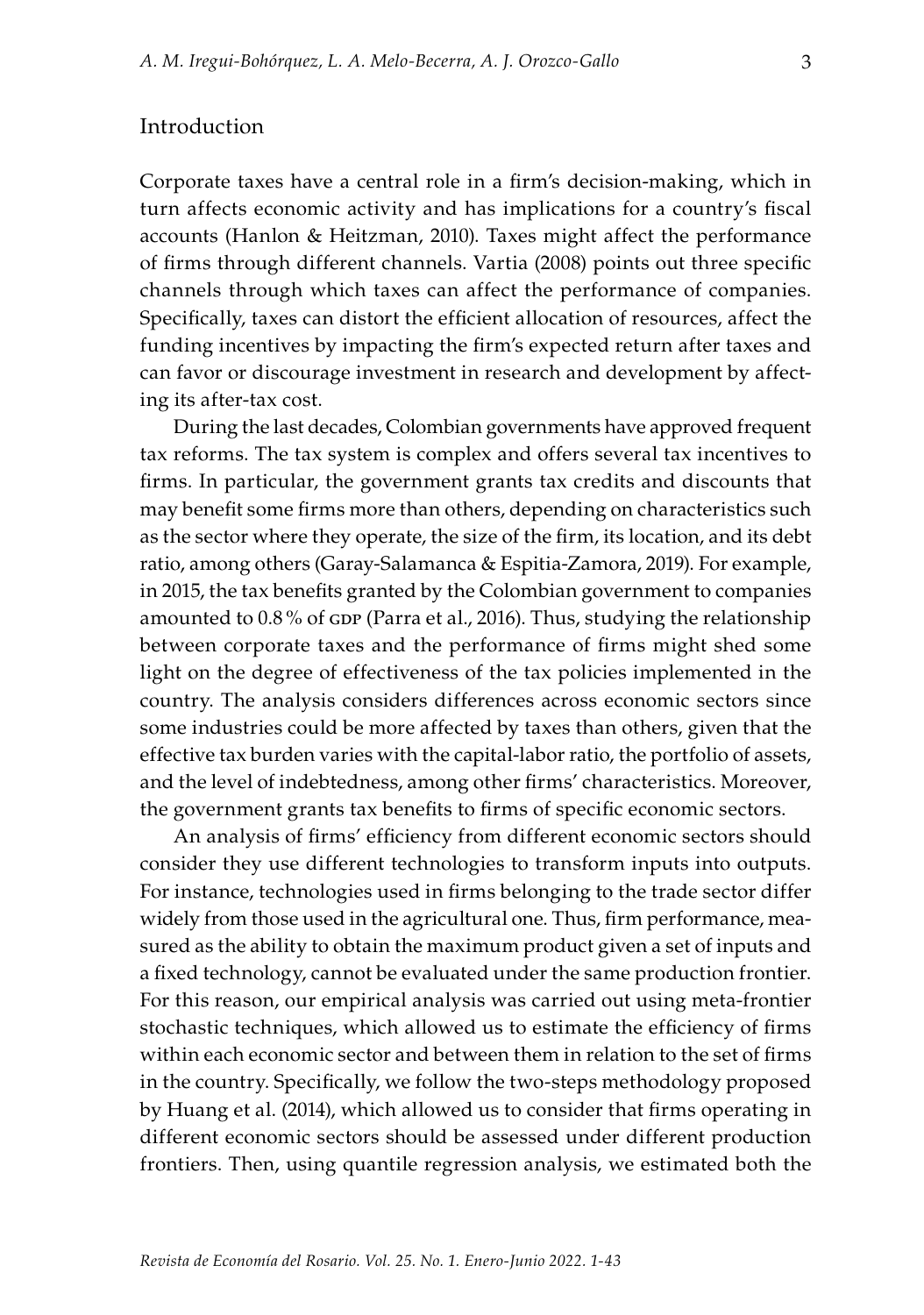effect of corporate taxation on firm performance, as well as the reverse causality, considering the behavioral effects of firms on tax changes.

The empirical analysis was carried out for two periods, 2010-2012 and 2013-2015, using a panel of firms belonging to the following economic sectors: agriculture, forestry and fishing, construction, manufacturing, wholesale and retail trade, and services. $^{\rm 1}$  This database allows us to evaluate the effect of taxes across different economic sectors and through time. During the first period, the national government adopted two major tax reforms, in 2009 and 2012, respectively. In the second period, the tax reform was approved in 2014. These reforms adjusted the corporate tax rate, the tax base, and the tax benefits granted to firms. Indeed, the corporate income tax rate had several modifications, during this period. For the period 2008-2012, the prevalent statutory rate was 33 %. The 2012 tax reform reduced the tax rate to 25 %, but at the same time created a new tax on corporate income, named cree, with a temporary rate of 9 % between 2013 and 2015. The revenues from this tax were used to finance the social security contributions of employees earning less than ten legal monthly minimum wages that companies previously paid directly to the country's social security system. The 2014 reform kept the tax rate at 9% and established a surtax on the CREE tax of 5% in 2015. This tax and the surtax were eliminated in the tax reform of 2016.

Although from an international perspective, the corporate statutory tax rate is high (Melo-Becerra et al., 2017), the Colombian tax system provides generous benefits and offers special regimes to specific economic sectors and firms, affecting the tax burden that firms effectively pay. For example, between 2004 and 2010, there was a tax deduction of 30-40 percent from the value of the investment on fixed assets. Other tax exemptions favored the use of new forest plantations, the selling of wind electricity generated energy, and the investment in social interest housing, among others. The legislation also granted a preferential rate of 9 % for hotel services, ecotourism services, and publishing companies of scientific and cultural books and journals. It also granted preferential tax rates for economic activities carried out in areas of the country affected by the armed conflict and for newly

<sup>1</sup> The selected economic sectors represented on average the 47.8 % of Colombian GDP during 2010-2015, based on the National Department of Statistics (DANE). Other important sectors in Colombia's economy—such as mining, financial, real estate, public administration, education, and human health have a share of 35.1 %, were not included due to the complexity and heterogeneity of their production technology. The service sector includes accommodation and food service activities, information and communication, professional, scientific, and technical activities, administrative and support service activities, and other service activities.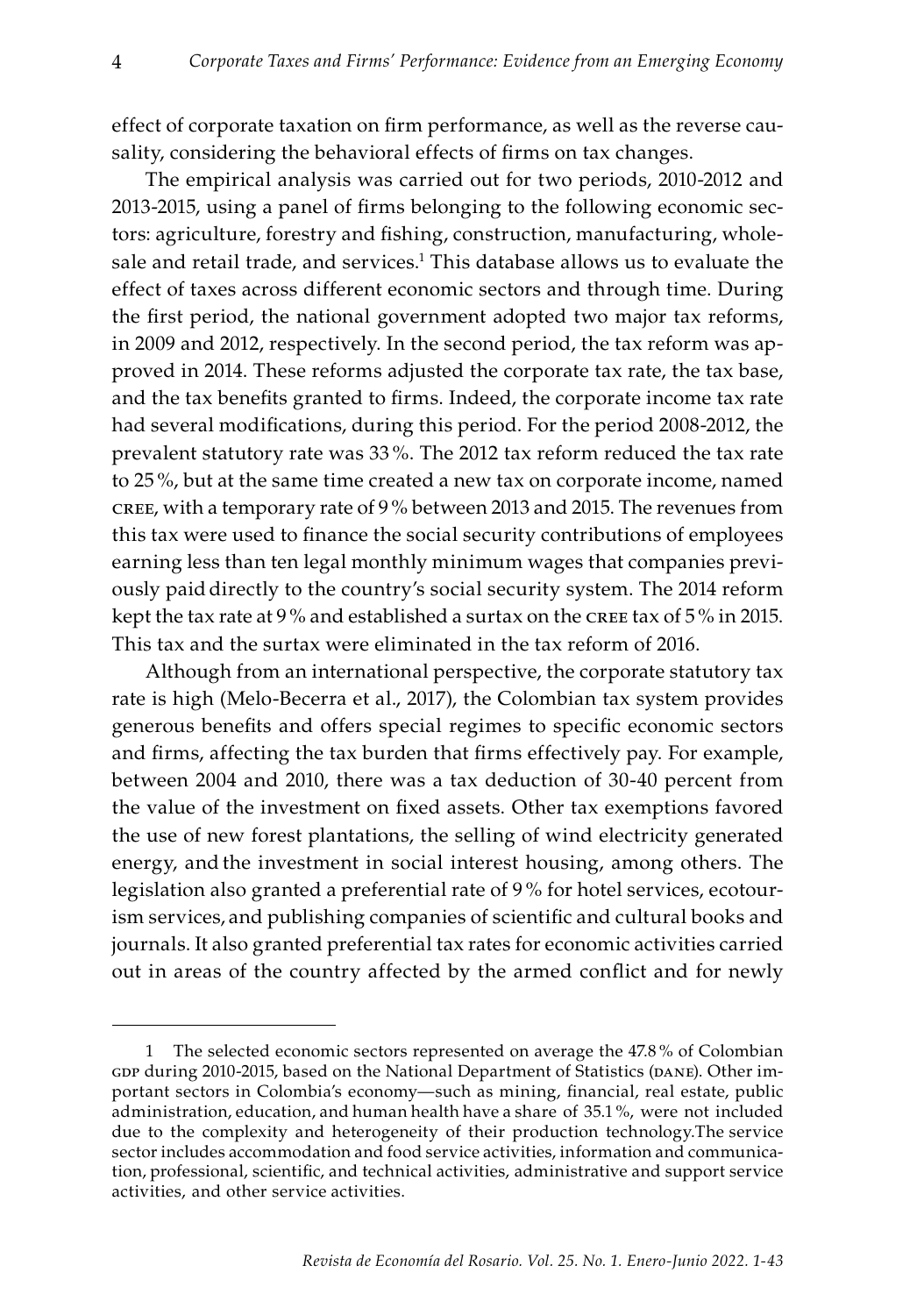incorporated small and medium-sized firms and non-profit organizations (Perret & Brys, 2015).

Recent literature has focused on the evaluation of the taxes on corporate sector effect—Table A. 1 in the appendix summarizes the main contributions to this literature. Most of the papers use firm-level data for the calculations, and the main analytical techniques used to determine the effect of taxes are the difference in difference approach and the ordinary least squares regression. Many empirical studies provide evidence that taxes negatively affect the corporate sector. In particular, Bartolini (2018), Schwellnus and Arnold (2008), Vartia (2008), and Gemmell et al. (2018) found that higher taxes reduced productivity, measured as total factor productivity (TFP). Meanwhile, results from Schwellnus and Arnold (2008), Vartia (2008), Zwick and Mahon (2017), Djankov et al. (2010), and Maffini et al. (2019) indicate a negative effect between taxes and investment. Similarly, Mukherjee et al. (2017) and Djankov et al. (2010) found that more taxes diminish entrepreneurship and innovation in terms of patent and business generation. In contrast, Orjinta and Agubata (2017) and An (2012) show that taxation plays an important role in the companies' capital structure due to a positive relationship with debt decisions. It is worth noting the mixed results on the effect of taxes on firm performance. Specifically, Dabla-Norris et al. (2017) indicate that taxes have a positive effect on labor productivity, sales growth, and TPF measures; Lazar and Istrate (2018) found the opposite regarding the return on assets (ROA), and Kaunitz and Egebark (2017) found no incidence on exit rate and profitability.

Taking the above aspects into consideration, the main contribution of this paper is to study the relationship between corporate taxation and the performance of firms in an emerging economy characterized by frequent tax reforms and considerable tax credits granted to companies. In addition, a novel feature of our analysis is the use of stochastic meta-frontier techniques to assess firm performance. Meta-frontier stochastic techniques allow us to compare under the same production frontier firms operating in different economic sectors that have different sets of input-output combinations and tax burdens. Then, these results are used, through a quantile regression analysis, to evaluate if tax payments have an impact on firms' performance and whether more efficient companies pay more or fewer taxes in a country that has been affected by continuous violence.

Results indicate that firms can obtain significant gains in terms of performance in different economic sectors. Nevertheless, companies of some economic sectors could benefit from better economic conditions, allowing them to be closer to the production potential of the country. When firms are classified by size, larger firms perform better compared to medium and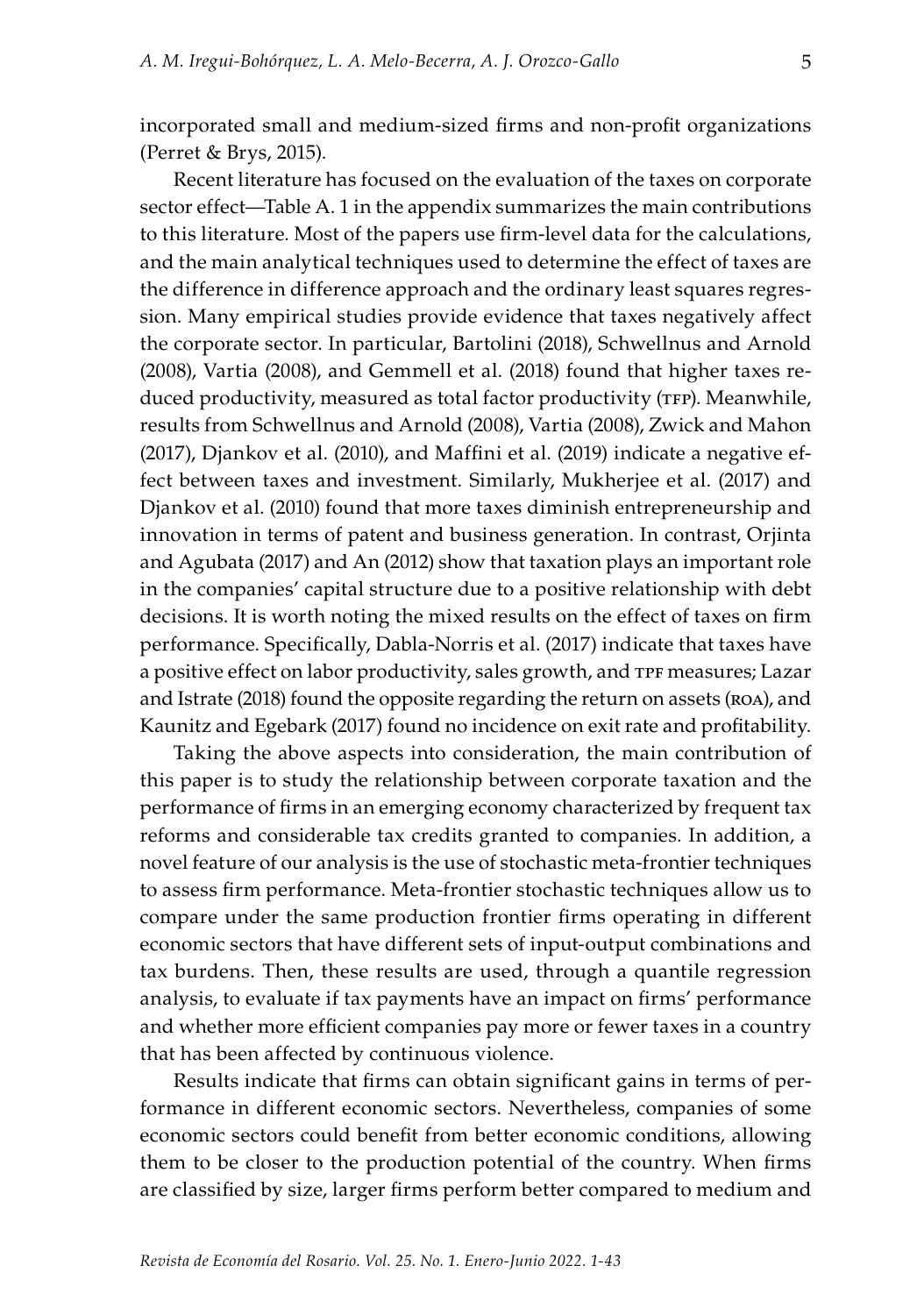small ones. Regarding the effect of corporate taxation on firm performance and the reverse causality, corporate taxes have a negative effect on the efficiency of firms. Besides, from the quantile regression analysis, we found that firms closer to the sector-specific frontiers paid on average higher corporate taxes in all quantiles of the tax distribution, but when compared to the metafrontier, more efficient firms paid lower taxes. Lastly, it is worth mentioning that high levels of violence negatively affect firm efficiency.

This paper is divided into five sections, including the introduction. Section two presents the empirical strategy, which considers the stochastic meta-frontier estimations and the quantile regression analysis. Section three provides information about the data used in the analysis. In section four, we present and discuss the results of the estimations. The final section is the conclusions.

## Empirical Strategy

Technical efficiency of firms operating in different economic sectors may not be comparable under the same production frontier since companies face different technologies and consequently have different sets of inputoutput combinations. To overcome this difficulty, in this paper, we used meta-frontier stochastic techniques to compare the efficiency of firms within each economic sector and between each sector, and the meta-frontier, which comprises firms belonging to all sectors.2 Bearing in mind that meta-frontier models are recommended when the companies of the different groups, in our case economic sectors, use different technologies, but the same types of inputs to produce the same types of products, the variables of the firms are expressed in monetary terms, so that they can be compared between sectors. The product was measured using the operating income, and, as inputs, we considered the costs of raw materials, direct labor costs, and interest payments. In this methodology, in the first stage, the production frontiers were estimated for the firms of each economic sector. Then, we estimated the meta-frontier, considering the firms of all the economic sectors and the results obtained from the specific-sector frontiers.

This methodology was first introduced by Battese and Rao (2002), Battese et al. (2004), and O'Donnell et al. (2008), who used a two-step procedure to estimate the meta-frontier. In the first stage, these authors estimated the

<sup>2</sup> This section relies heavily on Huang et al. (2014) and Melo-Becerra and Orozco-Gallo (2017).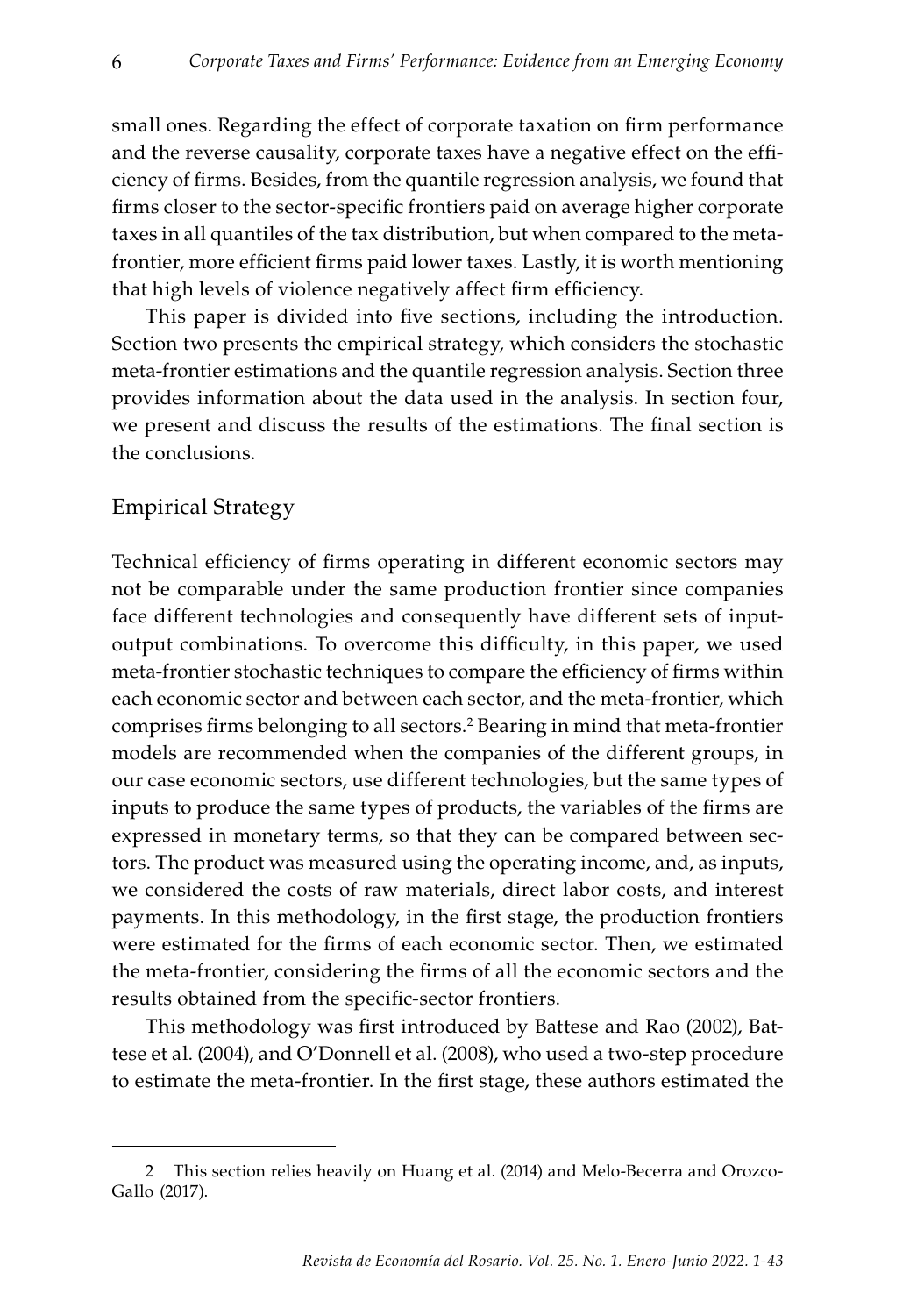specific frontier for each group using stochastic frontier analysis. In the second stage, Data Envelopment Analysis (DEA) was used to estimate the meta-frontier. Recently nevertheless, the meta-frontier has been estimated using stochastic frontier techniques (Huang et al., 2014). This approach has the advantage of directly estimating the technological gaps between each sector's specific frontier and the meta-frontier and identifying the source of variation across economic sectors.

Traditionally, stochastic frontier analysis is used to obtain technical efficiency for each production unit from the estimation of a production frontier, as follows:

$$
Y_{jit} = f_t^i \left( X_{jit} \right) e^{V_{jit} - U_{jit}} \tag{1}
$$

Where  $Y_{ijt}$  corresponds to the output of firm *i* in sector *j* at a time *t*;  $X_{ijt}$ is the input vector used by a firm  $i$  in sector  $j$  at a time  $t$ ;  $V_{ii}$  is distributed independently and identically as  $N(0,\sigma_v^i)$ , that captures the stochastic noise, assuming that deviations from the frontier are not totally under the control of the firm; finally,  $U_{ij}$  is a variable that measures technical inefficiency that only takes non-negative values. $^3$  Furthermore, it is assumed that  $Y_{\scriptscriptstyle jii}$  is independent of  $U_{ijt}$ , which follows a truncated-normal distribution,  $N+(µ)(Z_{ijt})$ ,  $\mu j^2 (Z_{jit})$ ); that is, the distribution is truncated from below at zero and with mode at μ*j*(*Z<sub>iit</sub>*). Based on Battese and Coelli (1995), the methodology assumes that the inefficiency term is a function of M environmental variables, Z<sub>iit</sub>, that are not under the control of the firms but affect their performance, that is,

$$
U_{ji} \sim N\Big[\delta_0 + \sum_{i,j=1}^M \delta_{ji} Z_{ji} \sigma^2\Big]
$$
 (2)

Where  $\delta_0$  and  $\delta_{ij}$  are the parameters to be estimated.

From the estimation of the first stage, we obtained an expression for each firm's technical efficiency with respect to the specific sector frontier, as follows:

$$
TE_{it}^j = \frac{Y_{jit}}{f_t^j (X_{jit}) e^{V_{jit}}} = e^{-U_{fit}}
$$
\n(3)

<sup>3</sup> If a firm is completely efficient,  $U_{ii} = 0$  and the distance to the frontier, completely random.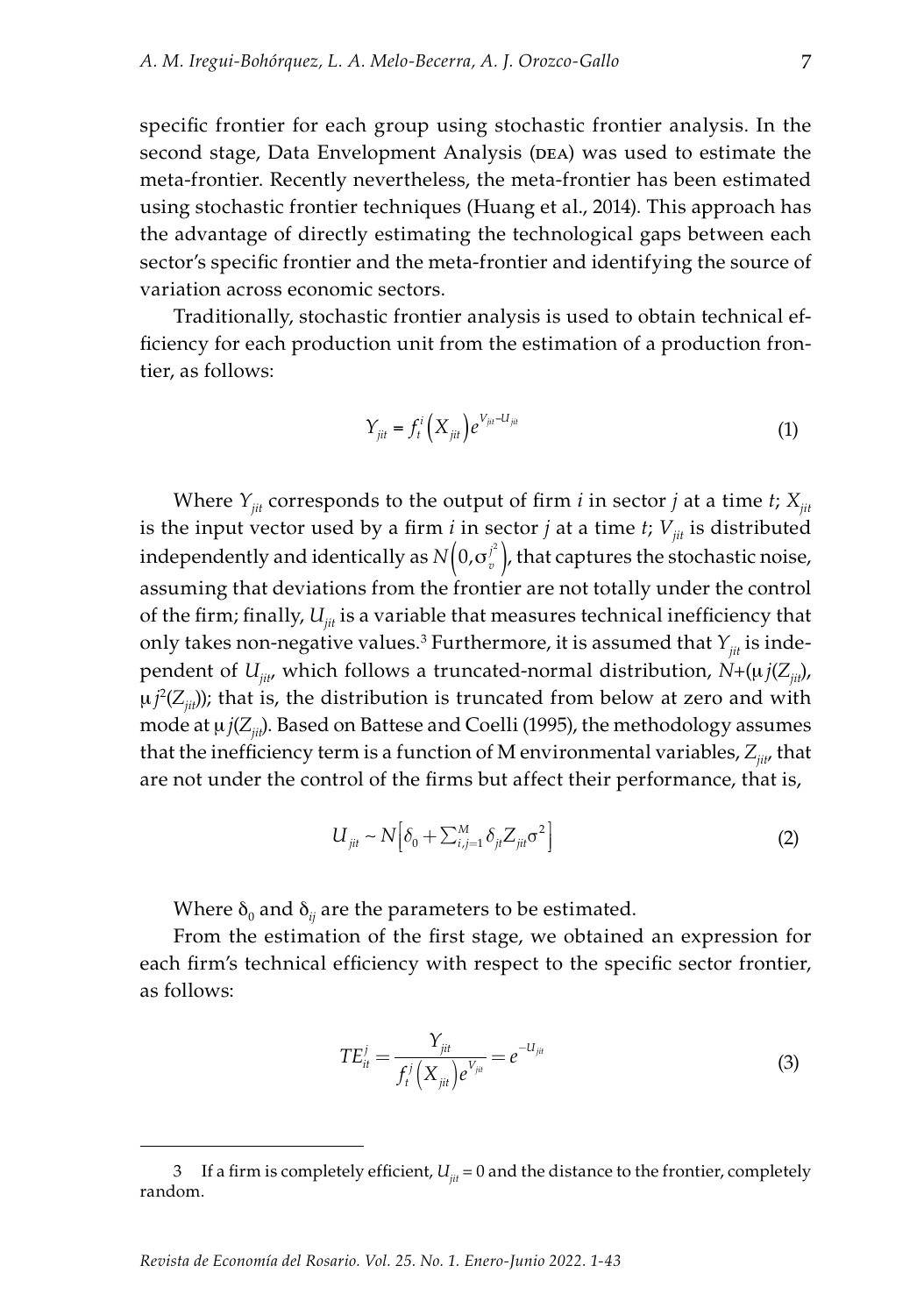Then, in the second stage, the meta-frontier,  $f_t^M\big(X_{\scriptscriptstyle{jit}}\big)$ , encompasses all sectoral frontiers,  $f'_t\bigl(X_{\scriptscriptstyle{jit}}\bigr)$ , according to the following expression:

$$
f_t^j\left(X_{jit}\right) = f_t^M\left(X_{jit}\right) e^{-U_{jit}}, \forall j, i, t
$$
 (4)

Where  $U_{jit}^M \geq 0$  and  $f_t^M(\cdot) \geq f_t^j(\cdot)$ . Moreover, it is possible to compute the distance between the specific production frontier and the meta-frontier, namely the technological gap ratio (TGR), which is given by:

$$
TGR_{it}^{j} = \frac{f_t^{j}(X_{jit})}{f_t^{M}(X_{jit})} = e^{-U_{jit}} \le 1
$$
\n(5)



Figure 1. Meta-Frontier Production Function for Different Economic Sector Frontiers

*Source:* Based on Huang et al. (2014).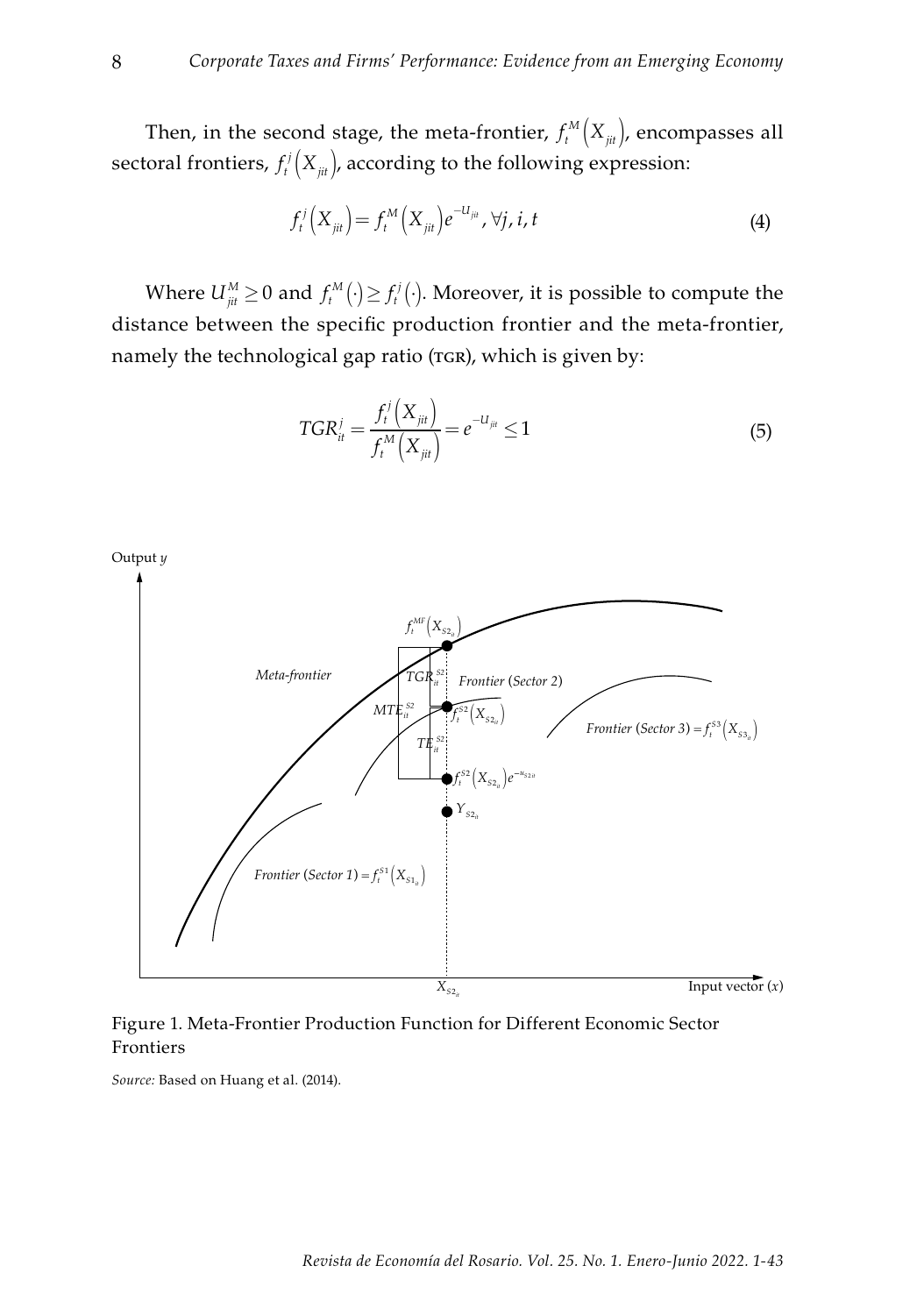In addition to the  $TGR^{\prime}_{it}$ , it is possible to obtain the technical efficiency of each firm with respect to the frontier of its sector  $TE_{it}^{\prime}$ , and a random noise

component 
$$
\left(\frac{Y_{jit}}{f_t^j(X_{jit}e^{-u_{ijt}})}\right) = e^{V_{ij}}
$$
 (Huang et al., 2014). Thus,  

$$
\frac{Y_{jit}}{f_t^M(X_{jit})} = TGR_{it}^j \times TE_{it}^j \times e^{V_{jit}}
$$
(6)

Given that the random component is obtained from the stochastic frontier estimation, equation (6) can be written as:

$$
MTE_{ji} = \frac{Y_{ji}}{f_t^M(X_{ji})} = TGR_{it}^j \times TE_{it}^j \times e^{V_{ji}} \tag{7}
$$

Where  $MTE_{jit}$  corresponds to the firm's technical efficiency with respect to the meta-frontier  $f_t^M(\cdot)$ . As an illustration, Figure 1 shows for a given input vector *x* and output *y* the combination of the *ith* firm in sector *j* the corresponding *te*, *tgr*, and *mte*.

In the estimation of the meta-frontier, Huang et al. (2014) used the estimated error from each sector-specific frontier as follows:

$$
\ln \hat{f}_t^j (X_{jit}) - \ln f_t^j (X_{jit}) = e_{jit} - \hat{e}_{jit}
$$
 (8)

Then, the relation of the estimated errors to the meta-frontier can be written as:

$$
\ln \hat{f}_t^j\left(X_{ji}\right) = \ln f_t^M\left(X_{ji}\right) - U_{ji}^M + V_{ji}^M, \forall i, t, j = 1,...,J
$$
\n(9)

Where  $V_{ji}^M = e_{ji} - \hat{e}_{ji}$  and  $\ln \hat{f}_t^j(X_{ji})$  correspond to the sector-specific frontier from the first stage estimation of the logarithmic transformation in equation (1), which is estimated *j* times:

$$
\ln Y_{ji} = \ln f_i^j \left( X_{ji} \right) + V_{ji} - U_{ji}, i = 1,...,N; t = 1,...,T
$$
\n(10)

*Revista de Economía del Rosario. Vol. 25. No. 1. Enero-Junio 2022. 1-43*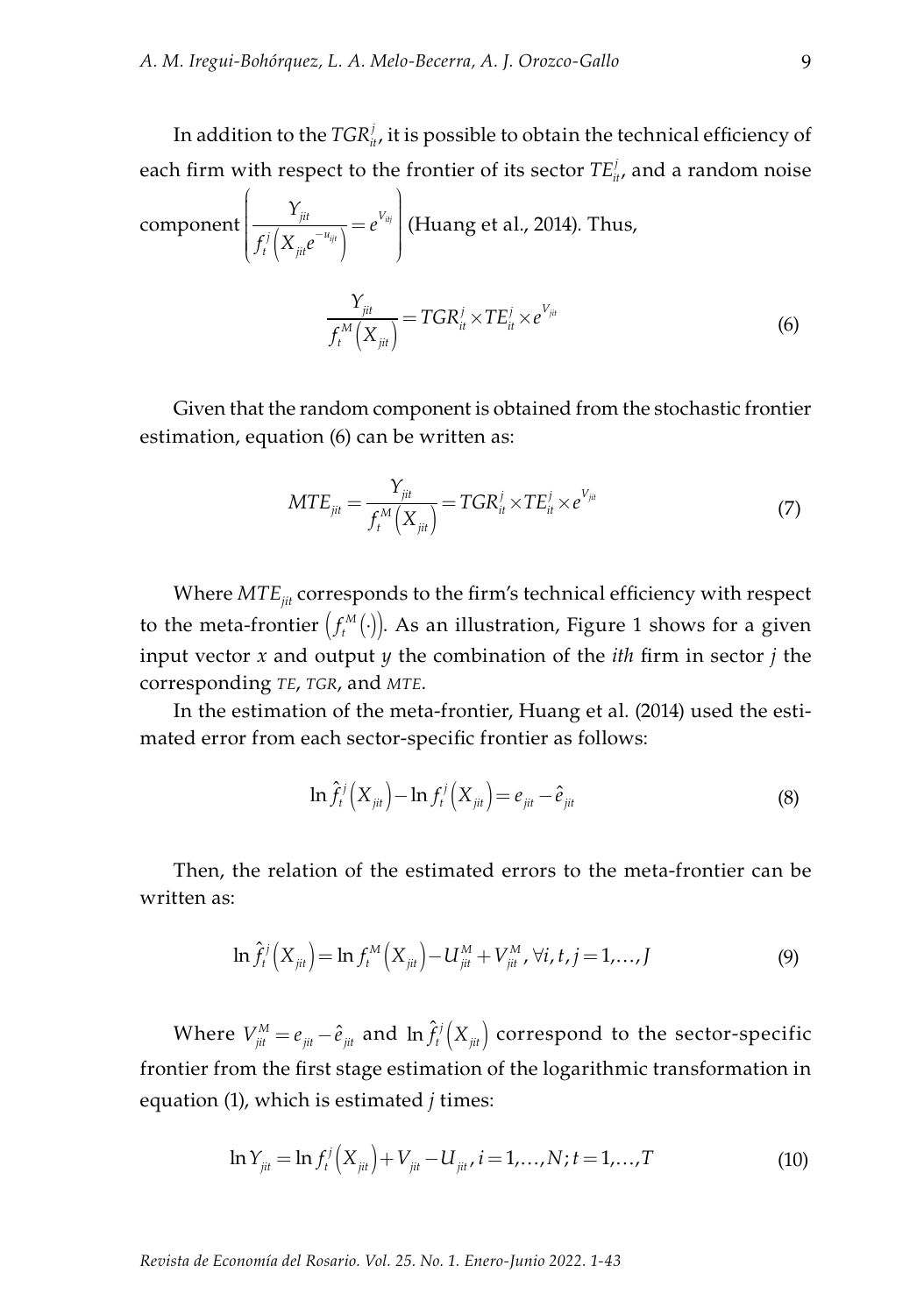Then, equation 9, which resembles the traditional stochastic frontier regression, was estimated by pooling together all *j* sector estimations. The sector-specific frontier and the meta-frontier were estimated by maximum likelihood.

Moreover, it was assumed that the non-negative technological gap  $\left( U_{\scriptscriptstyle{ j\nu} \atop \scriptstyle{ j\nu} }^M \right)$ is distributed as truncated-normal and independent from vm, which is asymptotically normally distributed with zero mean. Also, the estimated *tgr* is a function of the environmental variables  $(Z_{ijt})$  via the mode  $\mu^M(Z_{ijt})$  and the heteroscedastic variance  $\left(\sigma_{u}^{M2}\!\left(Z_{\bar{j}t}\right)\right)$ . The approach used by Huang et al. (2014) for the meta-frontier can be summarized by the estimation of equations (9) and (10).

The firm's technical efficiency with respect to the meta-frontier (*mte*) can be calculated as the product of the estimated *tgr* and the firms' technical efficiency (*te*); that is:

$$
\widehat{MTE}_{it}^{j} = \widehat{TGR}_{it}^{j} \times \widehat{TE}_{it}^{j}
$$
\n(11)

Where  $\widehat{TGR}^j_{it} \leq 1$  to ensure that the sector-specific frontiers are smaller than or equal to the meta-frontier.

Once the technical efficiencies have been estimated for each firm (both *te* and *mte*), we proceeded to calculate both the effect of corporate taxation on firm performance, as well as the reverse relationship between efficiency and taxes, by using quantile regression analysis. In particular, we estimated the effect that the payment of corporate income tax has on the efficiency measures obtained from the meta-frontier estimations. Then, we assessed whether the efficiency of firms affects the firms' tax payments. The use of quantile regression analysis allowed us to account for asymmetries in the distribution of the dependent variable (either tax payments or efficiency) and has the advantage that it does not require segmenting the sample according to the unconditional distribution of the variable (Margaritis & Psillaki, 2007).

### Data

The data comes from the Business Information System administered by Colombia's Superintendencia de Sociedades. This data set contains the financial statements and interest expenses with a cut-off at 31 December of each year, at the firm level. This information is supplied by the companies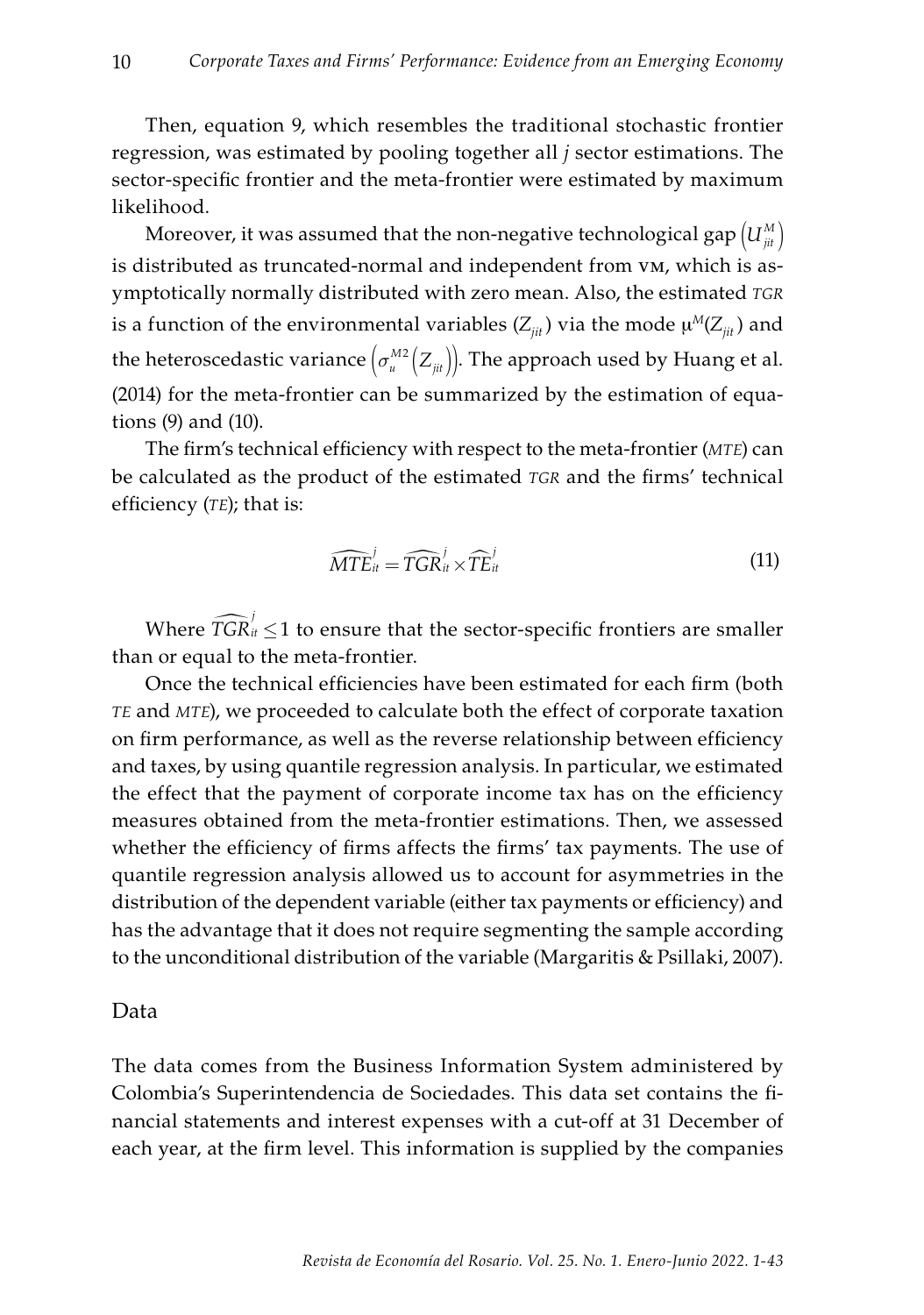that are subject to inspection and surveillance by this entity.<sup>4</sup> Besides, firms provide information about employment, the economic sector where they operate, tax payments, among other variables.

The period of study runs from 2010 to 2015. However, the analysis was carried out for two sub-periods, 2010-2012 and 2013-2015, since we wanted to maximize the number of companies included in the analysis. If we consider the whole period, given that the companies that report to the Superintendencia vary every year, the number of firms is greatly reduced (1943) and would limit the analysis for those economic sectors with fewer companies such as construction.5 As a result, the samples were made up of 4.178 firms for the period 2010-2012 and 3.327 firms for 2013-2015. It is also important to mention that in each sub-period, the government approved major tax reforms.

Table 1 reports the descriptive statistics of inputs and environmental variables used in the first and second stages of the stochastic frontier analysis by economic sector and period. For the analysis, firms were classified according to the sector where they operate, namely agriculture, forestry and fishing, manufacturing, construction, wholesale and retail trade, and services. Monetary variables are expressed in constant 2015 pesos. The methodology employed requires the definition of an output variable, inputs, and environmental variables for the first and second stages of the meta-frontier analysis. In the case of the output, when the analysis was carried out using monetary variables, in the literature, it is customary to use the operating revenue, which is associated with the firm's primary business activity and in this regard is considered as a proxy for the firm's performance. Regarding inputs, raw materials costs, direct labor costs, and interest expenses $^6$  are included for all economic sectors.

According to the methodology, environmental variables, which are not inputs but help explain the firm's technical efficiency, were included in the two stages of the meta-frontier estimation. In the first stage, following the

<sup>4</sup> The criteria to define the companies subject to the supervision of the *Superintendencia de Sociedades* are in articles 83 and 85 of Law 222 of 1995 and in the Decrees 3100 of 1997, 4350 of 2006, 2300 of 2008, 2669 of 2012, and 1219 of 2014. In general, the sample was composed of formal companies that are large in assets or income and companies with the highest tax burden in the country.

<sup>5</sup> Another reason for the reduction in the number of firms in the sample stems from the missing values for labor and raw materials, which are obtained from the annexes to the financial statements that not all companies report, which are crucial for our empirical analysis.

<sup>6</sup> This variable was included to account for the access to credit to finance their productive processes, which could affect the performance of firms.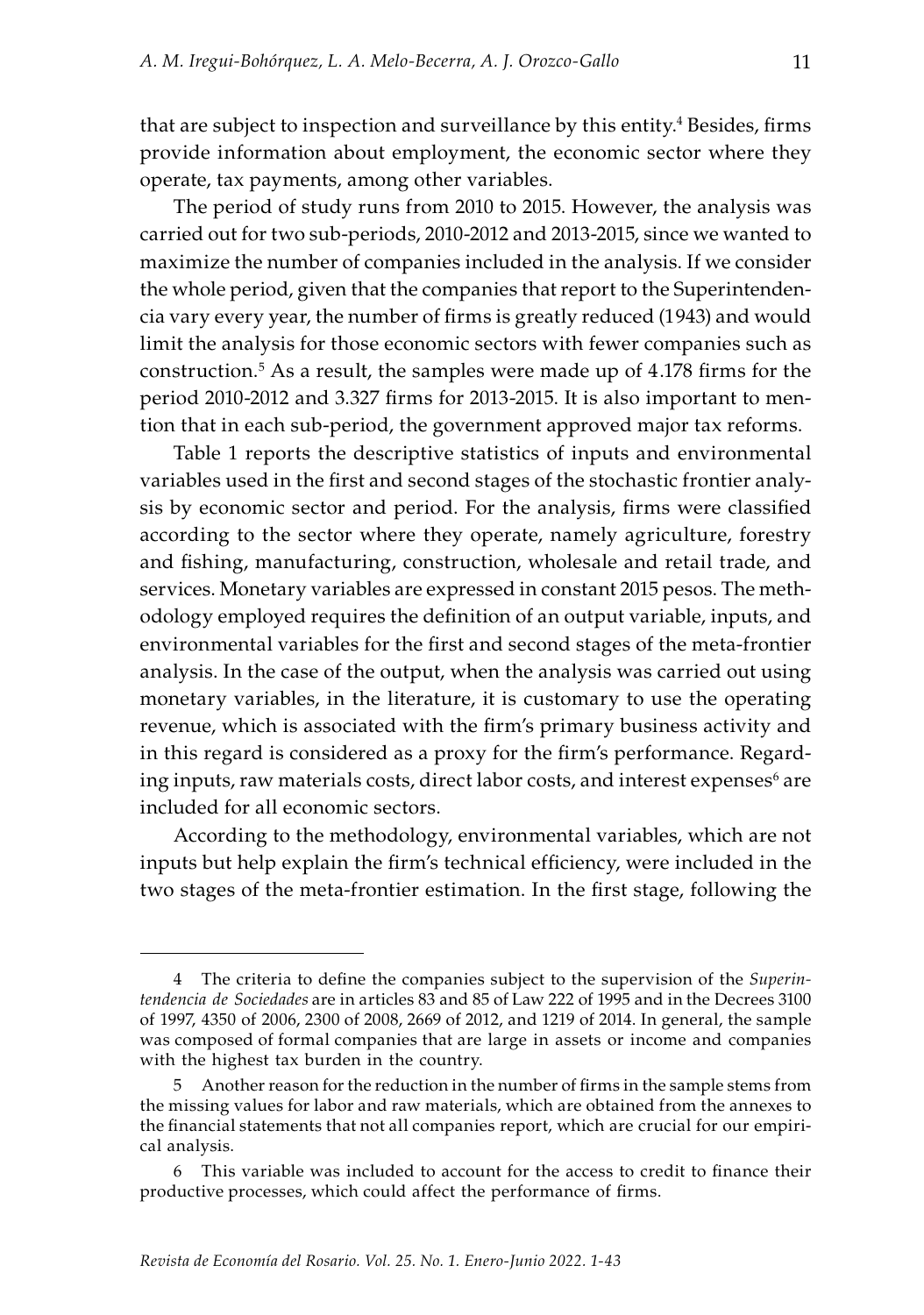literature, we chose the marginal effective tax rate that measures the corporate tax burden,<sup>7</sup> total assets, which control for the companies' size,<sup>8</sup> the debt ratio that measures the extent of a company's leverage defined by the ratio of total debts to total assets, and the income generated abroad, included as a dummy variable. In the second stage, the environmental variables helped explain the sector-specific technological gap ratios. They include the share of employment of each economic sector in total employment of the country, the share of sectoral production in total national output, as well as the degree of each region's specialization, defined as the share of regional production of each sector on the sectoral production at the national level.<sup>9</sup>

Table 1 shows that, in terms of output, the largest firms on average operate in the construction sector in both periods. In contrast, firms operating in the agricultural sector are, on average, the smallest. Regarding the environmental variables, the agriculture, forestry, and fishing firms have, on average, the highest marginal effective tax rates and report the lowest debt ratio. In addition, manufacturing firms are the largest in terms of assets in the period 2010-2012 and include an important number of companies that generate some of their income abroad. Wholesale and retail trade and construction are the sectors with the highest debt ratio. As to the environmental variables used in the second stage, it is important to mention that these reflect aggregate indicators, as taken from the national and regional accounts of the country. The statistics show that wholesale and retail trade and services have the highest employment rate. Regarding production, wholesale and retail trade and manufactures have the highest value of production. On the contrary, agriculture, forestry and fishing, and construction have the lowest regional production.

## Results

The meta-frontier estimation was conducted in two stages for the periods 2010-2012 and 2013- 2015. In the first stage, we estimated the specific stochastic

<sup>7</sup> The marginal effective tax rate comes from Melo-Becerra et al. (2017) and differs in each period due to the tax reforms and sector characteristics. Marginal effective tax rates, contrary to the statutory rates, consider tax benefits and exemptions and avoidance and evasion practices.

<sup>8</sup> Total assets were not considered as an input because they are a stock and do not necessarily change with the output level of the firm.

<sup>9</sup> These indicators are standardized by the geometrical mean of the five analyzed economic sectors. The national and regional level variables come from the National Department of Statistics, DANE.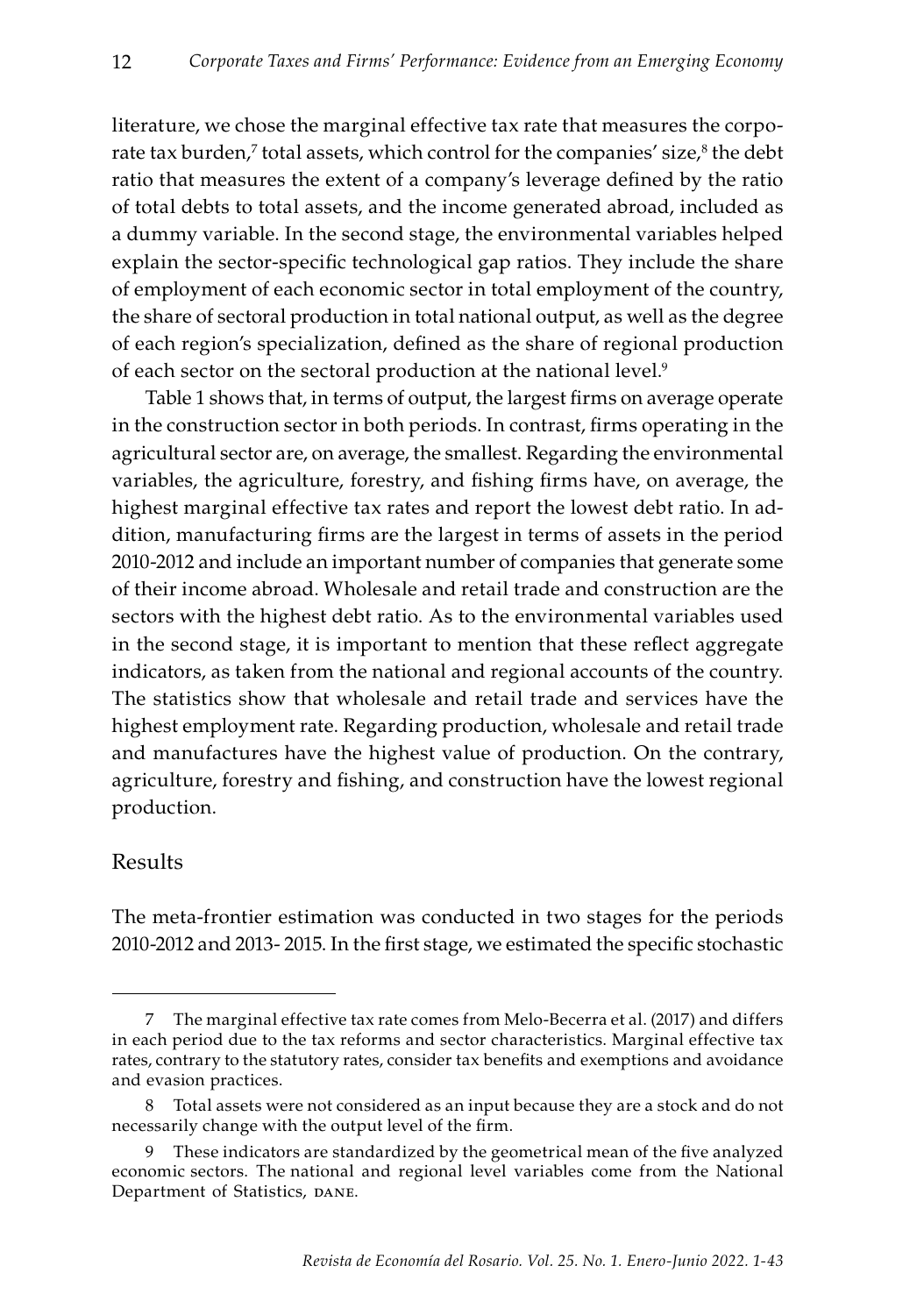production frontiers for each economic sector included in the analysis. In the second stage, the estimators,  $\ln \hat{f}^j\left(X_{\mu i}\right)$ , obtained from the frontiers of the *J* economic sectors, were grouped to estimate each period's meta-frontier. Then, using quantile regression analysis, we estimated the effect of taxes on the efficiency measures resulting from the meta-frontier analysis and the reverse causality to assess the relationship between efficiency and tax payments.

### Stochastic Frontier Analysis

The estimation of the *jth* stochastic frontiers for each economic sector was conducted using a translog function and the Battese and Coelli (1995) approach, which, in addition to assessing the effect of inputs, allowed us to control for environmental variables that might affect the firms' performance.<sup>10</sup> Tables 2 and 3 present the estimated parameters and standard errors for the frontiers of the different economic sectors for the 2010-2012 and 2013-2015 periods, respectively. The tables also show the variance of the two components of the error term  $(\sigma_u^2$  and  $\sigma_v^2$ ), which gives information about the percentage of the variance explained by the inefficiency term, and the γ coefficient, which represents the estimated share of the inefficiency term in the variance of the compound error. As expected, in all cases, the first-order coefficients indicate that there is a positive and significant relationship between inputs and the operating revenue, which is associated with the firm's primary business activity, and in this regard is used as a proxy for the firm's performance.

In turn, the coefficients of the environmental variables indicate that firms with larger assets and effective marginal tax rates are, in general, closer to the production frontiers of their respective sectors.<sup>11</sup> In fact, larger firms can benefit from scale economies and achieve better results from using materials and labor in generating more revenues. The results also indicate that firms with a higher tax burden are closer to their sector-specific frontier. In the period 2010-2012, companies with a higher debt ratio in the manufacturing, construction, and trade sectors were closer to the production frontier, whereas the coefficient was not significant for services and agricultural sectors. For the period 2013-2015, this variable was not significant neither for services not for trade. These results are associated to the impact of the cost of the debt

<sup>10</sup> The translog functional form was chosen because of its flexibility and less restrictive nature compared with the Cobb-Douglas function.

<sup>11</sup> In the Battese and Coelli (1995) approach, a positive coefficient negatively affects efficiency and vice-versa.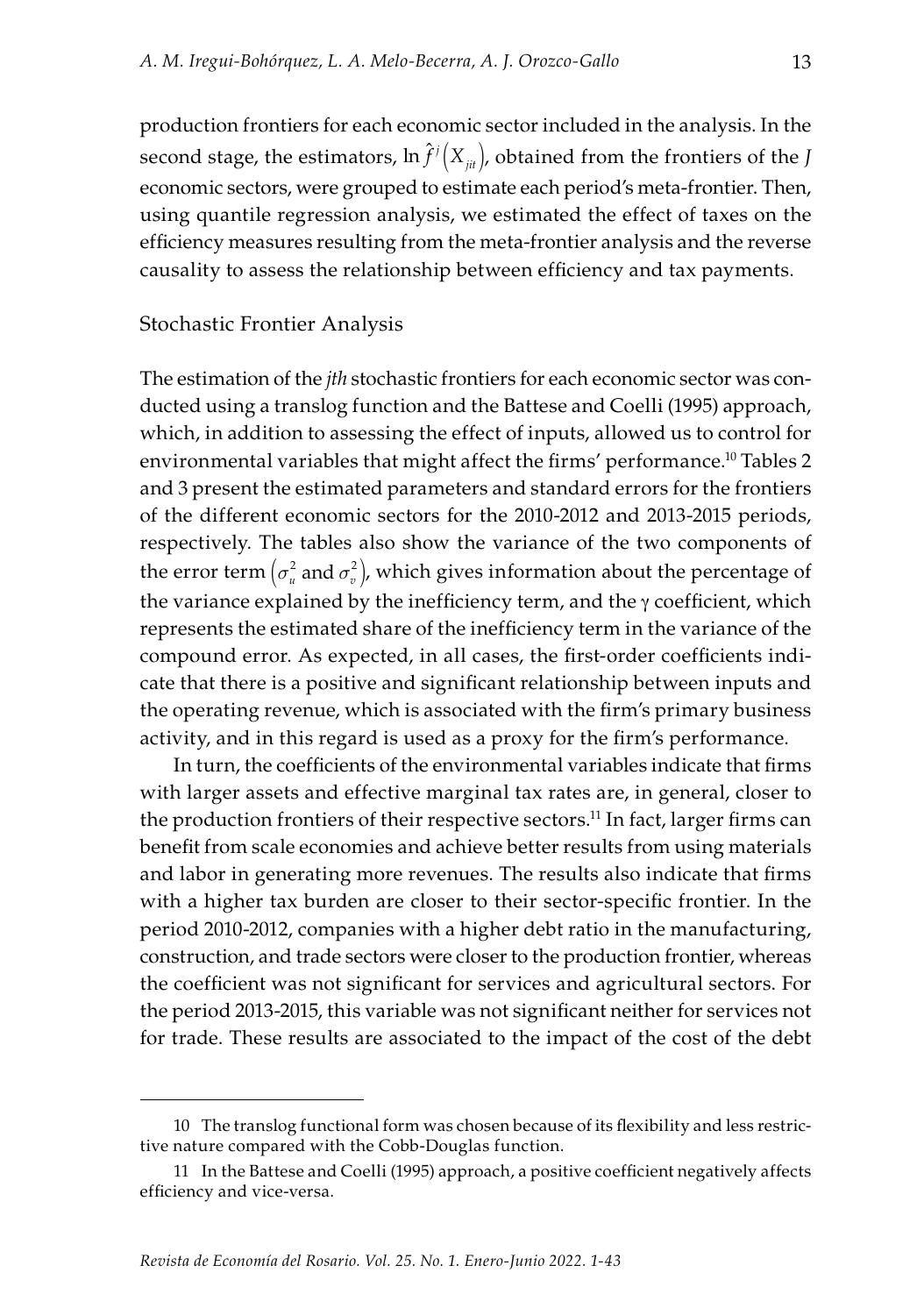14

on the firm's finances and credit constrains. In the theoretical and empirical literature, the relationship between debt and the firm's performance is mixed (Kebewar, 2013; Abdullah & Tursoy, 2019). Firms that generate income from abroad also have mixed results in terms of the distance to the production frontier. For the period 2010-2012, a positive and significant effect was observed in the agriculture, manufacturing, and trade sectors; meanwhile, for the period 2013-2015, a negative effect was observed in the construction sector. These results could be associated with the share of the income generated in other countries and the behavior of the exchange rate, and their impact on firm performance. It is worth noting that during the period 2010- 2012, the exchange was relatively stable; whereas, in the period 2013-2015, the exchange rate devalued significantly as a result of the drop in oil prices.

Technical efficiency measures were calculated for each firm using the estimations of the production frontiers for each economic sector. Table 4 provides the means and standard deviations of the efficiency measures for the periods 2010-2012 and 2013-2015 calculated by economic sector, size of the company, for different ranges of the debt to assets ratio, and the net profit margin. Results indicate that in both periods, firms of the construction and the agriculture, forestry, and fishing sectors have, on average, the highest technical efficiency (62 % and 61 % in the period 2010-2012, respectively; 79 % and 61 % in the period 2013-2015, respectively), whereas the trade sector, in both periods, registered the lowest average efficiency (19 % and 17 %, respectively). The low efficiency of the trade sector, compared to the other sectors, could be explained by the particularities of this sector, whose main activity is distribution, rather than the production of goods; it should be recalled that in this sector, the input mix could be different from the other sectors. It is also worth noting that in all economic sectors, efficiency measures display great dispersion among firms, which is higher during the first period. There is also a shift to the right in the efficiency of some sectors between periods and less dispersion among firms in the second period. The dispersion of efficiency measures obtained from specific frontier confirms the heterogeneity in the performance of companies in the country (see Figure 2 and Table 4).

When firms are classified by size, based on the company's assets, it was observed that in all economic sectors in both periods, larger firms had better performances, compared to medium and small ones. As presented in Table 4, the greatest differences were registered in the construction, commerce, and services sectors. For instance, for the period 2010-2012, the average technical efficiency measures for small firms in these sectors were 30.3%, 5.7% and 29.6%, respectively; while for large firms were 76.1%, 40.5%, and 74.8%, respectively. As pointed out by Melo-Becerra and Orozco-Gallo (2017), smaller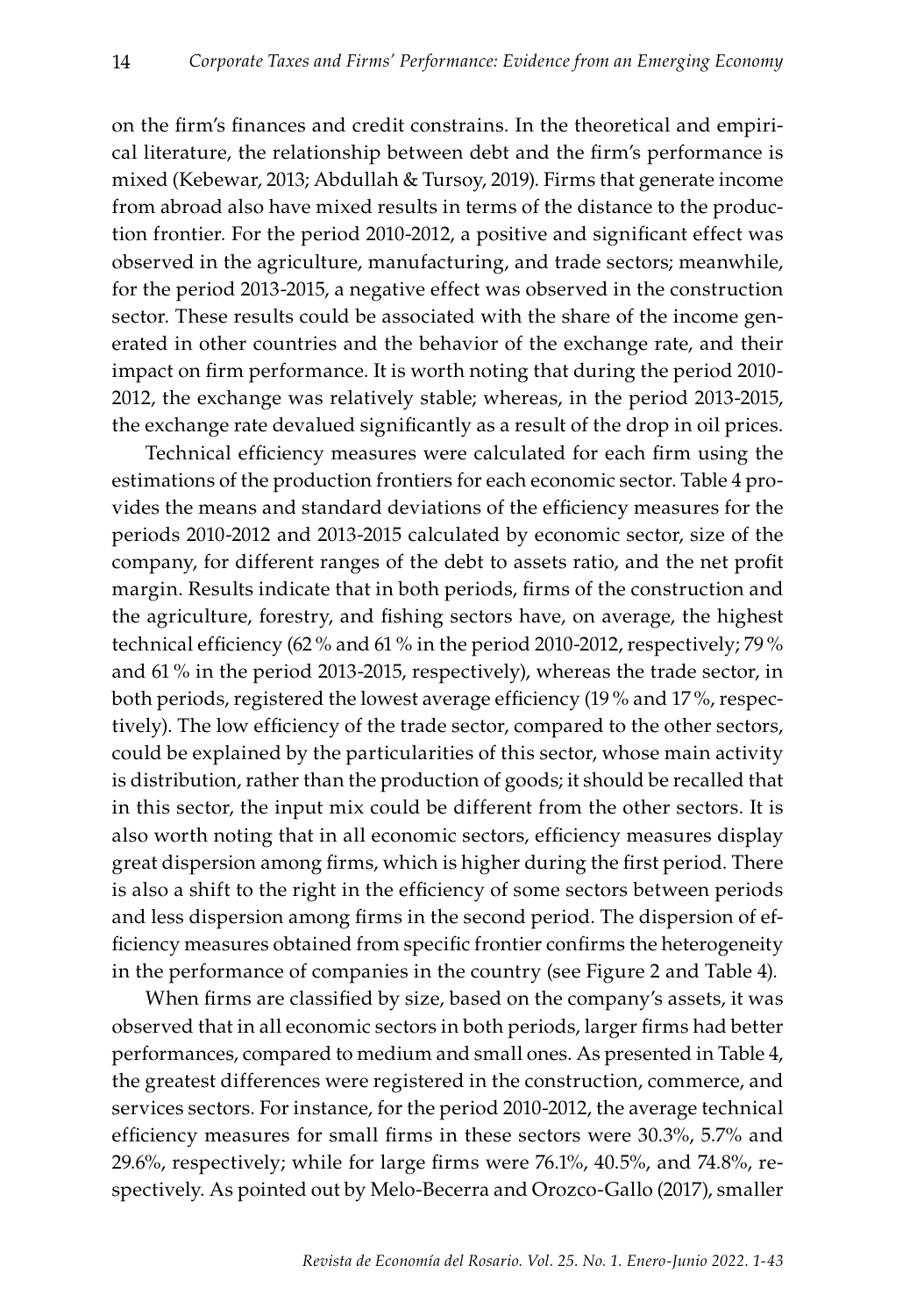production units generally exhibit higher levels of inefficiency due to the lack of scale economies. In general, results also indicate that when companies are ranked using the debt to assets ratio, on average, the efficiency measures increase with this ratio, which may be associated with the fact that larger firms can have more access to credit which can be used to carry out investment projects. In contrast, in the agricultural sector, efficiency decreases as the debt to assets ratio increases. Overall, efficiency measures increase with the net profit margin in all sectors, except in the trade sector in the first period.

Next, by using the estimates obtained from the *J* sector-specific frontiers and the Battese and Coelli (1995) approach, we estimate the meta-frontier for the firms of the five economic sectors included in the analysis. This method's novelty is that existing literature generally employs total factor productivity analysis and specific indicators of the firms without comparing efficiency within the economic sector and between the sectors and the aggregate frontier for the economy. In the estimation, we used as environmental variables aggregate employment and production in each of the economic sectors, as well as the degree of specialization of each region at the sectoral level.<sup>12</sup> The first-order coefficients and the interaction terms of the meta-frontier were significant and had the expected signs. Regarding environmental variables, firms that belong to sectors with more share of employment and production in the economy perform better. Meanwhile, the specialization of each region across economic sectors negatively affects the efficiency measures suggesting that the differences in the efficiency of companies compared to the metafrontier are mainly explained by the characteristics of the sectors to which the firm belongs, rather than by regional differences of where the firm is located (Table 5). This result could be linked to the agglomeration economics literature, considering that some benefits can be obtained when companies are located close to each other due to savings in transport costs, especially in a country like Colombia, which has deficiencies in the transportation infrastructure associated with its geography (Glaeser,  $2010$ ).<sup>13</sup>

Table 6 summarizes, for both periods, the statistics of the *TGR* that measures the distance from the *jth* sector-specific frontiers to the meta-frontier, the *mte* that correspond to the distance from each company to the metafrontier, and the *te* derived from the production frontiers of each economic sector. The measures are shown by economic sector, firm size and ranges of

<sup>12</sup> As in the case of the sector-specific frontiers, a positive coefficient has a negative effect on the meta- frontier production function.

<sup>13</sup> We appreciate the suggestion of this link to an anonymous referee.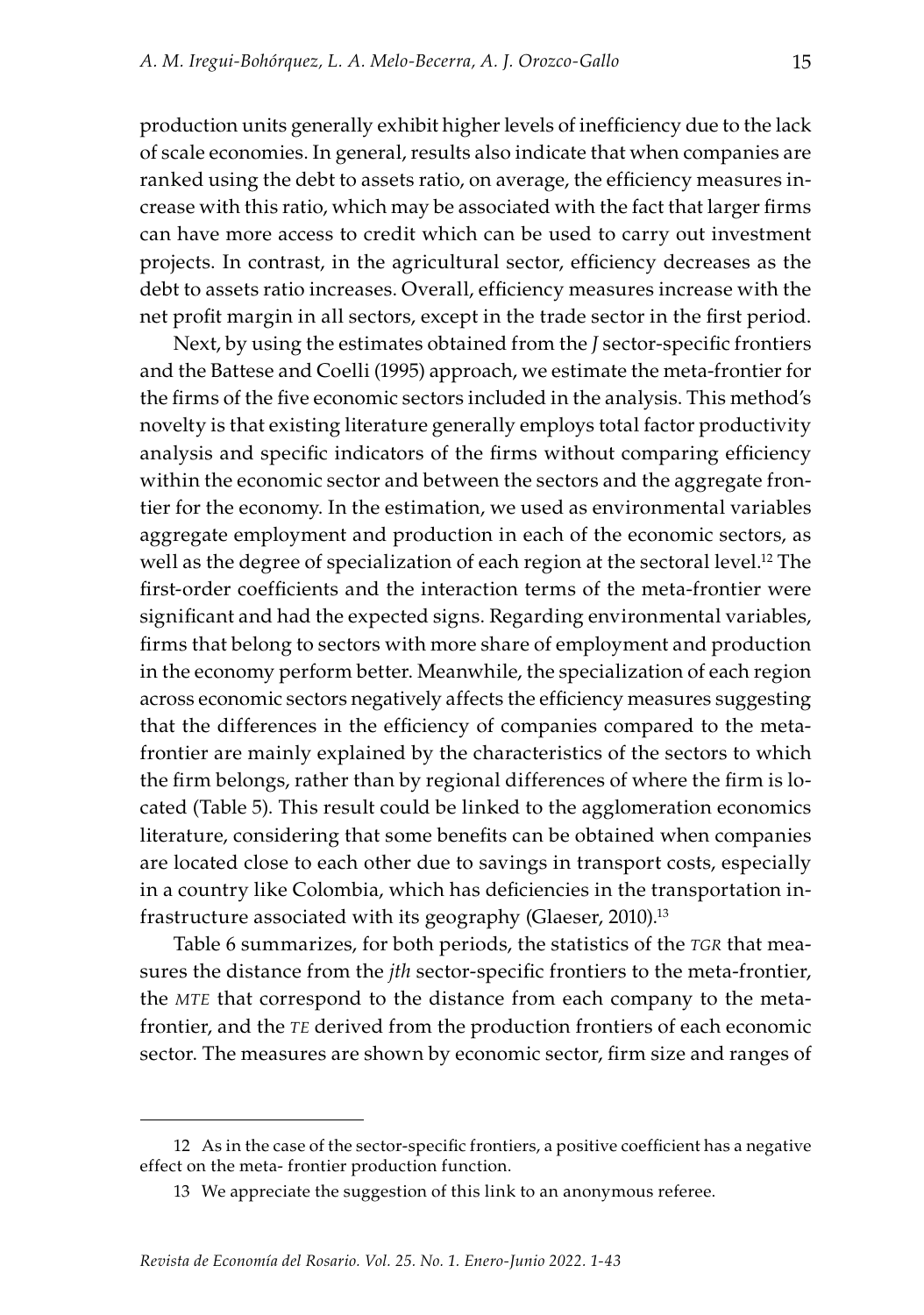debt to assets ratios, and net profit margins of firms. Results indicate that the *tgr* is on average 39 %, the *mte* 13 %, and the *te* 37 %, suggesting that if firms perform at or approach the production frontier of their economic sector, they could accomplish important gains in terms of efficiency. These improvements could be expressed in less input use or higher revenues with positive effects on firm and sector productivity.

The results for the *MTE* and the *TGR* indicate that there is a significant margin for improving the performance of the firms under analysis. To achieve this goal, policies involving measures aimed at ameliorating the conditions in which all firms operate are required. For example, investment in infrastructure and human capital might favor the performance of all companies, regardless of the sector where they operate. For both periods, results indicate that companies in the construction and the agriculture sectors have, on average, the highest efficiency measures obtained from the sector-specific frontiers. Nevertheless, firms of these sectors get the lowest *TGR*, suggesting a greater gap between the best available technologies in the country and the production frontiers of these economic sectors. Conversely, firms operating in the trade and service sectors are, on average, closer to the best available production technology of the country. These results suggest that firms in the construction and the agriculture sectors may have drawbacks in production technologies compared to the other sectors, which may be associated with differences in human capital and infrastructure characteristics. These differences might define heterogeneous requirements and inputs mix. For instance, these economic sectors generally hire less-skilled employees compared to the other sectors. Consequently, it is worth fostering policies that encourage research and technical change considering the specific conditions of the different economic sectors.

Among all firms, larger and more profitable ones are more likely to operate near to the economic sectors' production frontiers and the meta-frontier. However, when calculating the distance from the sector-specific frontiers to the meta-frontier, *tgr*, by firm size or profitability, this relationship does not hold, suggesting that some small and low profitability firms are just as efficient as the largest and most profitable firms. Results also suggest that the adoption of the best available technology of the country largely depends on the economic sector where the company operates (see Table 6).

## Quantile Regression Analysis

In this section, we present the results of the quantile regression analysis. This methodology considers the heterogeneity in the performance of firms,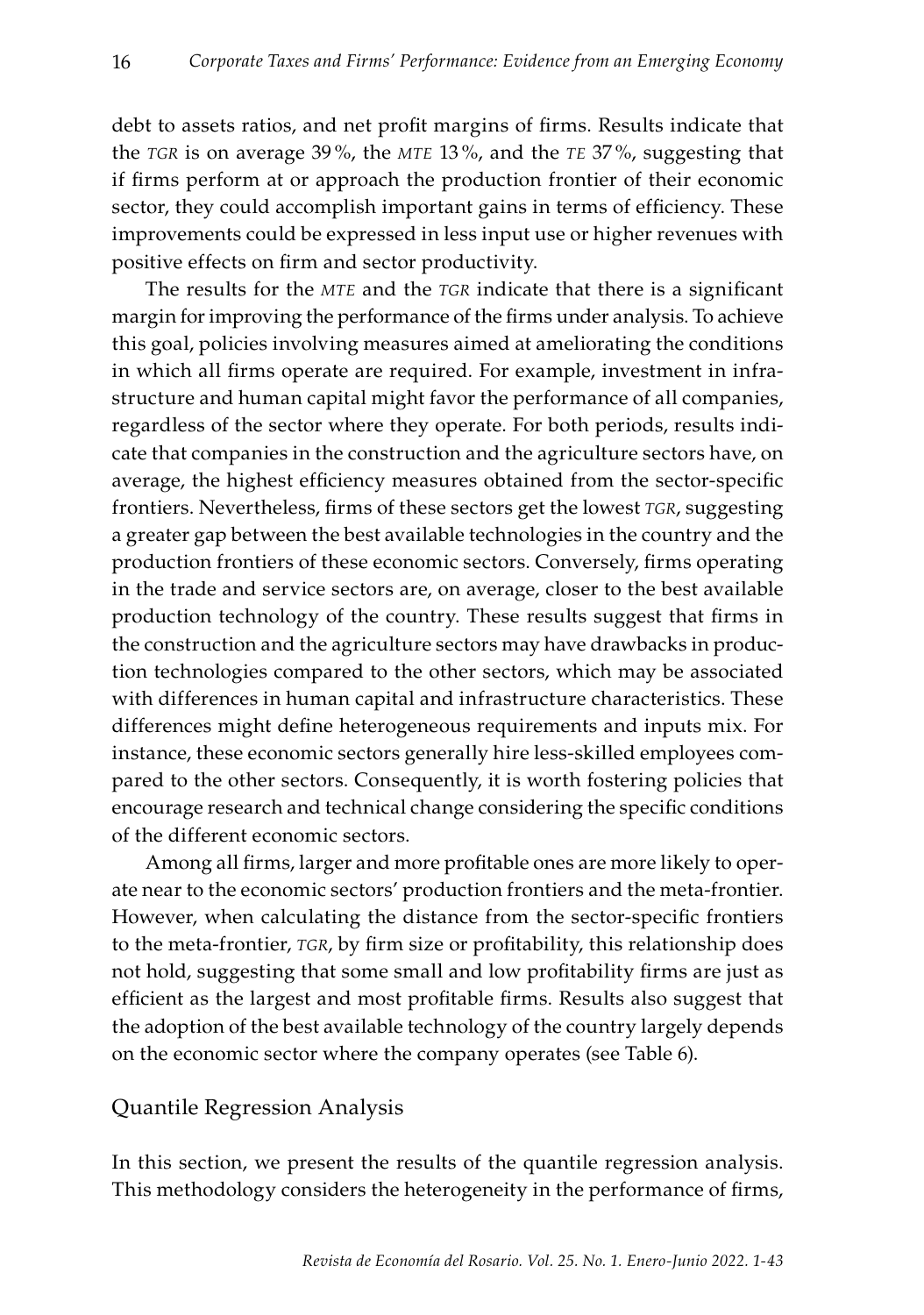manifested in the dispersion of the efficiency measures, explained in the previous section. It also allowed us to assess the interaction between the variables under analysis, considering different segments in the distribution of the dependent variable. First, we assessed the effect of taxes on the efficiency measures obtained from the stochastic frontier analysis, using the pool of firms for the period 2010-2015.14 Tables 7 and 8 report quantile regression results when the efficiency obtained from the sector-specific frontiers and from the meta-frontier were used as dependent variables. In both specifications, the payment of corporate taxes, which is the variable of interest, was included as a percentage of total assets to account for the heterogeneity in firm's size.<sup>15</sup> In the regressions, we also control for other firm characteristics such as: (i) the age of the firm, (ii) the squared age of the firm, (iii) the type of the company, (iv) a solvency index measured as the ratio of total assets to total liabilities, (v) if the company required a fiscal auditor, and (vi) the level of violence in the municipality where the firm is located.16 Considering that taxes could affect some economic sectors more than others, we included in the specification interactions between tax payments and the economic sector where the firm operates.

Results indicate that the ratio of corporate tax payment to assets has a negative effect on the technical efficiency of firms in both the *te* and the *mte*. These results are consistent across the different quantiles. As explained above, taxes might affect the performance of firms through different channels, such as the distortive effects on the allocation of inputs within and among firms and within and among economic sectors, affecting the transaction costs of firms and consequently their performance (Vartia, 2008). Corporate taxes, as part of the cost of capital, might also affect investment decisions by reducing the expected post-tax return of the firm—see for example Bartolini (2018), Lazar and Istrate (2018), and Maffini et al. (2019), and for Colombia, see Melo-Becerra et al. (2017).

To capture differential responses among firms of different economic sectors, we assessed the interaction terms, calculated as the product between

<sup>14</sup> In this exercise, we pooled together the efficiency measures obtained from the meta-frontier analysis. There is an efficiency measure for each firm and year; hence, we can consider only one period of analysis.

<sup>15</sup> It is worth noting that in the meta-frontier estimations, effective marginal tax rates were used as environmental variables to control for the tax burden faced by firms. In this exercise, the amount of taxes paid is the variables of interest, which depends not only on the tax rate but also on the firm's profits and tax benefits.

<sup>16</sup> The number of homicides per 100.000 inhabitants was used to measure the presence of violence in each municipality where firms are located.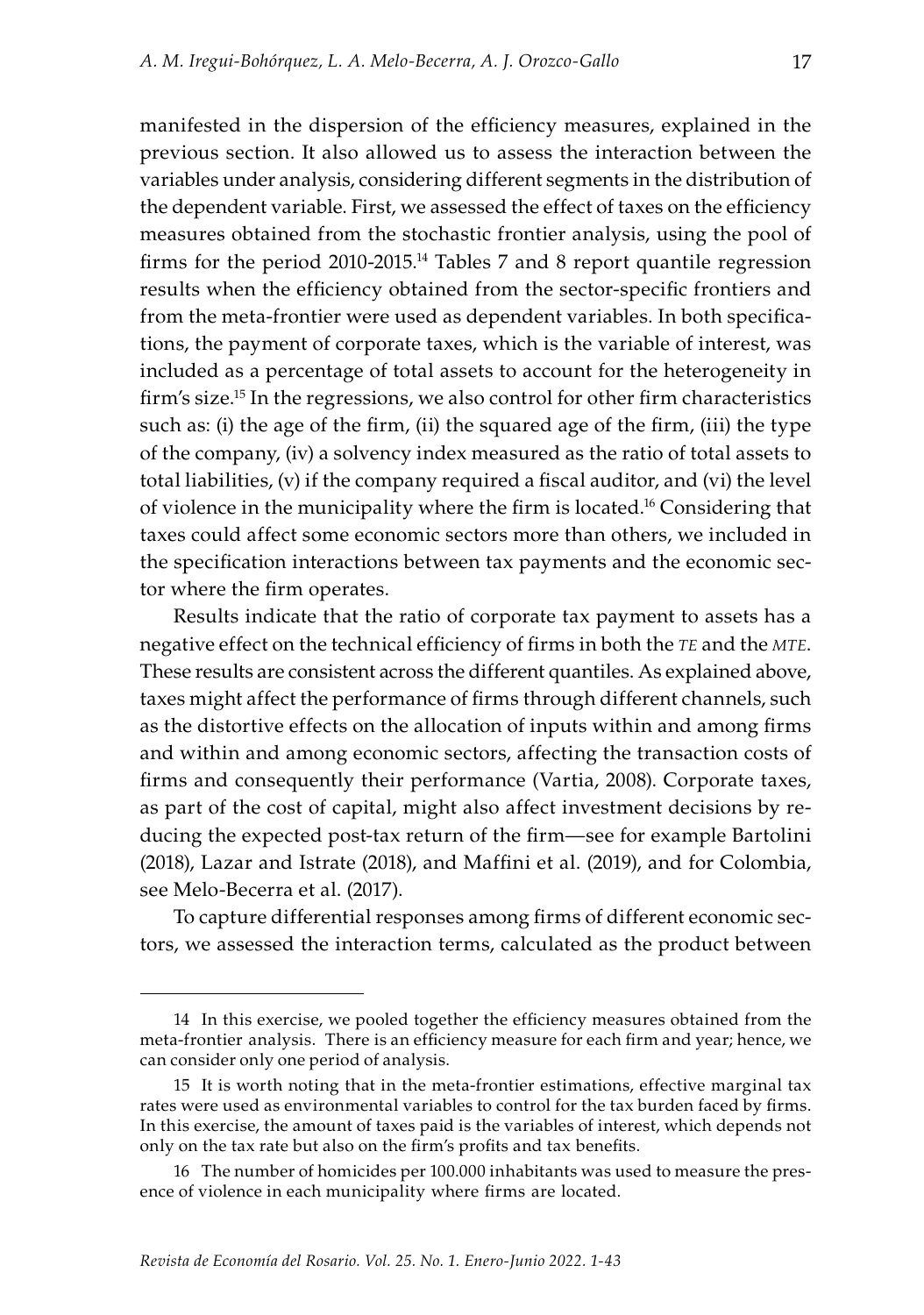the dummy variable of the economic sector and the tax payments to assets ratio. The analysis used the manufacturing sector as a reference category. Firms operating in the manufacturing sector compared to firms of the agriculture and construction sectors are in general expected to adopt better technologies and hire more qualified personnel, thereby achieving higher efficiencies measures. When the estimation was conducted using the *te* of the firm as the dependent variable, results reveal for the first and second quantiles a stronger negative effect for firms belonging to the trade sector. In turn, in all quantiles, results indicate a less negative effect of corporate taxes for firms of the agriculture, construction, and service sectors. These findings can be explained by differences across economic sectors in the capital-labor relation and the portfolio of assets, among other characteristics of the firms, as well as for the tax benefits granted to firms of specific economic sectors that affect the firms' tax burden. For instance, the Colombian tax legislation offers a preferential tax rate of 9 % for hotel services, ecotourism services, and publishing companies.<sup>17</sup>

When estimations were carried out using the *mte* as the dependent variable, results reveal a less negative effect in the upper quantile of the efficiency distribution for firms that operate in sectors other than manufacturing. In the middle quantile, similar results are observed except for firms of the construction sector where a stronger negative effect is found. In the lower quantile of the distribution, the interaction term was not significant for firms operating in the agriculture and trade sectors. The differences between the results obtained when using the *te* and the *mte* can be explained by the fact that a firm can be efficient when compared to the production frontier of its own sector, but not necessarily when compared to the meta-frontier of the set of companies in the country.

The coefficients of the control variables indicate that firms required to have a financial auditor, and large firms compared to medium and small firms have higher efficiency measures in the different quantiles of the distribution and for both measures of efficiency. According to Maffini et al. (2019), "smaller and private companies could be more financially constrained and a complex tax code may be less salient for them" (p. 364), which could affect the performance of smaller firms. Limited liability companies have a positive effect on the *te* and the *mte*. Thus, this type of company is more efficient when analyzing production technology with respect to the meta-frontier,

<sup>17</sup> During the analyzed period, the general corporate tax rate fluctuated between 33 % and 34 %.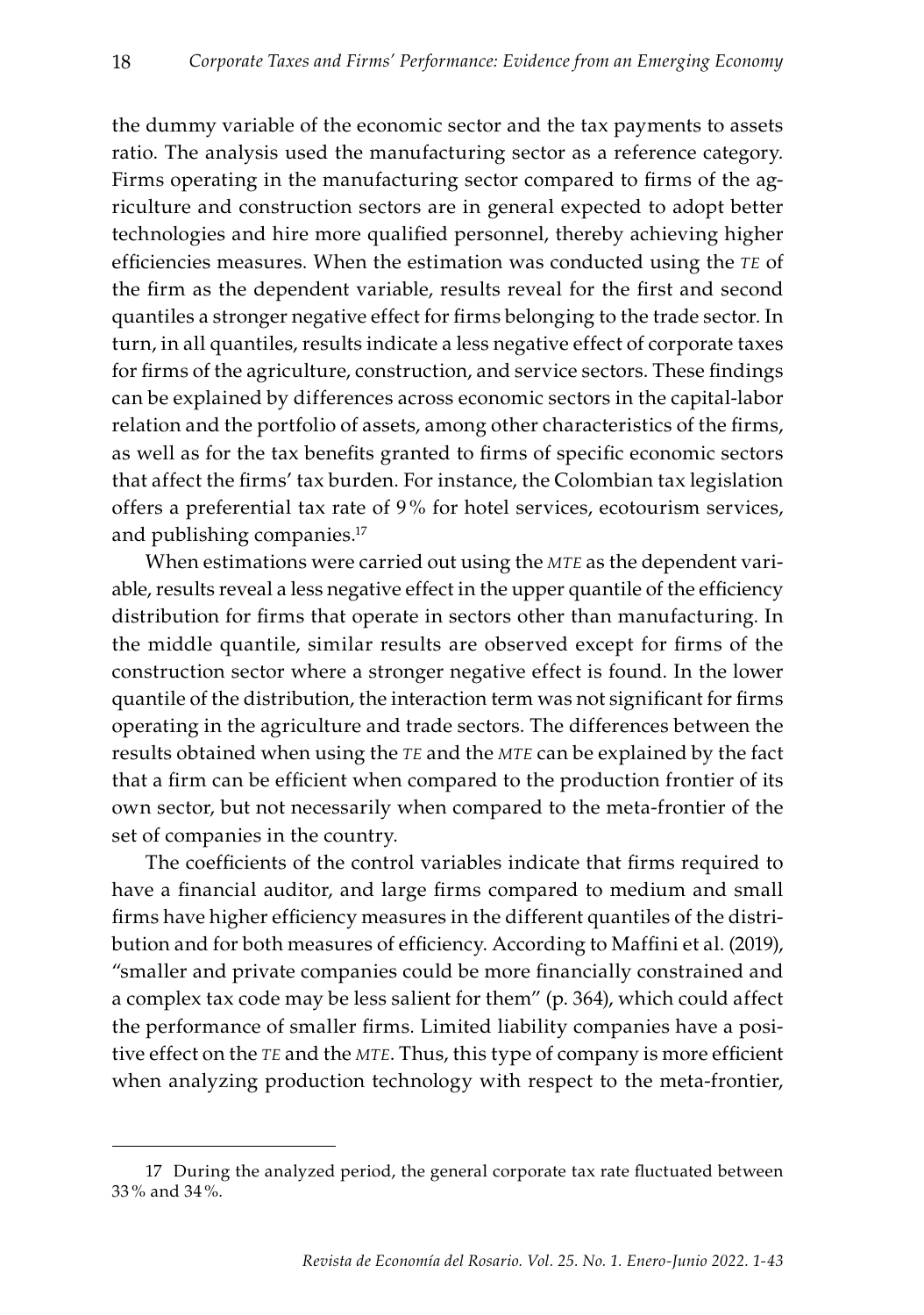rather than within the economic sector production systems. In turn, the age of the firm has a negative effect on the performance, but the age squared has a positive effect, indicating that the effect of age could define a u-shape. An economic explanation for this relationship may be a weaker attachment to efficiency associated with tax changes by younger and older firms. Regarding the effect of violence, results indicate that efficiency measures obtained from the specific frontier and the meta-frontier are negatively affected by the presence of violence in municipalities where companies are located.

Second, we assessed the reverse relationship between efficiency and taxes (Table 9). The dependent variable was the ratio of corporate tax payments to assets, and the variables of interest were the *te* and the *mte*. We also control for firm characteristics and for the interaction terms between the economic sector and the efficiency measures. Results indicate that for all quantiles of the tax payments distribution, there is a positive relationship between corporate taxes and the *te*, while the relationship with *mte* is negative. These results suggest that when compared to firms of the same economic sector, firms with higher *te* paid on average higher corporate taxes, but when compared to the set of firms of the country, firms with higher *mte* paid lower taxes, suggesting important differences across economic sectors. The tax burden gap across firms together with the differences in efficiency indicate that companies located near to the meta-frontier pay less taxes in relation to their assets.18

Interesting results were found when analyzing the coefficients of the interaction terms by quantiles of the tax payments distribution. For instance, the coefficients of the interaction between the *te* and the dummy variables of the economic sector indicate that in the lower quantile, the positive effect on taxes is higher in the trade sector and lower in the agriculture and construction sectors when compared to firms of the manufacturing sector. In the middle and upper quantiles, only the coefficient of the agriculture sector is significant and has a less positive effect on companies in this sector. In turn, the coefficients of the interaction between the *mte* and the economic sector reveal that in the lower quantile, firms operating in the agriculture and construction sectors have a less negative effect on taxes. As in the previous case, only the coefficient of the agriculture sector is significant in the middle and upper quantiles and has a less negative effect compared to firms

<sup>18</sup> It is important to recall that except for the tax benefits granted to specific economic sectors, the tax system applies equally to all firms. However, the effective marginal tax burden varies across firms due to differences in the portfolio of firms, the debt ratio, and other firms' characteristics that affect the marginal tax rate.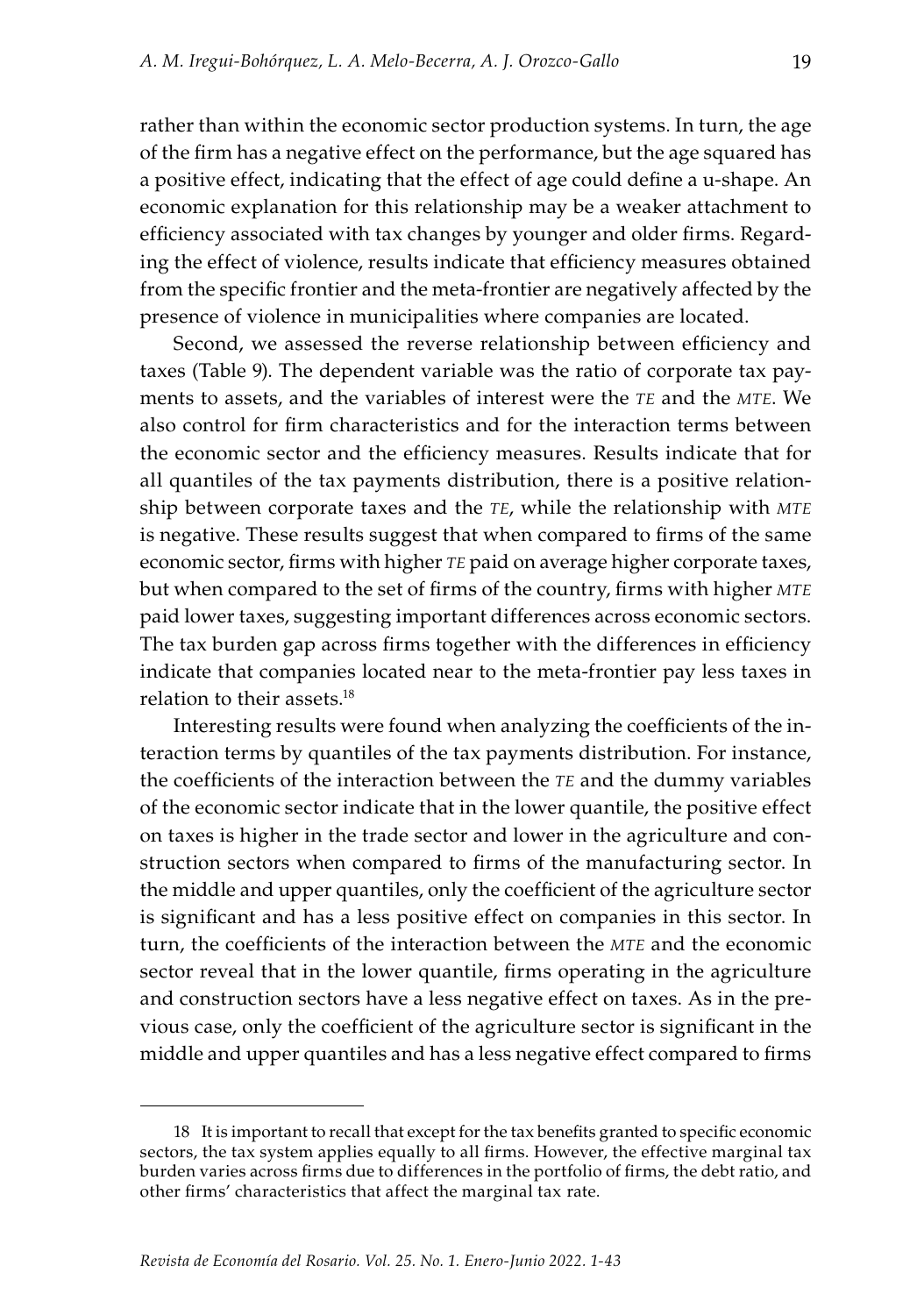in the manufacturing sector. These results indicate that the performance of firms of the agriculture and construction sectors is the most affected by tax payments, which could be associated with the tax burden of these sectors. Indeed, firms of these two sectors have the highest effective marginal tax rates (Melo-Becerra et al., 2017).

The heterogeneous impact of taxes on efficiency and the reverse causality can make it difficult for some companies to approach the production frontier. As suggested by Bartolini (2018), these differences can prevent the reallocation of resources from less productive to more productive uses and hinder opportunities to acquire new technologies and innovative production processes. The author also suggests that companies near the production frontier may have an asset composition more favorable to the tax structure and have more possibilities of evading taxes.

## Concluding Remarks

This paper studied the relationship between corporate taxes and the performance of Colombian firms in five economic sectors, namely agriculture, construction, manufacturing, trade, and services. The performance of firms was measured as the technical efficiency obtained from the sector-specific production frontiers and the meta-frontier, using the set of firms in the country. Then, by means of quantile regression analysis, we evaluated if tax payments have an impact on the performance of firms and whether more efficient companies pay more or less taxes. The empirical analysis used a panel data structure of firms for two periods, 2010-2012 and 2013-2015. During these periods, the national government introduced three major tax reforms in 2009, 2012, and 2014, which adjusted the corporate tax base, rate, and the tax benefits granted to firms.

Efficiency measures from the production frontiers of each sector and the meta-frontier indicate that firms have an important margin to improve their performance. Indeed, results indicate that companies operating in the construction and agriculture sectors have, on average, the highest efficiency measures (62 % and 61 % in the period 2010-2012, respectively; 79 % and 61 % in the period 2013-2015, respectively). Results from the meta-frontier indicate that firms in some economic sectors could be benefiting from better production conditions because of advantages in labor, infrastructure, and tax burden. To improve the performance of companies, policies should consider actions within economic sectors and policies that help reduce the technology gap between the frontiers of the different economic sectors and the meta-frontier. Regarding the effect of corporate taxation on firm performance and the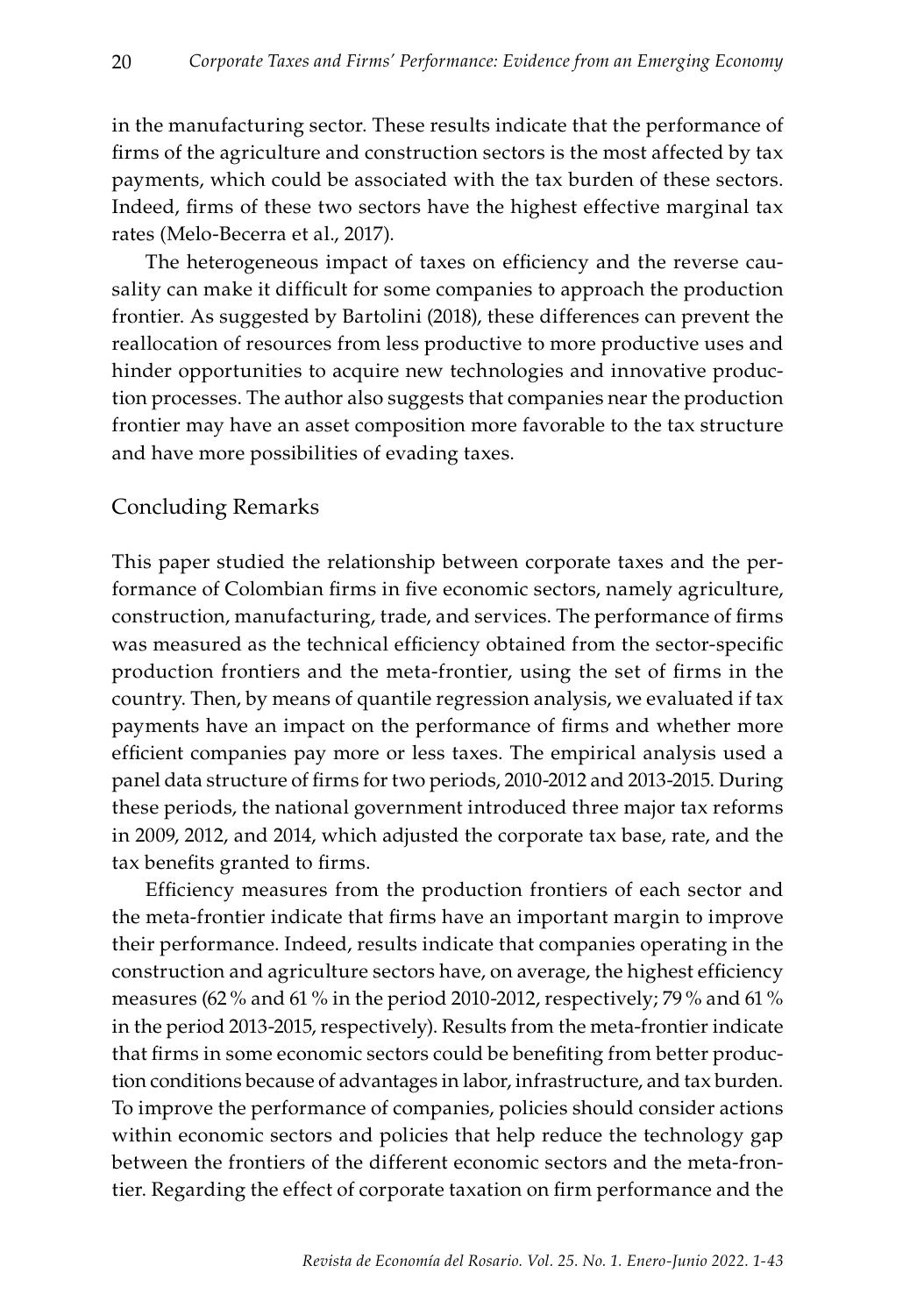reverse causality, results indicate that corporate taxes negatively affect the efficiency measures obtained from the production frontiers of the economic sectors and from the meta-frontier. These results could be explained by the effect that taxes have on the inputs reallocation within and between firms and within and across economic sectors and by the effect on the expected post-tax return of investment. In turn, results show that firms with higher *te* paid on average higher corporate taxes, but firms with higher *mte* paid lower taxes, suggesting differences in the tax burden of firms across economic sectors. These differences hinder the reallocation of resources from less productive to more productive uses and make it difficult for companies to approach the potential production of the economy.

## References

- Abdullah, H., & Tursoy, T. (2019). Capital structure and firm performance: Evidence of Germany under ifrs adoption. *Review of Managerial Science*, *15*, 379-398.<https://doi.org/10.1007/s11846-019-00344-5>
- An, Z. (2012). Taxation and capital structure: Empirical evidence from a quasi-experiment in China. *Journal of Corporate Finance*, *18*(1), 683-689. <https://doi.org/10.1016/j.jcorpfin.2012.04.002>
- Bartolini, D. (2018). Firms at the productivity frontier enjoy lower effective taxation. *oecd Economics Department Working Papers*. [https://doi.](https://doi.org/10.1787/18151973) [org/10.1787/18151973](https://doi.org/10.1787/18151973)
- Battese, G. E., & Coelli, T. J. (1995). A model for technical inefficiency effects in a stochastic frontier production function for panel data. *Empirical Economics*, *20*(2), 325-332.<https://doi.org/10.1007/BF01205442>
- Battese, G. E., & Rao, D. P. (2002). Technology gap, efficiency, and a stochastic metafrontier function. *International Journal of Business and Economics*, *1*(2), 87-93. [http://citeseerx.ist.psu.edu/viewdoc/download?doi=10.1.1.](http://citeseerx.ist.psu.edu/viewdoc/download?doi=10.1.1.525.4442&rep=rep1&type=pdf) [525.4442&rep=rep1&type=pdf](http://citeseerx.ist.psu.edu/viewdoc/download?doi=10.1.1.525.4442&rep=rep1&type=pdf)
- Battese, G. E., Rao, D. S. P., & O'Donnell, C. J. (2004). A metafrontier production function for estimation of technical efficiencies and technology gaps for firms operating under different technologies. *Journal of Productivity Analysis*, *21*(1), 91-103. <https://doi.org/10.1023/B:PROD.0000012454.06094.29>
- Dabla-Norris, E., Misch, F., Cleary, D., & Khwaja, M. (2017). Tax administration and firm performance: New data and evidence for emerging market and developing economies. *imf Working Papers* 17/95. [https://www.imf.org/](https://www.imf.org/en/Publications/WP/Issues/2017/04/14/Tax-Administration-and-Firm-Performance-New-Data-and-Evidence-for-Emerging-Market-and-44838) [en/Publications/WP/Issues/2017/04/14/Tax-Administration-and-Firm-](https://www.imf.org/en/Publications/WP/Issues/2017/04/14/Tax-Administration-and-Firm-Performance-New-Data-and-Evidence-for-Emerging-Market-and-44838)[Performance-New-Data-and-Evidence-for-Emerging-Market-and-44838](https://www.imf.org/en/Publications/WP/Issues/2017/04/14/Tax-Administration-and-Firm-Performance-New-Data-and-Evidence-for-Emerging-Market-and-44838)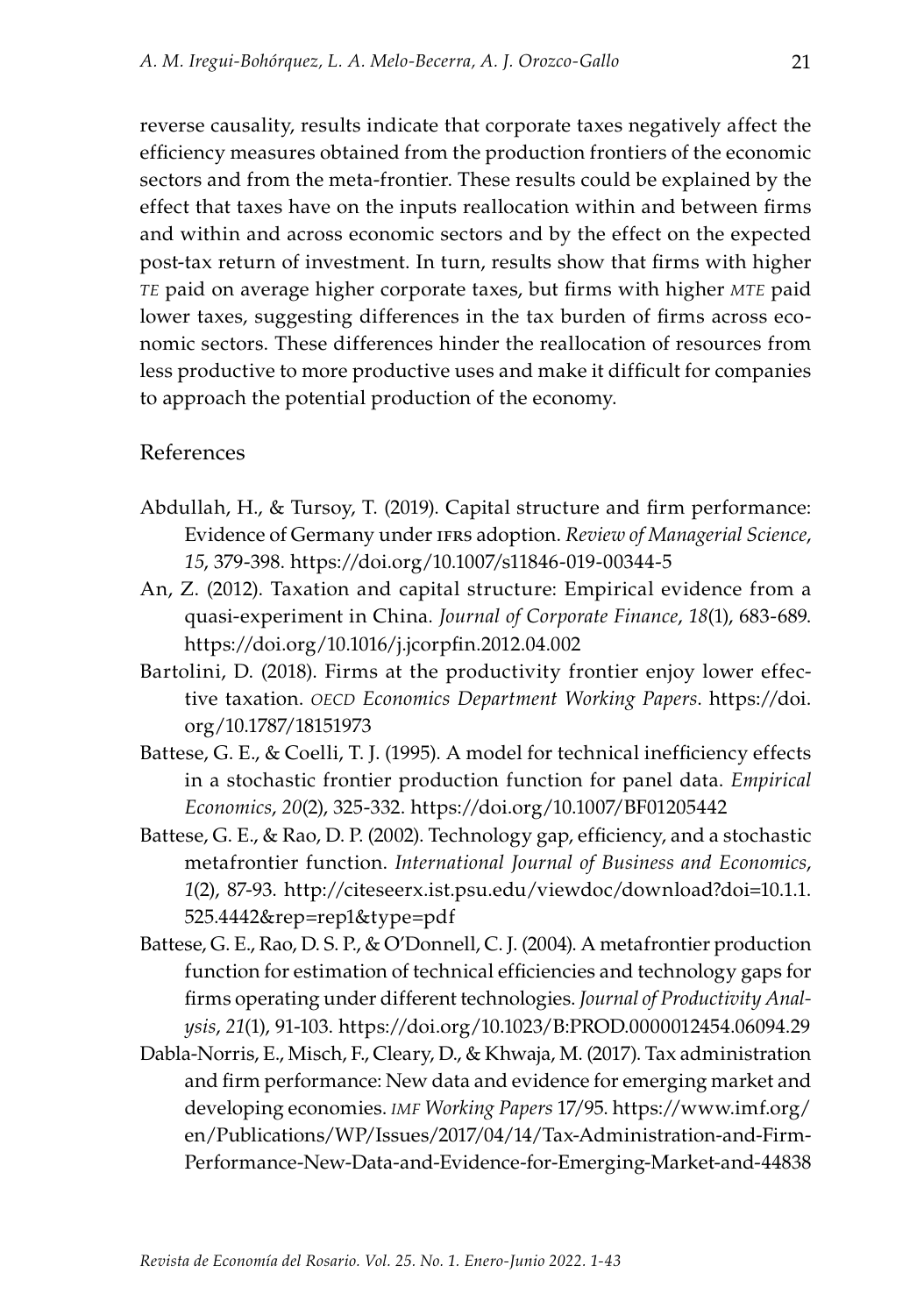- Djankov, S., Ganser, T., McLiesh, C., Ramalho, R., & Shleifer, A. (2010). The effect of corporate taxes on investment and entrepreneurship. *American Economic Journal: Macroeconomics*, *2*(3), 31-64. [https://www.aeaweb.org/](https://www.aeaweb.org/articles?id=10.1257/mac.2.3.31) [articles?id=10.1257/mac.2.3.31](https://www.aeaweb.org/articles?id=10.1257/mac.2.3.31)
- Fama, E., & French, K. (1998). Taxes, financing decisions, and firm value. *The Journal of Finance*, *53*(3), 819-843.<https://doi.org/10.1111/0022-1082.00036>
- Garay-Salamanca, L. J., & Espitia-Zamora, J. E. (2019). *La dinámica de las desigualdades en Colombia. En torno a la economía política en los ámbitos socioeconómico, tributario y territorial*. Ediciones Desde Abajo.
- Gemmell, N., Kneller, R., McGowan, D., Sanz, I., & Sanz-Sanz, J. (2018). Corporate taxation and productivity catch-up: Evidence from European firms. *The Scandinavian Journal of Economics*, *120*(2), 372-399. [https://doi.](https://doi.org/10.1111/sjoe.12212) [org/10.1111/sjoe.12212](https://doi.org/10.1111/sjoe.12212)
- Glaeser, E. (Ed.). (2010). *Agglomeration economics*. The University of Chicago Press.
- Hanlon, M., & Heitzman, S. (2010). A review of tax research. *Journal of Accounting and Economics*, *50*(2-3), 127-178. [https://doi.org/10.1016/j.jac](https://doi.org/10.1016/j.jacceco.2010.09.002)[ceco.2010.09.002](https://doi.org/10.1016/j.jacceco.2010.09.002)
- Huang, C. J., Huang, T.-H., & Liu, N.-H. (2014). A new approach to estimating the metafrontier production function based on a stochastic frontier framework. *Journal of Productivity Analysis*, *42*(3), 241-254. [https://doi.](https://doi.org/10.1007/s11123-014-0402-2) [org/10.1007/s11123-014-0402-2](https://doi.org/10.1007/s11123-014-0402-2)
- Kaunitz, N., & Egebark, J. (2017). Payroll taxes and firm performance. *ifn Working Papers* 1175. <https://www.ifn.se/wfiles/wp/wp1175.pdf>
- Kebewar, M. (2013). The effect of debt on corporate profitability: Evidence from French service sector. *Brussels Economic Review*, *56*(1), 43-59. [http://](https://dx.doi.org/10.2139/ssrn.2191075) [dx.doi.org/10.2139/ssrn.2191075](https://dx.doi.org/10.2139/ssrn.2191075)
- Lazar, S., & Istrate, C. (2018). Corporate tax-mix and firm performance. A comprehensive assessment for Romanian listed companies. *Economic Research-Ekonomska Istrazivanja*, *31*(1), 1258-1272. [https://doi.org/10.108](https://doi.org/10.1080/1331677X.2018.1482225) [0/1331677X.2018.1482225](https://doi.org/10.1080/1331677X.2018.1482225)
- MacKinlay, A. (2015). *(How) do taxes affect capital structure?* [https://papers.](https://papers.ssrn.com/sol3/papers.cfm?abstract_id=2022518) [ssrn.com/sol3/papers.cfm?abstract\\_id=2022518](https://papers.ssrn.com/sol3/papers.cfm?abstract_id=2022518)
- Maffini, G., Xing, J., & Devereux, M. P. (2019). The impact of investment incentives: Evidence from uk corporation tax returns. *American Economic Journal: Economic Policy*, *11*(3), 361-389. [https://www.aeaweb.org/](https://www.aeaweb.org/articles?id=10.1257/pol.20170254) [articles?id=10.1257/pol.20170254](https://www.aeaweb.org/articles?id=10.1257/pol.20170254)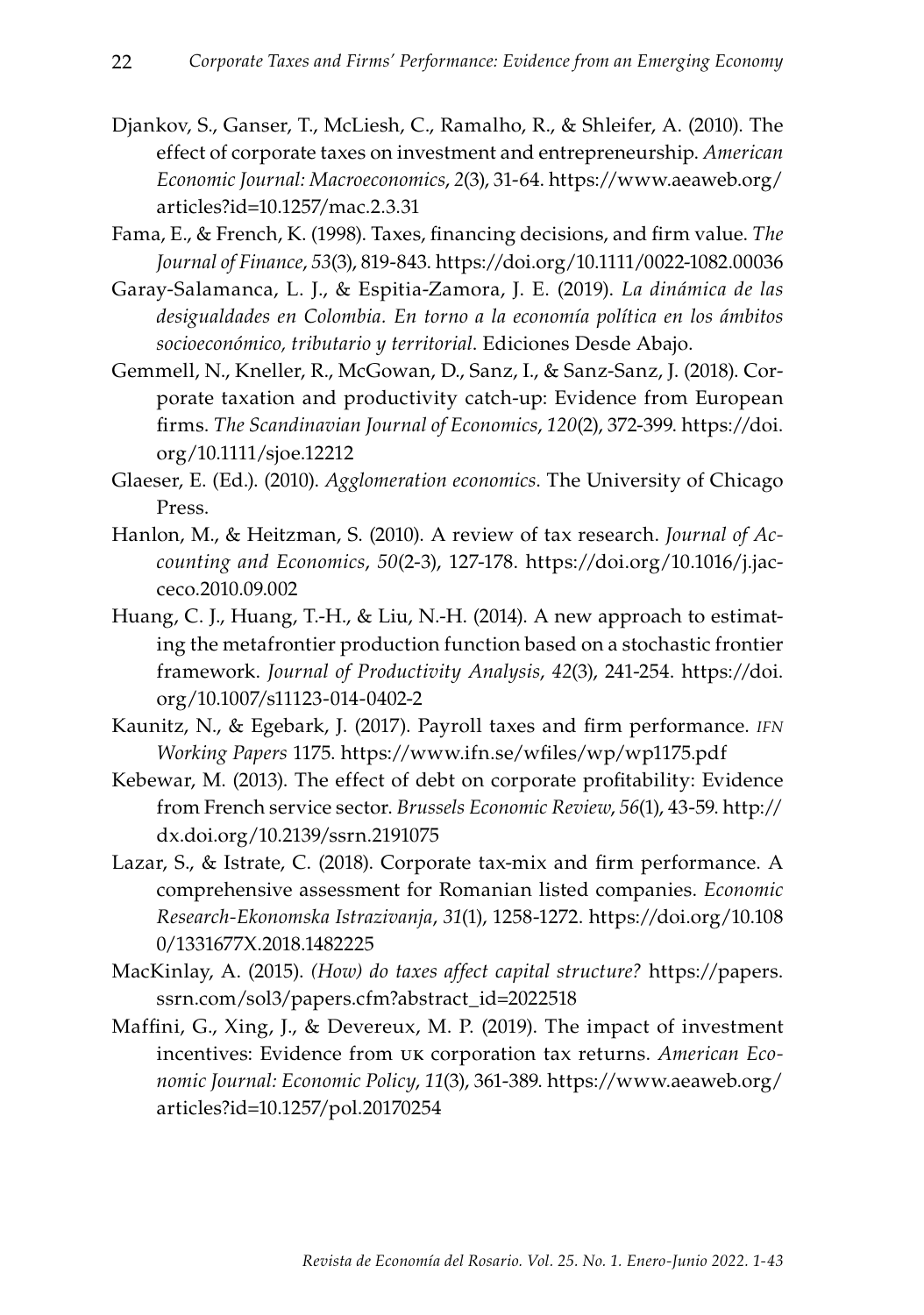- Margaritis, D., & Psillaki, M. (2007). Capital structure and firm efficiency. *Journal of Business Finance & Accounting*, *34*(9 & 10), 1447-1469. [https://](https://doi.org/10.1111/j.1468-5957.2007.02056.x) [doi.org/10.1111/j.1468-5957.2007.02056.x](https://doi.org/10.1111/j.1468-5957.2007.02056.x)
- Melo-Becerra, L. A., & Orozco-Gallo, A. J. (2017). Technical efficiency for Colombian small crop and livestock farmers: A stochastic metafrontier approach for different production systems. *Journal of Productivity Analysis*, *47*(1), 1-16. <https://doi.org/10.1007/s11123-016-0487-x>
- Melo-Becerra, L. A., Ávila Mahecha, J., & Ramos-Forero, J. E. (2017). The effect of corporate taxes on investment: Evidence from the Colombian firms. *Borradores de Economía*, (1001). [https://www.banrep.gov.co/sites/](https://www.banrep.gov.co/sites/default/files/publicaciones/archivos/be_1001.pdf) [default/files/publicaciones/archivos/be\\_1001.pdf](https://www.banrep.gov.co/sites/default/files/publicaciones/archivos/be_1001.pdf)
- Mukherjee, A., Singh, M., & Zaldokas, A. (2017). Do corporate taxes hinder innovation? *Journal of Financial Economics*, *124*(1), 195-221. [https://doi.](https://doi.org/10.1016/j.jfineco.2017.01.004) [org/10.1016/j.jfineco.2017.01.004](https://doi.org/10.1016/j.jfineco.2017.01.004)
- O'Donnell, C., Prasada Rao, D., & Battese, G. (2008). Metafrontiers frameworks for the study of firm-level efficiencies and technology ratios. *Empirical Economics*, *34*(1), 231-255.<https://doi.org/10.1007/s00181-007-0119-4>
- Orjinta, H., & Agubata, S. (2017). Effect of taxes on capital structure decisions: Evidence from non-financial firms in Nigeria. *Palgo Journal of Business Management*, *4*(1), 95-102. [https://doi.org/10.31364/SCIRJ/v6.i8.2018.](http://dx.doi.org/10.31364/SCIRJ/v6.i8.2018.P0818547) [P0818547](http://dx.doi.org/10.31364/SCIRJ/v6.i8.2018.P0818547)
- Parra, G. Y., Garzón, D. M. P., & Reyes, P. H. S. (2016). *El gasto tributario en Colombia. Beneficios en el impuesto sobre la renta y cree personas jurídicas. Años gravables 2014-2015*. [https://www.dian.gov.co/dian/cifras/Cuad](https://www.dian.gov.co/dian/cifras/Cuadernos%20de%20Trabajo/El_Gasto_Tributario_en_Colombia_Beneficios_en_el_Impuesto_sobre_la_Renta_Personas_Juridicas.pdf)[ernos%20de%20Trabajo/El\\_Gasto\\_Tributario\\_en\\_Colombia\\_Benefi](https://www.dian.gov.co/dian/cifras/Cuadernos%20de%20Trabajo/El_Gasto_Tributario_en_Colombia_Beneficios_en_el_Impuesto_sobre_la_Renta_Personas_Juridicas.pdf)[cios\\_en\\_el\\_Impuesto\\_sobre\\_la\\_Renta\\_Personas\\_Juridicas.pdf](https://www.dian.gov.co/dian/cifras/Cuadernos%20de%20Trabajo/El_Gasto_Tributario_en_Colombia_Beneficios_en_el_Impuesto_sobre_la_Renta_Personas_Juridicas.pdf)
- Perret, S., & Brys, B. (2015). Taxation and investment in Colombia. *OECD Economics Department Working Papers 1204*.<https://doi.org/10.1787/18151973>
- Schwellnus, C., & Arnold, J. (2008). Do corporate taxes reduce productivity and investment at the firm level? *oecd Economics Department Working Papers 641*.<https://doi.org/10.1787/18151973>
- Vartia, L. (2008). How do taxes affect investment and productivity? An industry-level analysis of oecd countries. *oecd Economics Department Working Papers 656*. [https://doi.org/10.1787/230022721067](https://dx.doi.org/10.1787/230022721067)
- Zwick, E., & Mahon, J. (2017). Tax policy and heterogeneous investment behavior. *American Economic Review*, *107*(1), 217-248. [https://www.aeaweb.](https://www.aeaweb.org/articles?id=10.1257/aer.20140855) [org/articles?id=10.1257/aer.20140855](https://www.aeaweb.org/articles?id=10.1257/aer.20140855)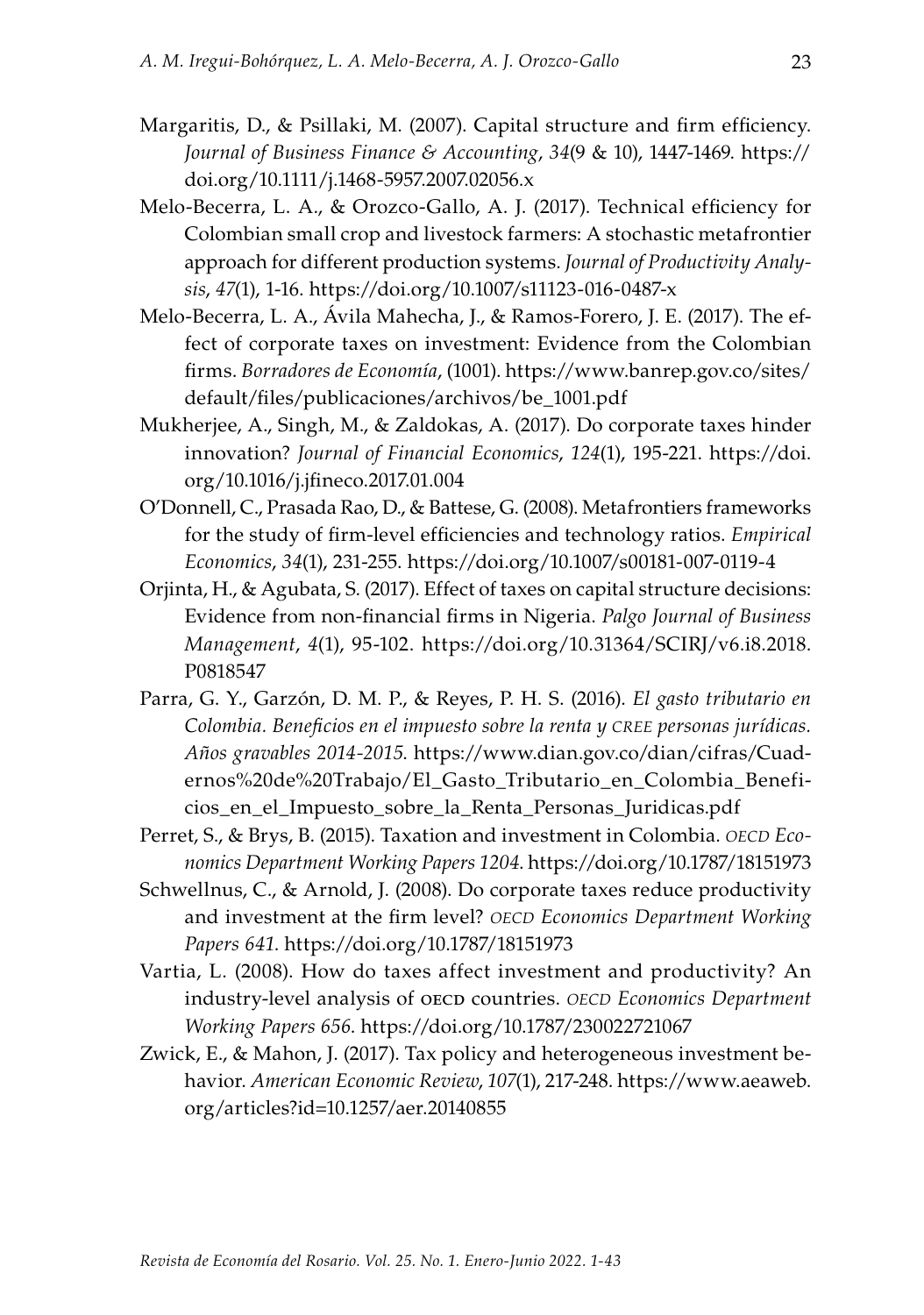| Variable                               | Units                                     |      | Agriculture, forestry<br>and fishing |                  | Manufacturing                       |      | Construction          |      | Wholesale and retail<br>trade |      | Services              |
|----------------------------------------|-------------------------------------------|------|--------------------------------------|------------------|-------------------------------------|------|-----------------------|------|-------------------------------|------|-----------------------|
|                                        |                                           | Mean | deviation<br>Standard                | Mean             | deviation<br>Standard               | Mean | deviation<br>Standard | Mean | deviation<br>Standard         | Mean | deviation<br>Standard |
|                                        |                                           |      |                                      |                  | 2010-2012                           |      |                       |      |                               |      |                       |
| Revenue                                | <b>Billions</b> of<br>dollars\$           | 27.9 | 65.1                                 | 61.0             | 177.0                               | 71.4 | 139.0                 | 58.2 | 125.0                         | 37.0 | 72.3                  |
| Materials                              | <b>Billions</b> of<br>$\oplus$<br>dollars | 12.4 | 35.9                                 | 28.0             | 92.2                                | 16.7 | 39.3                  | 19.9 | 62.7                          | 11.3 | 24.8                  |
| Labor                                  | to sı<br>dollars\$<br>Billion             | 3.6  | 5.8                                  | 2.6              | 6.0                                 | 10.1 | 18.9                  | 1.4  | 4.3                           | 7.2  | 26.6                  |
| Interest payments                      | is of<br>dollars \$<br>Billion            | 0.4  | 0.7                                  | 0.8              | 2.2                                 | 1.0  | 2.9                   | 0.7  | $\ddot{0}$                    | 0.4  | 1.3                   |
|                                        |                                           |      |                                      |                  | Environmental variables first stage |      |                       |      |                               |      |                       |
| Marginal effective<br>tax rate         | Percentage                                | 27.7 | 4.2                                  | 25.8             | 3.7                                 | 25.1 | 3.2                   | 25.1 | 3.1                           | 24.9 | 4.0                   |
| Total assets                           | <b>Billions</b> of<br>dollars\$           | 15.6 | 27.0                                 | 26.5             | 76.6                                | 22.0 | 60.0                  | 9.2  | 21.5                          | 10.6 | 15.5                  |
| Debtratio                              | Percentage                                | 39.3 | 22.8                                 | 46.1             | 18.3                                | 57.8 | 18.3                  | 51.7 | 19.4                          | 48.2 | 23.5                  |
| Income generated<br>abroad $(Yes = 1)$ | Dummy                                     | 0.5  | 0.5                                  | $\overline{0.7}$ | 0.5                                 | 0.4  | 0.5                   | 0.6  | 0.5                           | 0.4  | 0.5                   |

Table 1. Descriptive Statistics Table 1. Descriptive Statistics

24

*Corporate Taxes and Firms' Performance: Evidence from an Emerging Economy*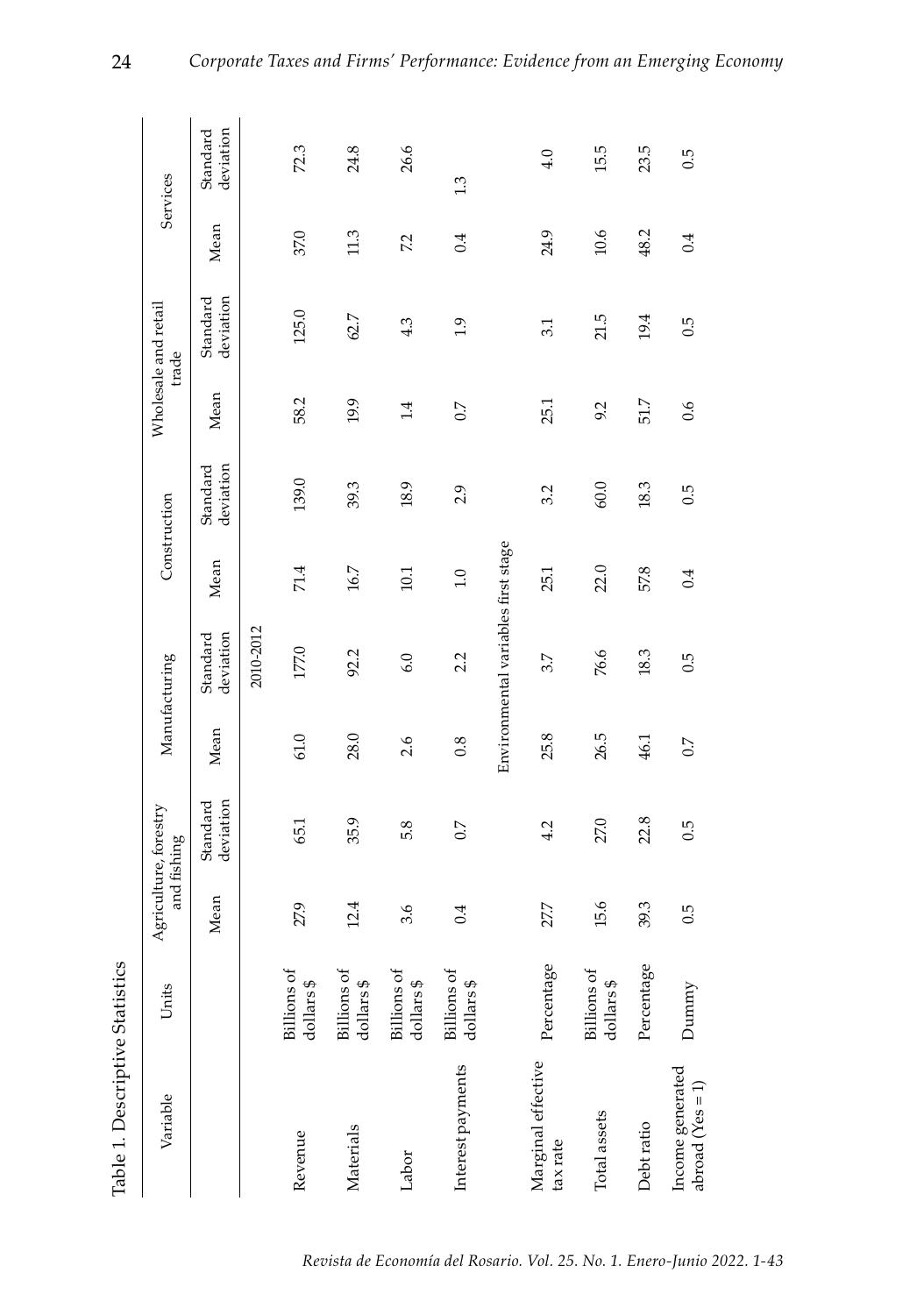| Variable                       | Units                            |               | Agriculture, forestry<br>and fishing |        | Manufacturing                        |        | Construction          |         | Wholesale and retail<br>trade |        | Services              |
|--------------------------------|----------------------------------|---------------|--------------------------------------|--------|--------------------------------------|--------|-----------------------|---------|-------------------------------|--------|-----------------------|
|                                |                                  | Mean          | deviation<br>Standard                | Mean   | deviation<br>Standard                | Mean   | deviation<br>Standard | Mean    | deviation<br>Standard         | Mean   | deviation<br>Standard |
|                                |                                  |               |                                      |        | Environmental variables second stage |        |                       |         |                               |        |                       |
| Employment                     | Per 1.000<br>hab.                | 3.606         | 32                                   | 2.572  | 85                                   | 1.144  | 80                    | 5.286   | 204                           | 3.814  | 83                    |
| Production                     | <b>Billions</b> of<br>dollars\$  | 40.791        | 732                                  | 91.511 | 2.519                                | 44.855 | 3.518                 | 114.054 | 4.882                         | 67.884 | 3.213                 |
| Regional Produc-<br>tion       | <b>Billions</b> of<br>dollars\$  | 2.003         | 2.252                                | 14.975 | 6.679                                | 5.330  | 2.709                 | 22.026  | 11.659                        | 16.697 | 9.272                 |
| Observations                   | đ<br>Numbe                       |               | 480                                  |        | 3.078                                |        | 174                   |         | 309                           |        | 165                   |
|                                |                                  |               |                                      |        | 2013-2015                            |        |                       |         |                               |        |                       |
| Revenue                        | <b>Billions</b> of<br>dollars\$  | 20.1          | 51.5                                 | 21.5   | 52.9                                 | 56.1   | 106.0                 | 23.9    | 37.6                          | 21.6   | 24.7                  |
| Materials                      | <b>Billions</b> of<br>dollars \$ | 8.8           | 28.0                                 | 9.4    | 25.3                                 | 10.3   | 20.9                  | 4.9     | 9.6                           | 5.3    | 7.8                   |
| Labor                          | <b>Billions</b> of<br>dollars \$ | $\frac{1}{2}$ | 2.9                                  | 1.3    | 2.0                                  | 9.2    | 23.4                  | 0.6     | 0.7                           | 3.8    | 6.5                   |
| Interest payments              | <b>Billions</b> of<br>dollars \$ | 0.4           | 0.7                                  | 0.4    | $\Xi$                                | 0.8    | 1.6                   | 0.3     | 0.5                           | 0.4    | 0.5                   |
|                                |                                  |               |                                      |        | Environmental variables first stage  |        |                       |         |                               |        |                       |
| Marginal effective<br>tax rate | Percentage                       | 26.4          | 4.1                                  | 23.2   | 3.4                                  | 22.7   | 3.5                   | 22.3    | 3.4                           | 22.1   | 4.2                   |

25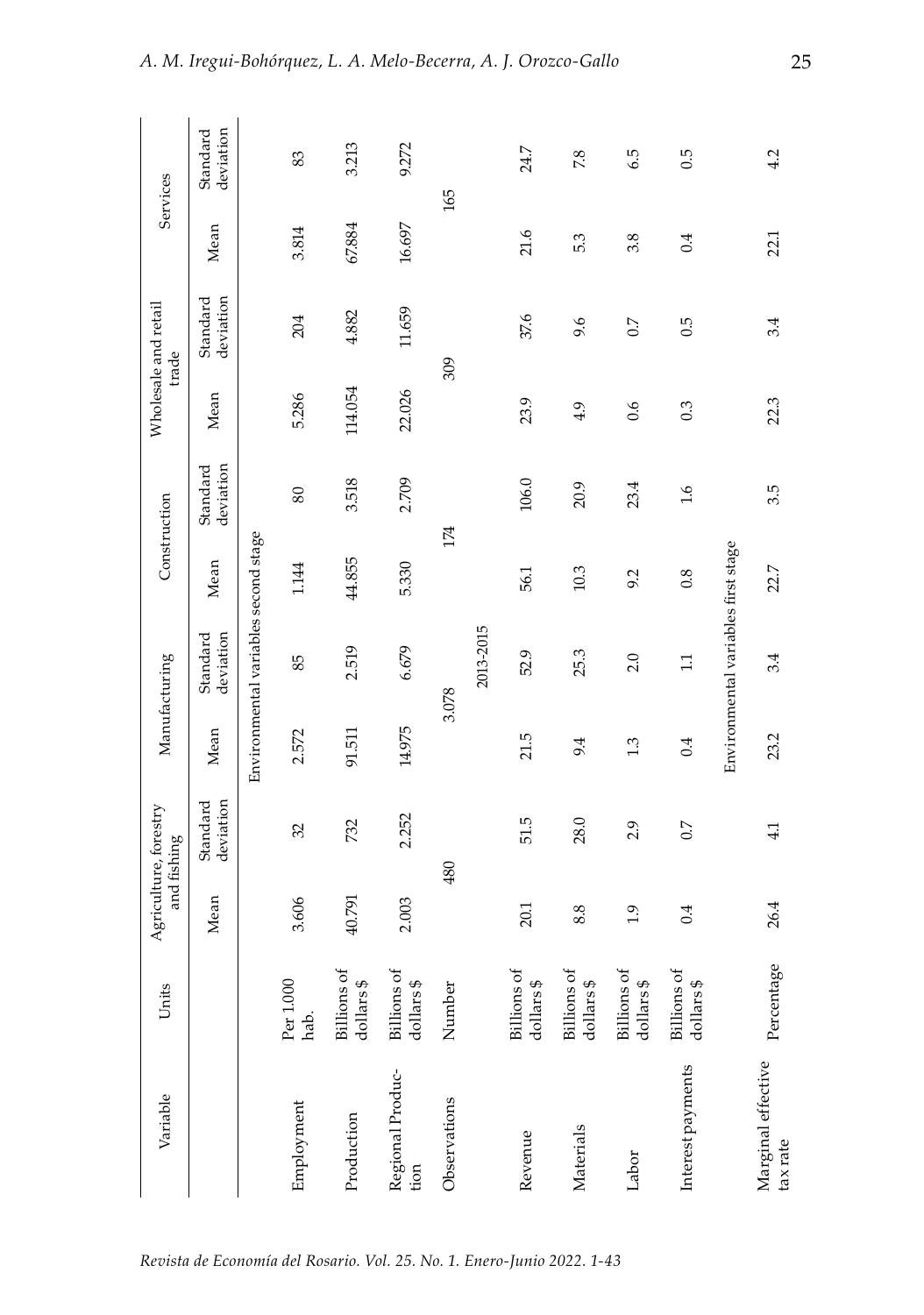| Variable                                                                                                                                                                                                                                                                                                                                                                                  | Units                                 |        | Agriculture, forestry<br>and fishing |        | Manufacturing                        |        | Construction          |         | Wholesale and retail<br>trade |        | Services              |
|-------------------------------------------------------------------------------------------------------------------------------------------------------------------------------------------------------------------------------------------------------------------------------------------------------------------------------------------------------------------------------------------|---------------------------------------|--------|--------------------------------------|--------|--------------------------------------|--------|-----------------------|---------|-------------------------------|--------|-----------------------|
|                                                                                                                                                                                                                                                                                                                                                                                           |                                       | Mean   | deviation<br>Standard                | Mean   | deviation<br>Standard                | Mean   | deviation<br>Standard | Mean    | deviation<br>Standard         | Mean   | deviation<br>Standard |
| Total assets                                                                                                                                                                                                                                                                                                                                                                              | <b>Billions</b> of<br>rs\$<br>dollar  | 12.6   | 21.8                                 | 8.9    | 27.0                                 | 18.2   | 49.7                  | 3.3     | 5.9                           | 9.9    | 15.6                  |
| Debtratio                                                                                                                                                                                                                                                                                                                                                                                 | Percentage                            | 43.1   | 24.6                                 | 48.0   | 18.9                                 | 53.2   | 20.1                  | 55.1    | 19.3                          | 51.2   | 21.8                  |
| Income generated<br>abroad $(Yes = 1)$                                                                                                                                                                                                                                                                                                                                                    | Dummy                                 | 0.4    | 0.5                                  | 0.6    | 0.5                                  | 0.3    | 0.5                   | 0.5     | 0.5                           | 0.4    | 0.5                   |
|                                                                                                                                                                                                                                                                                                                                                                                           |                                       |        |                                      |        | Environmental variables second stage |        |                       |         |                               |        |                       |
| Employment                                                                                                                                                                                                                                                                                                                                                                                | Per 1000<br>hab.                      | 3.529  | 24                                   | 2.575  | 51                                   | 1.299  | 63                    | 5.893   | $\Xi$                         | 4.247  | 100                   |
| Production                                                                                                                                                                                                                                                                                                                                                                                | <b>Billions</b> of<br>rs\$<br>dollar  | 46.366 | 1.354                                | 97.563 | 1.933                                | 53.785 | 3.861                 | 130.547 | 4.224                         | 79.439 | 2.574                 |
| Regional Produc-<br>tion                                                                                                                                                                                                                                                                                                                                                                  | <b>Billions</b> of<br>rs \$<br>dollar | 2.559  | 2.449                                | 15.604 | 6.043                                | 5.596  | 2.703                 | 28.777  | 12.711                        | 15.749 | 11.617                |
| Observations                                                                                                                                                                                                                                                                                                                                                                              | Number                                |        | 444                                  |        | 2.325                                |        | 213                   |         | 180                           |        | 192                   |
| Note. Monetary variables deflated by the consumer price index (crn) provided by DaNE and expressed in constant 2015 pesos, except for production and regional produc-<br>Source: Authors' calculations based on Superintendencia de Sociedades de Colombia, Melo-Becerra et al. (2017), and pa.v.E.<br>tion variables, deflated by the cor deflator (2015=100). 1 billion = 1,000,000,000 |                                       |        |                                      |        |                                      |        |                       |         |                               |        |                       |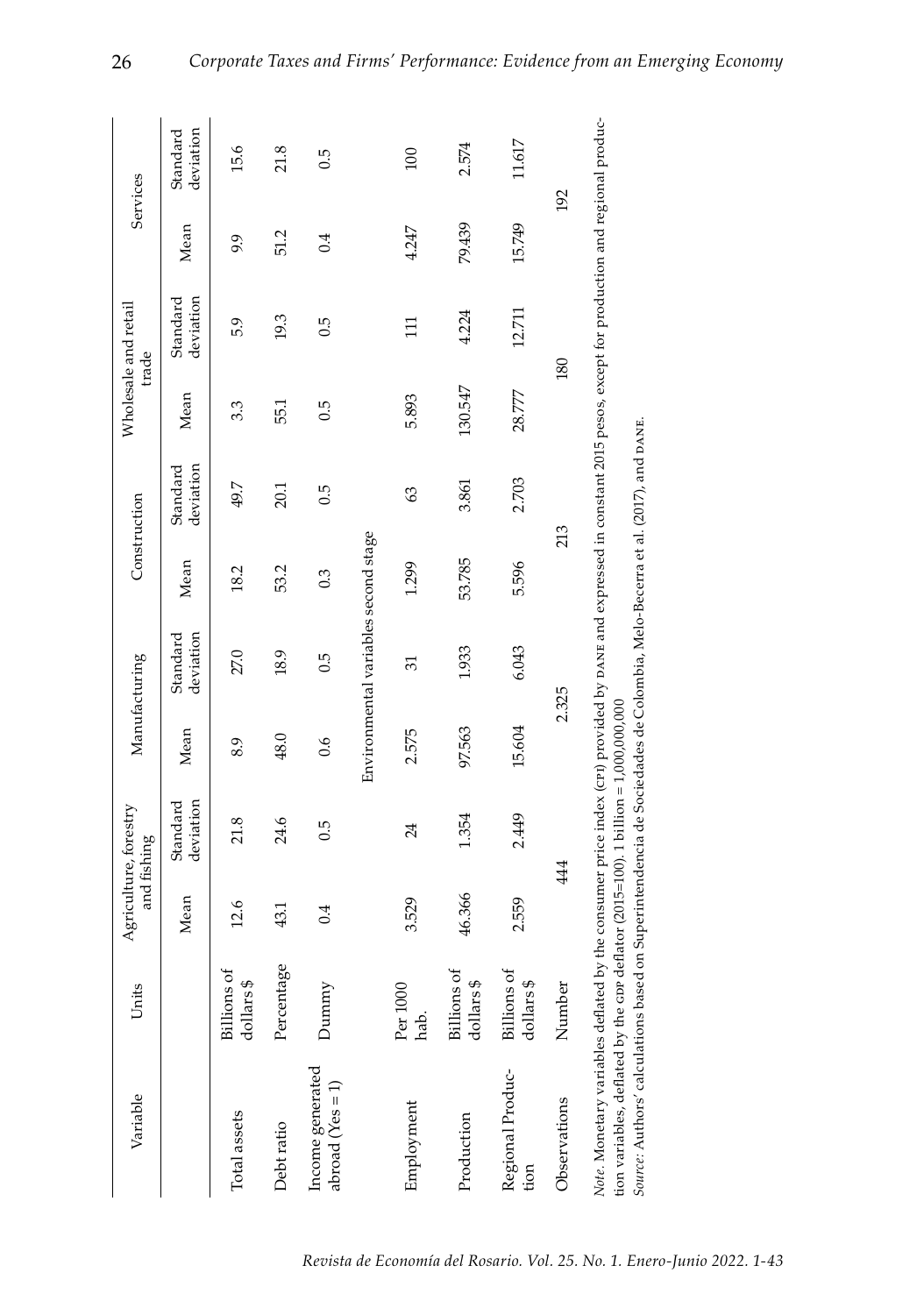| ֧֦֦֧֦֧֧֧֧֝֝֝֬֝֝֝֬֝֬֝֓֝֬֝֓֝֬֝֓֝֬֝֓֟֓֝֬֝֓֟֓֝֬֝֓֟֓<br>֧֪֪֪֪֪֪֪֪֪֪֪֪֪֪֪֪֪֪֪֪֪֪֪֪֪֪֝֝֝֝֝֝֝<br>$\frac{1}{2}$<br>.<br>ו |
|------------------------------------------------------------------------------------------------------------------|
| l                                                                                                                |
| J<br>Ĩ                                                                                                           |
| İ                                                                                                                |
| i<br>;<br>;                                                                                                      |
|                                                                                                                  |
| i                                                                                                                |
| I                                                                                                                |
| ĺ<br>ļ<br>.<br> <br>I                                                                                            |

| Variables                             | Agriculture, forestry and<br>fishing |                    | Manufacturing          |                         | Construction           |                    | Wholesale and retail   | trade                 | Services               |                        |
|---------------------------------------|--------------------------------------|--------------------|------------------------|-------------------------|------------------------|--------------------|------------------------|-----------------------|------------------------|------------------------|
|                                       | Parameter<br>estimates               | Standard<br>errors | Parameter<br>estimates | Standard<br>errors      | Parameter<br>estimates | Standard<br>errors | Parameter<br>estimates | Standard<br>errors    | Parameter<br>estimates | Standard<br>errors     |
| Constant                              | 0.428                                | 11.850             | 1.001                  | 15.425                  | 0.169                  | 0.132              | 1.854                  | $0.190^{***}$         | 0.546                  | $0.222$ <sup>**</sup>  |
| Materials (m)                         | 0.449                                | 0.027              | 0.503                  | $0.009***$              | 0.315                  | $0.044$ ***        | 0.194                  | $0.035***$            | 0.441                  | $0.032***$             |
| Labor $(1)$                           | 0.321                                | $0.027***$         | 0.190                  | $0.011***$              | 0.274                  | $0.044***$         | 0.246                  | $0.062***$            | 0.162                  | $0.040***$             |
| Interest payments (i)                 | 0.062                                | $0.019***$         | 0.072                  | $0.008***$              | 0.144                  | $0.030***$         | 0.161                  | $0.047***$            | 0.084                  | $0.034**$              |
| m <sup>2</sup>                        | 0.115                                | $0.012***$         | 0.118                  | $0.005$ <sup>***</sup>  | 0.155                  | $0.039***$         | 0.089                  | $0.013***$            | 0.195                  | $0.023***$             |
| $\overline{1}$                        | 0.052                                | $0.020^{**}$       | 0.131                  | $0.008***$              | 0.241                  | $0.039***$         | 0.142                  | 0.048'''              | 0.163                  | $0.032***$             |
| 4:                                    | 0.008                                | 0.005              | 0.027                  | $0.002***$              | 0.043                  | $0.011***$         | 0.059                  | $0.017***$            | 0.037                  | $0.015**$              |
| $\sum_{i=1}^{n}$                      | $-0.095$                             | $0.010***$         | $-0.081$               | $0.004***$              | $-0.088$               | $0.032***$         | $-0.084$               | $0.023***$            | $-0.136$               | $0.014***$             |
| mxi                                   | $-0.008$                             | 0.009              | $-0.025$               | $0.002***$              | $-0.008$               | 0.020              | $-0.024$               | $0.012$ <sup>**</sup> | $-0.077$               | $0.015$ <sup>***</sup> |
| $1\times i$                           | $-0.004$                             | 0.008              | $-0.011$               | $0.003***$              | $-0.058$               | $0.022***$         | $-0.049$               | $0.025$ <sup>*</sup>  | 0.017                  | 0.021                  |
|                                       |                                      |                    |                        | Environmental variables |                        |                    |                        |                       |                        |                        |
| Constant                              | 0.562                                | 11.850             | 1.375                  | 15.425                  | 1.037                  | $0.204***$         | 3.085                  | $0.242***$            | 0.818                  | $0.267***$             |
| Marginal effective tax<br>rate (METR) | $-0.664$                             | $0.185***$         | $-0.879$               | $0.077***$              | $-2.405$               | $0.554***$         | $-1.091$               | $0.592*$              | $-0.635$               | $0.300**$              |
| Total assets                          | $-0.082$                             | $0.023***$         | $-0.154$               | $0.008***$              | $-0.214$               | $0.052***$         | $-0.303$               | $0.060***$            | $-0.269$               | $0.037***$             |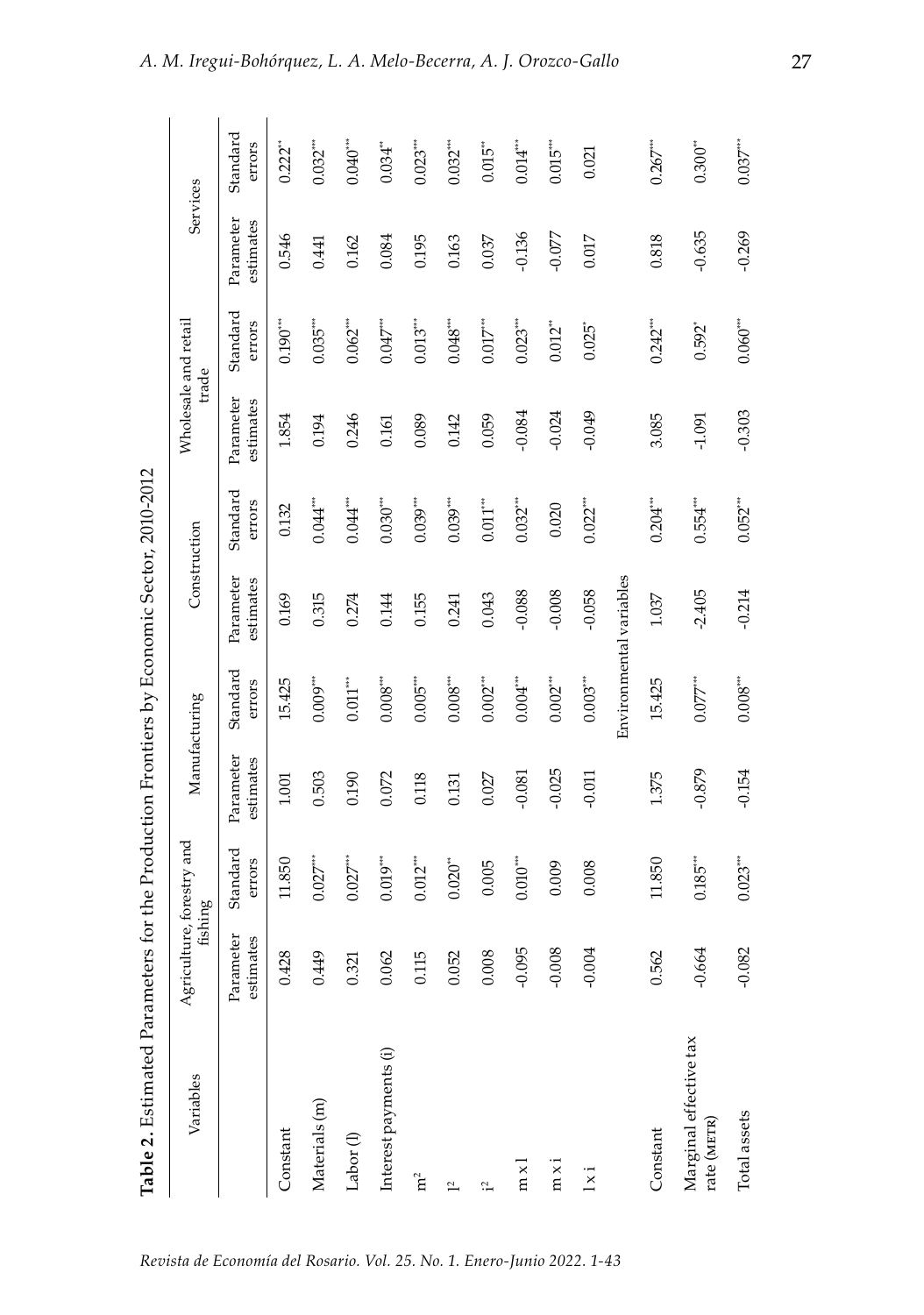| Variables                                                                                                                                               | Agriculture, forestry and<br>fishing |                    | Manufacturing          |                    | Construction           |                    | Wholesale and retail<br>trade |                        | Services               |                      |
|---------------------------------------------------------------------------------------------------------------------------------------------------------|--------------------------------------|--------------------|------------------------|--------------------|------------------------|--------------------|-------------------------------|------------------------|------------------------|----------------------|
|                                                                                                                                                         | Parameter<br>estimates               | Standard<br>errors | Parameter<br>estimates | Standard<br>errors | Parameter<br>estimates | Standard<br>errors | Parameter<br>estimates        | Standard<br>errors     | Parameter<br>estimates | Standard<br>errors   |
| Debt ratio (%)                                                                                                                                          | 0.013                                | 0.109              | $-0.313$               | $0.051***$         | $-1.054$               | $0.303***$         | $-1.383$                      | $0.311***$             | $-0.038$               | 0.175                |
| Income generated<br>abroad ( $yes = 1$ )                                                                                                                | $-0.097$                             | 0.044              | $-0.062$               | $0.015***$         | $-0.011$               | 0.101              | $-0.499$                      | $0.095***$             | $-0.067$               | 0.065                |
| ć                                                                                                                                                       | 0.178                                | $0.012***$         | 0.138                  | $0.004***$         | 0.185                  | $0.031***$         | 0.572                         | $0.052***$             | 0.113                  | $0.013***$           |
|                                                                                                                                                         | 0.001                                | 0.488              | 0.045                  | 3.658              | 0.580                  | $0.160$ $\cdots$   | 0.927                         | $0.071$ <sup>***</sup> | 0.342                  | $0.219$ <sup>*</sup> |
| P,                                                                                                                                                      | 0.000                                | 0.087              | 0.006                  | 0.504              | 0.107                  | $0.043**$          | 0.530                         | $0.067***$             | 0.039                  | 0.026                |
| $\sigma$                                                                                                                                                | 0.178                                | 0.088"             | 0.132                  | 0.504              | 0.078                  | $0.024$ ***        | 0.042                         | 0.040                  | 0.074                  | $0.025***$           |
| Log-Likelihhod                                                                                                                                          | $-267.490$                           |                    | -1317.710              |                    | $-77.628$              |                    | -337.960                      |                        | $-51.114$              |                      |
| Observations                                                                                                                                            | 480                                  |                    | 3078                   |                    | 174                    |                    | 309                           |                        | 165                    |                      |
| Note. Time variables and their interaction-terms were included in the frontier regression but are not presented in tables because of space limitations. |                                      |                    |                        |                    |                        |                    |                               |                        |                        |                      |

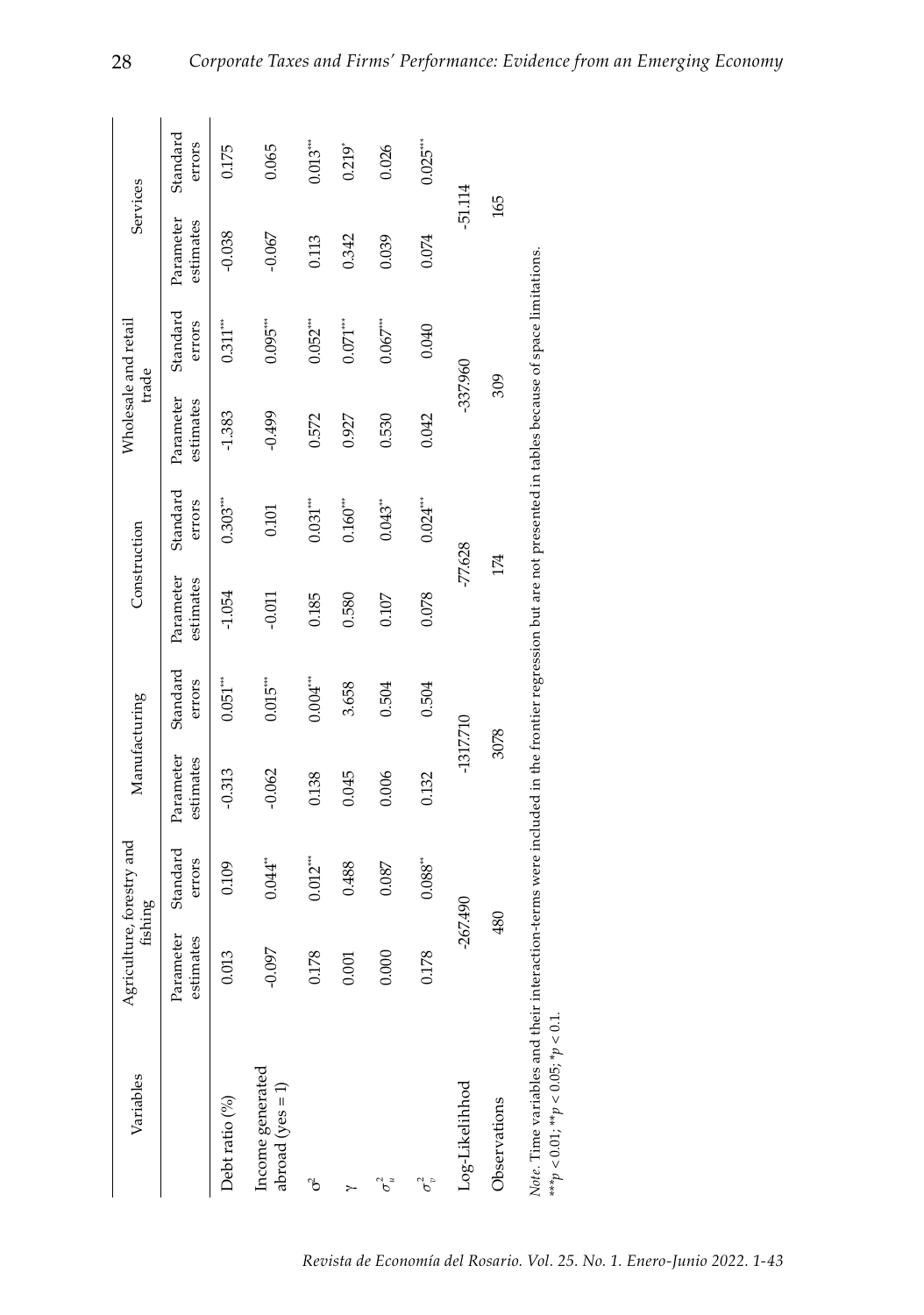| ו<br>י<br>i<br>I<br>$\ddot{\phantom{a}}$<br>֧֧֧֧֧֧ׅ֧֧֧֧֧֧֛֛֪֛֪֧֚֚֚֚֚֚֚֚֚֚֚֚֚֚֚֚֚֚֚֚֚֚֚֚֚֚֚֟֝֝֟֓֝֟֓֝֟֓֜֜֜֜֜֜֜ |  |
|--------------------------------------------------------------------------------------------------------------|--|
| ł                                                                                                            |  |
| i<br>I<br>:<br>;<br>Ĩ                                                                                        |  |
| $-100$                                                                                                       |  |
|                                                                                                              |  |
|                                                                                                              |  |
| $\frac{1}{2}$                                                                                                |  |
| I<br>ļ                                                                                                       |  |
| ;<br> <br>l                                                                                                  |  |

| Variables                             | Agriculture, forestry and<br>fishing |                        | Manufacturing          |                         | Construction           |                       | Wholesale and retail<br>trade |                      | Services               |                       |
|---------------------------------------|--------------------------------------|------------------------|------------------------|-------------------------|------------------------|-----------------------|-------------------------------|----------------------|------------------------|-----------------------|
|                                       | Parameter<br>estimates               | Standard<br>errors     | Parameter<br>estimates | Standard<br>errors      | Parameter<br>estimates | Standard<br>errors    | Parameter<br>estimates        | Standard<br>errors   | Parameter<br>estimates | Standard<br>errors    |
| Constant                              | 0.248                                | 37.460                 | 0.624                  | 28.319                  | $-0.122$               | 0.139                 | 1.516                         | 3.129                | 0.599                  | 73.296                |
| Materials (m)                         | 0.421                                | $0.026$ <sup>***</sup> | 0.523                  | $0.011***$              | 0.364                  | $0.049***$            | 0.159                         | $0.047$ $\cdots$     | 0.394                  | $0.030***$            |
| Labor $(1)$                           | 0.393                                | $0.033***$             | 0.228                  | $0.014***$              | 0.238                  | $0.052***$            | 0.183                         | $0.080**$            | 0.286                  | $0.032***$            |
| Interest payments (i)                 | 0.062                                | $0.019***$             | 0.046                  | $0.009***$              | 0.147                  | $0.033***$            | 0.283                         | $0.055***$           | 0.091                  | $0.026$ <sup>**</sup> |
| m <sup>2</sup>                        | 0.193                                | $0.018***$             | 0.113                  | $0.005$ <sup>***</sup>  | 0.181                  | $0.044***$            | 0.119                         | $0.023***$           | 0.145                  | $0.028***$            |
| $\overline{ }$                        | 0.119                                | 0.027                  | 0.118                  | $0.012***$              | 0.165                  | $0.048***$            | 0.115                         | 0.072                | 0.153                  | $0.022$ $\degree$     |
| $\approx$                             | 0.026                                | $0.006***$             | 0.019                  | $0.003***$              | 0.046                  | $0.013***$            | 0.085                         | $0.017***$           | 0.031                  | $0.011$ <sup>**</sup> |
| $m \times$                            | $-0.143$                             | $0.015***$             | $-0.097$               | $0.006***$              | $-0.101$               | $0.042**$             | $-0.047$                      | 0.032                | $-0.153$               | $0.022***$            |
| mxi                                   | $-0.019$                             | 0.011"                 | $-0.004$               | 0.004                   | 0.003                  | 0.021                 | $-0.018$                      | 0.020                | 0.009                  | 0.015                 |
| $1\times i$                           | 0.010                                | 0.011                  | $-0.002$               | 0.005                   | $-0.025$               | 0.021                 | $-0.057$                      | $0.025$ <sup>*</sup> | 0.001                  | 0.019                 |
|                                       |                                      |                        |                        | Environmental variables |                        |                       |                               |                      |                        |                       |
| Constant                              | 0.618                                | 37.460                 | 0.852                  | 28.319                  | 0.564                  | $0.239**$             | 1.974                         | 3.113                | 0.931                  | 73.296                |
| Marginal effective tax<br>rate (METR) | $-0.662$                             | $0.181^{\ast\ast\ast}$ | $-0.533$               | $0.073***$              | $-1.852$               | $0.739**$             | $-1.656$                      | $0.537***$           | 0.163                  | 1.158                 |
| Total assets                          | $-0.029$                             | 0.024                  | $-0.105$               | $0.010^{***}$           | $-0.152$               | $0.072$ <sup>**</sup> | $-0.187$                      | $0.072***$           | $-0.199$               | $0.024***$            |

29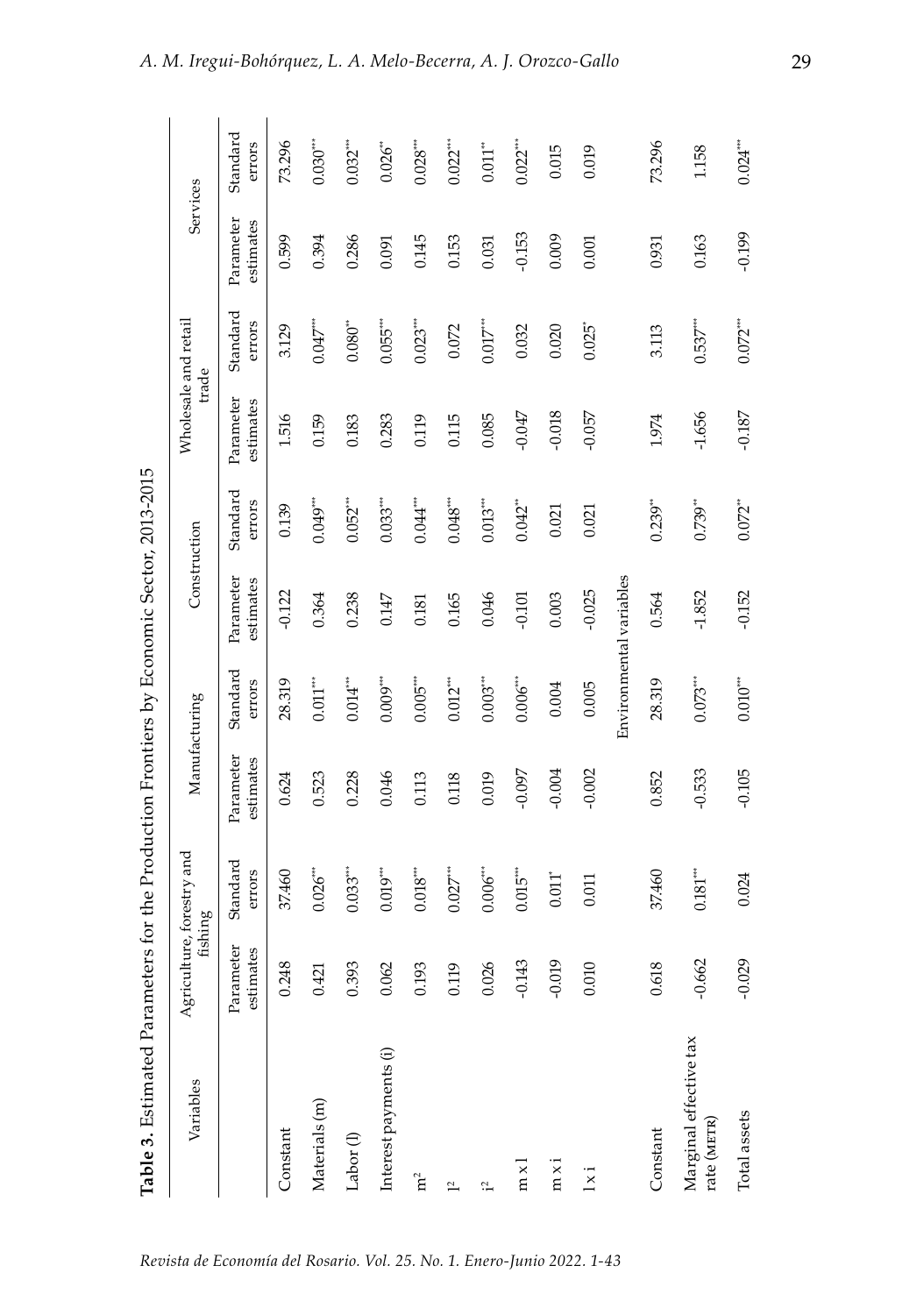| Variables                                                                                                                                               | Agriculture, forestry and<br>fishing |                    | Manufacturing          |                       | Construction           |                       | Wholesale and retail<br>trade |                    | Services               |                    |
|---------------------------------------------------------------------------------------------------------------------------------------------------------|--------------------------------------|--------------------|------------------------|-----------------------|------------------------|-----------------------|-------------------------------|--------------------|------------------------|--------------------|
|                                                                                                                                                         | Parameter<br>estimates               | Standard<br>errors | Parameter<br>estimates | Standard<br>errors    | Parameter<br>estimates | Standard<br>errors    | Parameter<br>estimates        | Standard<br>errors | Parameter<br>estimates | Standard<br>errors |
| Debt ratio (%)                                                                                                                                          | $-0.240$                             | $0.099**$          | $-0.143$               | $0.051***$            | $-1.518$               | $0.654$ <sup>**</sup> | $-0.013$                      | 0.371              | $-0.119$               | 0.146              |
| Income generated<br>$abroad(yes = 1)$                                                                                                                   | $-0.017$                             | 0.041              | $-0.037$               | $0.015$ <sup>**</sup> | 0.469                  | $0.210^{**}$          | 0.078                         | 0.099              | $-0.121$               | $0.048**$          |
| ъ                                                                                                                                                       | 0.159                                | $0.011***$         | 0.119                  | $0.003***$            | 0.256                  | $0.047***$            | 0.387                         | $0.041***$         | 0.084                  | $0.009***$         |
|                                                                                                                                                         | 0.017                                | 5.085              | 0.008                  | 3.129                 | 0.289                  | $0.181^{*}$           | 0.510                         | 2.112              | 0.020                  | 13.737             |
| $\sigma_u^2$                                                                                                                                            | 0.003                                | 0.808              | 0.001                  | 0.373                 | 0.074                  | 0.058                 | 0.197                         | 0.818              | 0.002                  | 1.159              |
| ρ,                                                                                                                                                      | 0.156                                | 0.808              | 0.118                  | 0.373                 | 0.182                  | 0.028'''              | 0.190                         | 0.816              | 0.083                  | 1.159              |
| Log-Likelihhod                                                                                                                                          | $-221.712$                           |                    | $-825.993$             |                       | $-135.736$             |                       | $-169.797$                    |                    | $-35.095$              |                    |
| Observations                                                                                                                                            | 444                                  |                    | 2325                   |                       | 213                    |                       | 180                           |                    | 192                    |                    |
| Note. Time variables and their interaction-terms were included in the frontier regression but are not presented in tables because of space limitations. |                                      |                    |                        |                       |                        |                       |                               |                    |                        |                    |

 $^{***}p<0.01;^{**}p<0.05;^{*}p<0.1...$ *\*\*\*p* < 0.01; \*\**p* < 0.05; \**p* < 0.1..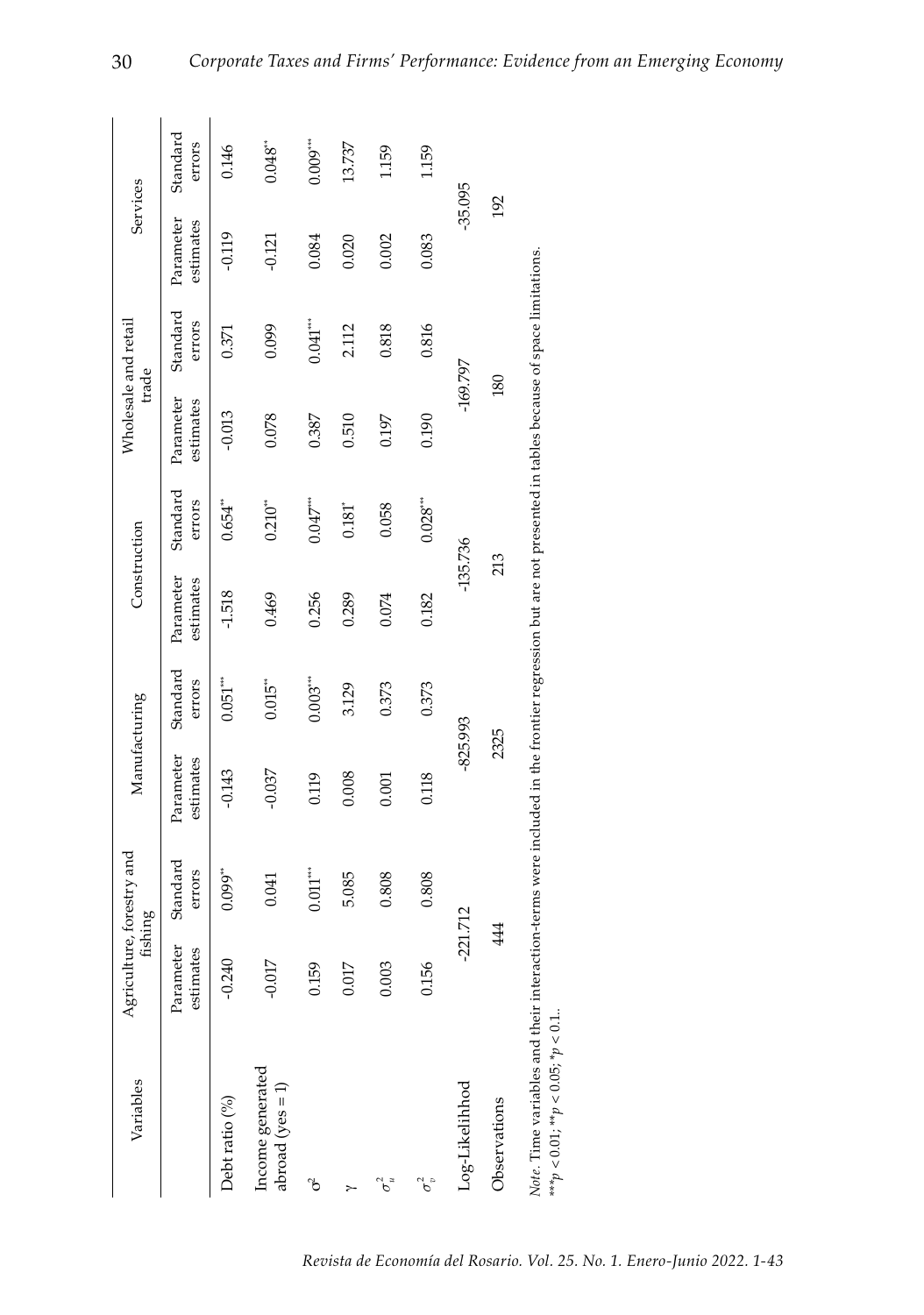





*Revista de Economía del Rosario. Vol. 25. No. 1. Enero-Junio 2022. 1-43*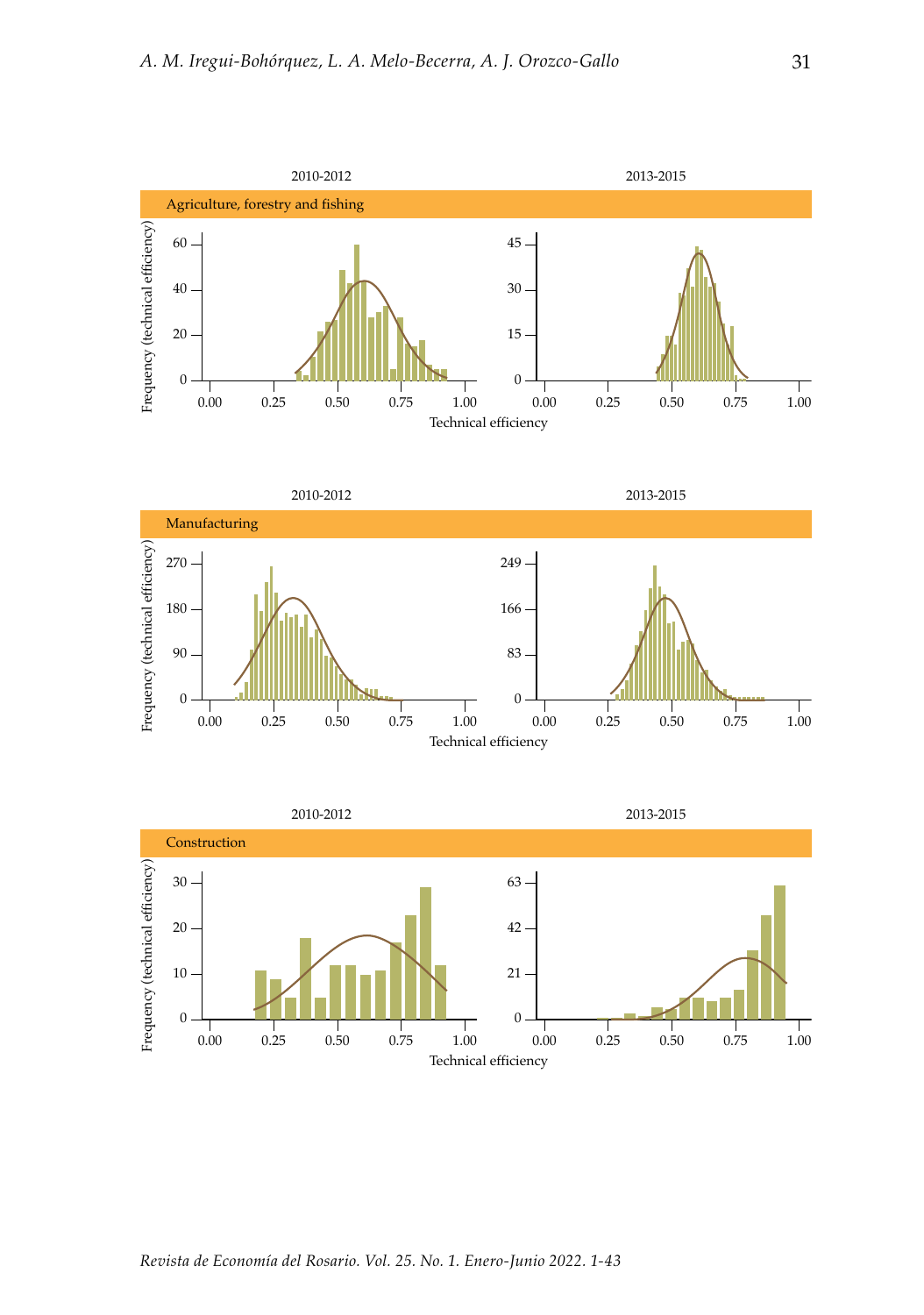



Figure 2. Frequency Distributions of Technical Efficiency by Economic Sector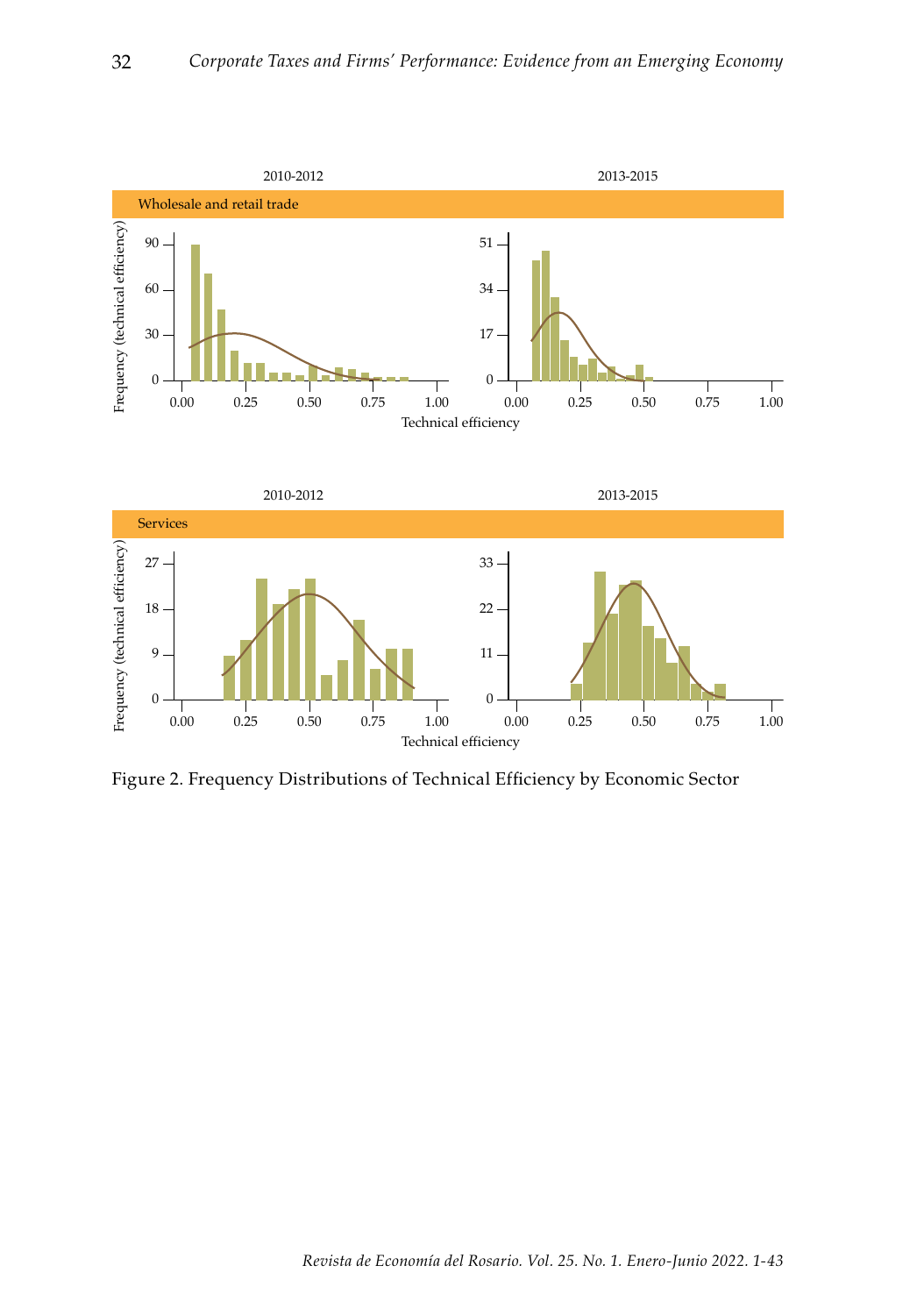| Table 4. Technical Efficiency by Characteristics |       |                                      |       |                         |                           |                         |       |                            |       |                         |
|--------------------------------------------------|-------|--------------------------------------|-------|-------------------------|---------------------------|-------------------------|-------|----------------------------|-------|-------------------------|
| Variables/Range                                  |       | Agriculture, forestry and<br>fishing |       | Manufacturing           |                           | Construction            |       | Wholesale and retail trade |       | Services                |
|                                                  | Mean  | Standard de-<br>viation              | Mean  | Standard de-<br>viation | Mean                      | Standard de-<br>viation | Mean  | Standard de-<br>viation    | Mean  | Standard de-<br>viation |
|                                                  |       |                                      |       |                         | 2010-2012                 |                         |       |                            |       |                         |
| By economic sector                               | 0.609 | 0.124                                | 0.326 | 0.120                   | 0.617                     | 0.220                   | 0.194 | 0.203                      | 0.497 | 0.200                   |
|                                                  |       |                                      |       |                         | By company size           |                         |       |                            |       |                         |
| Small                                            | 0.469 | 0.056                                | 0.194 | 0.030                   | 0.303                     | 0.084                   | 0.057 | 0.030                      | 0.296 | 0.077                   |
| Medium                                           | 0.569 | 0.079                                | 0.276 | 0.049                   | 0.516                     | 0.172                   | 0.140 | 0.134                      | 0.463 | 0.102                   |
| Large                                            | 0.725 | 0.105                                | 0.436 | 0.093                   | 0.761                     | 0.130                   | 0.405 | 0.224                      | 0.748 | 0.108                   |
|                                                  |       |                                      |       |                         | Debts to assets ratio (%) |                         |       |                            |       |                         |
| $< 4.6$                                          | 0.600 | 0.114                                | 0.324 | 0.126                   | 0.590                     | 0.209                   | 0.108 | 0.126                      | 0.483 | 0.186                   |
| $>= 4.6 < 14.7$                                  | 0.626 | 0.127                                | 0.313 | 0.119                   | 0.583                     | 0.235                   | 0.204 | 0.225                      | 0.533 | 0.222                   |
| $>= 14.7 < 27.5$                                 | 0.611 | 0.126                                | 0.325 | 0.120                   | 0.661                     | 0.209                   | 0.196 | 0.209                      | 0.471 | 0.185                   |
| $>= 27.5$                                        | 0.599 | 0.129                                | 0.345 | 0.112                   | 0.647                     | 0.229                   | 0.247 | 0.209                      | 0.501 | 0.209                   |
|                                                  |       |                                      |       |                         | Net profit margin (%)     |                         |       |                            |       |                         |
| $< 0.8$                                          | 0.590 | 0.105                                | 0.326 | 0.113                   | 0.488                     | 0.218                   | 0.171 | 0.164                      | 0.469 | 0.240                   |
| $>= 0.8 < 2.5$                                   | 0.589 | 0.129                                | 0.310 | 0.111                   | 0.608                     | 0.213                   | 0.271 | 0.243                      | 0.433 | 0.151                   |
| $>= 2.5 < 5.1$                                   | 0.624 | 0.125                                | 0.320 | 0.118                   | 0.639                     | 0.192                   | 0.168 | 0.182                      | 0.517 | 0.187                   |
| $> 5.1$                                          | 0.662 | 0.142                                | 0.349 | 0.131                   | 0.658                     | 0.250                   | 0.128 | 0.163                      | 0.557 | 0.200                   |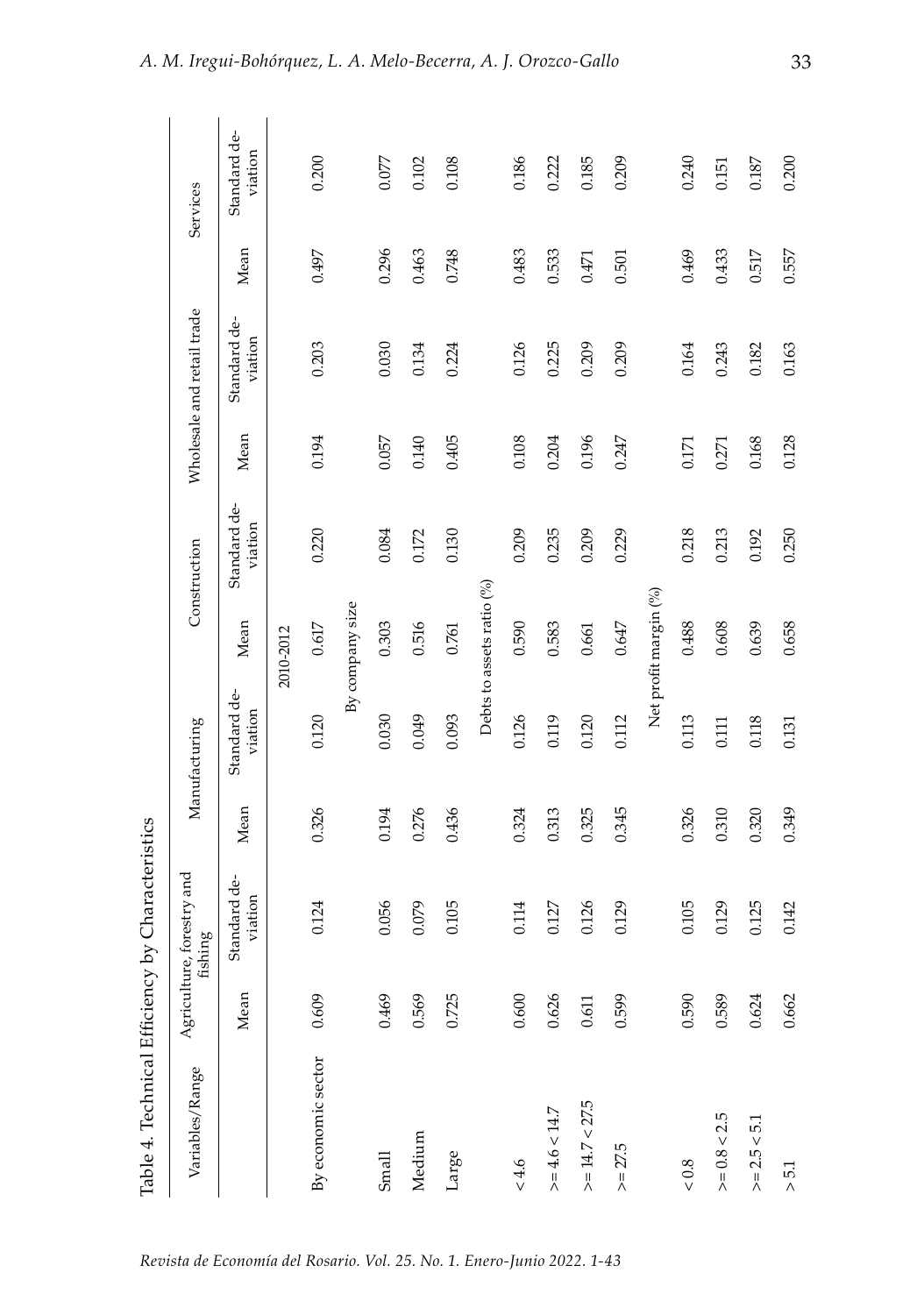| Variables/Range                                                                                                                                                                                                                       |       | Agriculture, forestry and<br>fishing |       | Manufacturing           |                           | Construction            |       | Wholesale and retail trade |       | Services                |
|---------------------------------------------------------------------------------------------------------------------------------------------------------------------------------------------------------------------------------------|-------|--------------------------------------|-------|-------------------------|---------------------------|-------------------------|-------|----------------------------|-------|-------------------------|
|                                                                                                                                                                                                                                       | Mean  | Standard de-<br>viation              | Mean  | Standard de-<br>viation | Mean                      | Standard de-<br>viation | Mean  | Standard de-<br>viation    | Mean  | Standard de-<br>viation |
|                                                                                                                                                                                                                                       |       |                                      |       |                         | 2013-2015                 |                         |       |                            |       |                         |
| By economic sector                                                                                                                                                                                                                    | 0.607 | 0.072                                | 0.476 | 0.093                   | 0.790                     | 0.158                   | 0.165 | 0.105                      | 0.458 | 0.128                   |
|                                                                                                                                                                                                                                       |       |                                      |       |                         | By company size           |                         |       |                            |       |                         |
| Small                                                                                                                                                                                                                                 | 0.518 | 0.045                                | 0.376 | 0.037                   | 0.526                     | 0.152                   | 0.092 | 0.017                      | 0.330 | 0.056                   |
| Medium                                                                                                                                                                                                                                | 0.603 | 0.061                                | 0.466 | 0.054                   | 0.782                     | 0.114                   | 0.158 | 0.085                      | 0.439 | 0.067                   |
| Large                                                                                                                                                                                                                                 | 0.662 | 0.051                                | 0.591 | 0.075                   | 0.887                     | 0.068                   | 0.293 | 0.123                      | 0.589 | 0.107                   |
|                                                                                                                                                                                                                                       |       |                                      |       |                         | Debts to assets ratio (%) |                         |       |                            |       |                         |
| $< 5.6$                                                                                                                                                                                                                               | 0.584 | 0.076                                | 0.473 | 0.094                   | 0.773                     | 0.170                   | 0.158 | 0.105                      | 0.443 | 0.133                   |
| $>= 5.6 < 16.7$                                                                                                                                                                                                                       | 0.601 | 0.066                                | 0.467 | 0.089                   | 0.748                     | 0.183                   | 0.170 | 0.094                      | 0.470 | 0.137                   |
| $>= 16.7 < 29.5$                                                                                                                                                                                                                      | 0.623 | 0.071                                | 0.479 | 0.093                   | 0.809                     | 0.148                   | 0.163 | 0.100                      | 0.461 | 0.114                   |
| $>$ 29.5                                                                                                                                                                                                                              | 0.621 | 0.069                                | 0.484 | 0.095                   | 0.837                     | 0.101                   | 0.168 | 0.115                      | 0.455 | 0.120                   |
|                                                                                                                                                                                                                                       |       |                                      |       |                         | Net profit margin (%)     |                         |       |                            |       |                         |
| 0.9                                                                                                                                                                                                                                   | 0.619 | 0.065                                | 0.476 | 0.089                   | 0.763                     | 0.134                   | 0.172 | 0.122                      | 0.444 | 0.118                   |
| $>= 0.9 < 2.8$                                                                                                                                                                                                                        | 0.593 | 0.065                                | 0.463 | 0.092                   | 0.775                     | 0.142                   | 0.160 | 0.110                      | 0.473 | 0.130                   |
| $>= 2.8 < 5.5$                                                                                                                                                                                                                        | 0.594 | 0.073                                | 0.475 | 0.092                   | 0.779                     | 0.182                   | 0.158 | 0.087                      | 0.441 | 0.101                   |
| > 5.5                                                                                                                                                                                                                                 | 0.611 | 0.082                                | 0.490 | 0.096                   | 0.824                     | 0.143                   | 0.171 | 0.098                      | 0.469 | 0.155                   |
| Note. Company size based on Colombian legislation (Law 904 of 2004) and classified as small for companies with assets between 0.3 and 3.2 billion expressed in constant<br>2015 pesos; medium (>= $3.2 < 19.3$ ); and large (>= 19.3) |       |                                      |       |                         |                           |                         |       |                            |       |                         |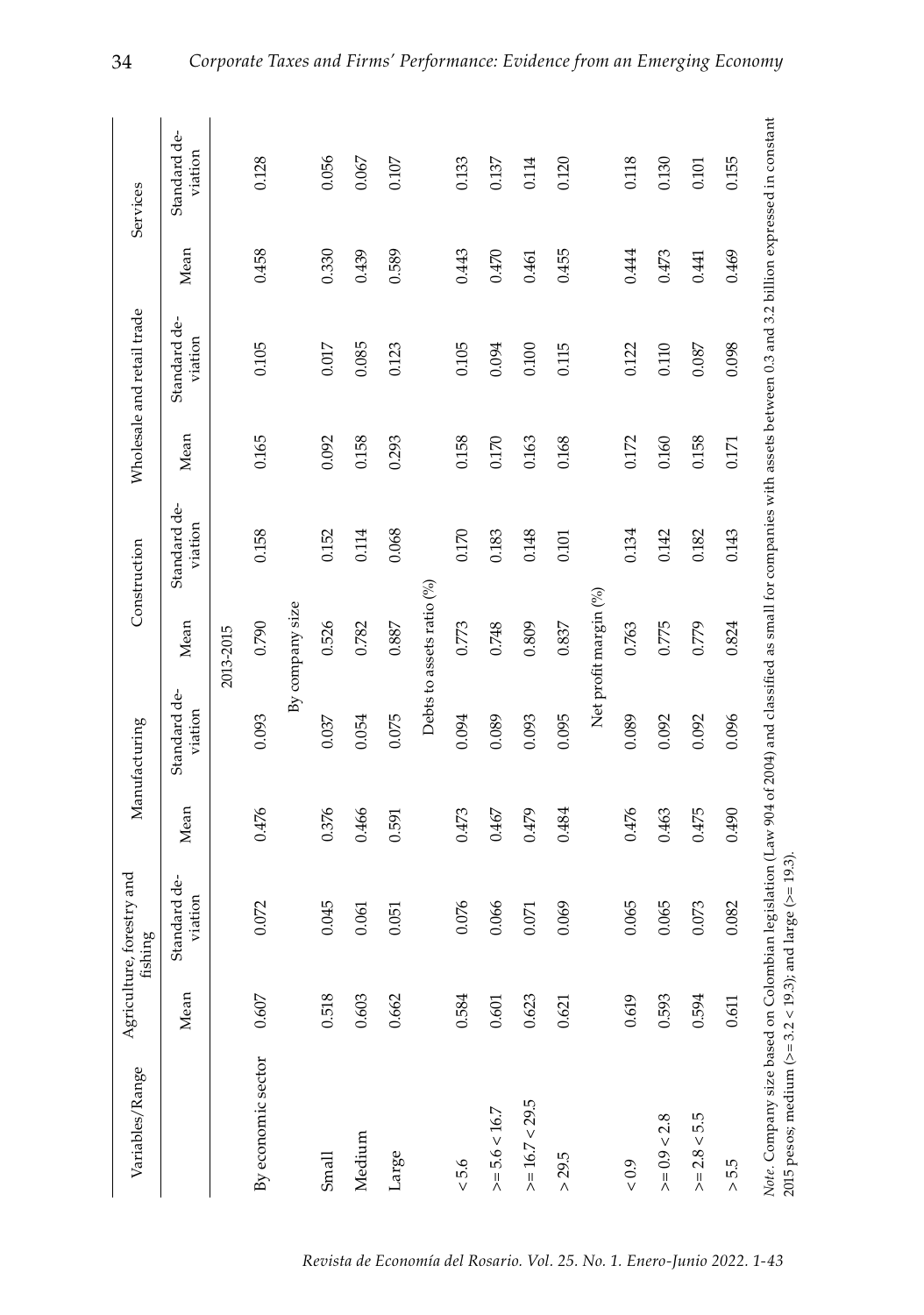| Variables             | Meta-Frontier 2010-2012 |                    | Meta-Frontier 2013-2015 |                        |
|-----------------------|-------------------------|--------------------|-------------------------|------------------------|
|                       | Parameter<br>estimates  | Standard<br>errors | Parameter<br>estimates  | Standard<br>errors     |
| Constant              | 1.895                   | 11.607             | 1.687                   | 7.970                  |
| Materials (m)         | 0.439                   | $0.005***$         | 0.452                   | $0.006***$             |
| Labor(l)              | 0.210                   | $0.006***$         | 0.229                   | $0.008^{\ast\ast\ast}$ |
| Interest payments (i) | 0.097                   | $0.004***$         | 0.098                   | $0.005^{***}$          |
| m <sup>2</sup>        | 0.128                   | $0.002***$         | 0.137                   | $0.003***$             |
| 1 <sup>2</sup>        | 0.126                   | $0.004***$         | 0.118                   | $0.005***$             |
| i <sup>2</sup>        | 0.031                   | $0.001***$         | 0.035                   | $0.001***$             |
| $m \times l$          | $-0.073$                | $0.002***$         | $-0.070$                | $0.003***$             |
| $mx$ i                | $-0.033$                | $0.001***$         | $-0.024$                | $0.002***$             |
| 1xi                   | $-0.010$                | $0.002***$         | $-0.005$                | $0.003**$              |
|                       | Environmental variables |                    |                         |                        |
| Constant              | 1.137                   | 11.607             | 1.094                   | 7.970                  |
| Employment            | $-0.941$                | $0.015***$         | $-1.063$                | $0.017***$             |
| Production            | $-0.946$                | $0.017***$         | $-0.633$                | $0.021***$             |
| Regional production   | 0.008                   | $0.003***$         | 0.019                   | $0.004***$             |
| $\sigma^2$            | 0.065                   | $0.001***$         | 0.074                   | $0.002^{***}$          |
| γ                     | 0.002                   | 0.737              | 0.002                   | 0.538                  |
| $\sigma_u^2$          | 0.000                   | 0.048              | 0.000                   | 0.040                  |
| $\sigma_n^2$          | 0.065                   | 0.048              | 0.074                   | 0.040                  |
| Log-Likelihhod        | $-225.545$              |                    | $-382.013$              |                        |
| Observations          | 4178                    |                    | 3327                    |                        |

Table 5. Estimated Parameters for the Meta-Frontier

*Note.* Time variables and their interaction-terms were included in the frontier regression, but are not presented in tables because of space limitations.

*\*\*\*p* < 0.01; \*\**p* < 0.05; \**p* < 0.1.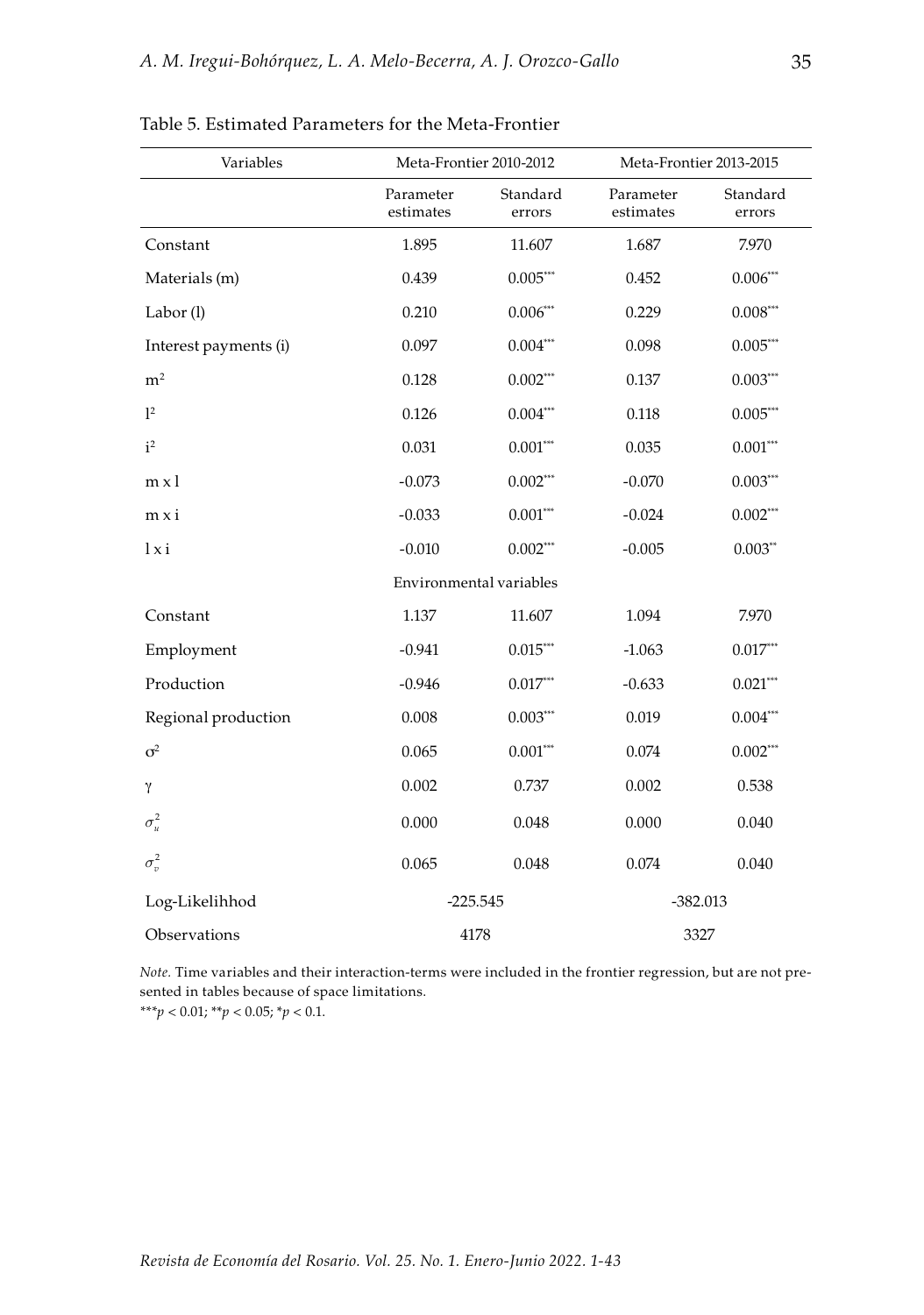| Variables / Range                     | TGR   |                             | TE    |                       | $\operatorname{\mathbf{MTE}}$ |                       |
|---------------------------------------|-------|-----------------------------|-------|-----------------------|-------------------------------|-----------------------|
|                                       | Mean  | Standard<br>deviation       | Mean  | Standard<br>deviation | Mean                          | Standard<br>deviation |
| 2010-2012                             |       |                             |       |                       |                               |                       |
| Corporate sector                      | 0.394 | 0.164                       | 0.368 | 0.179                 | 0.132                         | 0.072                 |
|                                       |       | By economic sector          |       |                       |                               |                       |
| Agriculture, forestry,<br>and fishing | 0.250 | 0.014                       | 0.609 | 0.124                 | 0.152                         | 0.032                 |
| Manufacturing                         | 0.379 | 0.008                       | 0.326 | 0.120                 | 0.124                         | 0.045                 |
| Construction                          | 0.091 | 0.006                       | 0.617 | 0.220                 | 0.056                         | 0.020                 |
| Wholesale and retail<br>trade         | 0.922 | 0.009                       | 0.194 | 0.203                 | 0.180                         | 0.188                 |
| <b>Services</b>                       | 0.413 | 0.005                       | 0.497 | 0.200                 | 0.206                         | 0.083                 |
|                                       |       | By company size             |       |                       |                               |                       |
| Small                                 | 0.408 | 0.167                       | 0.211 | 0.096                 | 0.076                         | 0.025                 |
| Medium                                | 0.400 | 0.178                       | 0.324 | 0.146                 | 0.115                         | 0.049                 |
| Large                                 | 0.380 | 0.147                       | 0.489 | 0.159                 | 0.176                         | 0.081                 |
|                                       |       | Debt to assets ratio $(\%)$ |       |                       |                               |                       |
| < 4.6                                 | 0.385 | 0.164                       | 0.367 | 0.185                 | 0.124                         | 0.060                 |
| $>= 4.6 < 14.7$                       | 0.393 | 0.158                       | 0.361 | 0.185                 | 0.130                         | 0.077                 |
| $>= 14.7 < 27.5$                      | 0.388 | 0.146                       | 0.364 | 0.174                 | 0.130                         | 0.068                 |
| $>= 27.5$                             | 0.409 | 0.185                       | 0.378 | 0.172                 | 0.142                         | 0.082                 |
|                                       |       | Net profit margin (%)       |       |                       |                               |                       |
| < 0.8                                 | 0.393 | 0.169                       | 0.374 | 0.174                 | 0.132                         | 0.064                 |
| $>= 0.8 < 2.5$                        | 0.402 | 0.183                       | 0.355 | 0.175                 | 0.132                         | 0.090                 |
| $>= 2.5 < 5.1$                        | 0.394 | 0.161                       | 0.355 | 0.176                 | 0.127                         | 0.067                 |
| $>= 5.1$                              | 0.386 | 0.140                       | 0.386 | 0.190                 | 0.136                         | 0.065                 |
|                                       |       | 2013-2015                   |       |                       |                               |                       |
| Corporate sector                      | 0.331 | 0.148                       | 0.495 | 0.152                 | 0.150                         | 0.044                 |
| By economic sector                    |       |                             |       |                       |                               |                       |
| Agriculture, forestry,<br>and fishing | 0.285 | 0.017                       | 0.607 | 0.072                 | 0.173                         | 0.023                 |

## Table 6. Technology Gap Ratio (TGR), Sector-Specific Technical Efficiency (te) and Meta-Frontier Technical Efficiency (mte) by Characteristics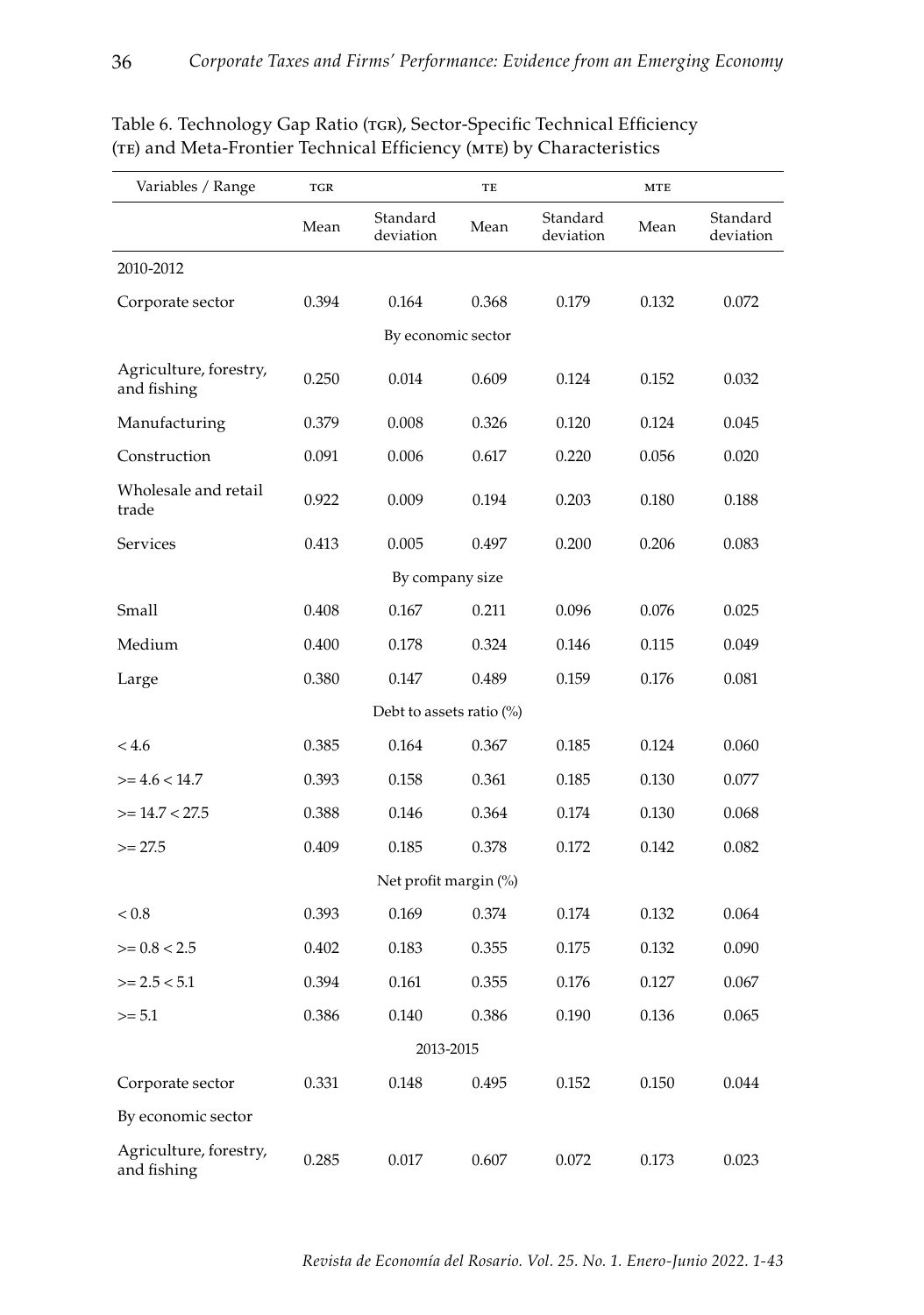| Variables / Range             | $_{\rm TGR}$ |                             | TE    |                       | <b>MTE</b> |                       |
|-------------------------------|--------------|-----------------------------|-------|-----------------------|------------|-----------------------|
|                               | Mean         | Standard<br>deviation       | Mean  | Standard<br>deviation | Mean       | Standard<br>deviation |
| Manufacturing                 | 0.307        | 0.008                       | 0.476 | 0.093                 | 0.146      | 0.029                 |
| Construction                  | 0.104        | 0.006                       | 0.790 | 0.158                 | 0.082      | 0.017                 |
| Wholesale and retail<br>trade | 0.893        | 0.014                       | 0.165 | 0.105                 | 0.148      | 0.095                 |
| Services                      | 0.460        | 0.012                       | 0.458 | 0.128                 | 0.211      | 0.059                 |
|                               |              | By company size             |       |                       |            |                       |
| Small                         | 0.343        | 0.152                       | 0.375 | 0.102                 | 0.117      | 0.025                 |
| Medium                        | 0.336        | 0.153                       | 0.482 | 0.130                 | 0.146      | 0.033                 |
| Large                         | 0.312        | 0.132                       | 0.622 | 0.134                 | 0.183      | 0.052                 |
|                               |              | Debt to assets ratio $(\%)$ |       |                       |            |                       |
| < 5.6                         | 0.335        | 0.156                       | 0.490 | 0.156                 | 0.148      | 0.045                 |
| $>= 5.6 < 16.7$               | 0.323        | 0.127                       | 0.492 | 0.140                 | 0.149      | 0.044                 |
| $>= 16.7 < 29.5$              | 0.330        | 0.147                       | 0.499 | 0.153                 | 0.149      | 0.042                 |
| $>= 29.5$                     | 0.337        | 0.159                       | 0.501 | 0.159                 | 0.152      | 0.045                 |
|                               |              | Net profit margin (%)       |       |                       |            |                       |
| < 0.9                         | 0.339        | 0.145                       | 0.490 | 0.138                 | 0.153      | 0.043                 |
| $>= 0.9 < 2.8$                | 0.337        | 0.153                       | 0.481 | 0.149                 | 0.147      | 0.046                 |
| $>= 2.8 < 5.5$                | 0.332        | 0.162                       | 0.492 | 0.162                 | 0.145      | 0.043                 |
| $>= 5.5$                      | 0.317        | 0.128                       | 0.520 | 0.156                 | 0.153      | 0.044                 |

Table 7. Determinants of sector-specific technical efficiency by quantile regression, 2010-2015

| Variables                              | Ouantile 25            |                    | Ouantile 50                                              |                    | Ouantile 75            |                    |
|----------------------------------------|------------------------|--------------------|----------------------------------------------------------|--------------------|------------------------|--------------------|
|                                        | Parameter<br>estimates | Standard<br>errors | Parameter<br>estimates                                   | Standard<br>errors | Parameter<br>estimates | Standard<br>errors |
|                                        |                        |                    | Dependent variable: Sector-specific technical efficiency |                    |                        |                    |
| Constant                               | 44.433                 | $0.991***$         | 54.823                                                   | $2.493***$         | 65.149                 | $1.329***$         |
| Tax payments to as-<br>sets ratio      | $-0.119$               | $0.014***$         | $-0.190$                                                 | $0.030***$         | $-0.187$               | $0.027***$         |
| Mandatory statutory<br>auditor (Yes=1) | 4.446                  | $0.521***$         | 7.376                                                    | $2.069***$         | 2.721                  | $0.736***$         |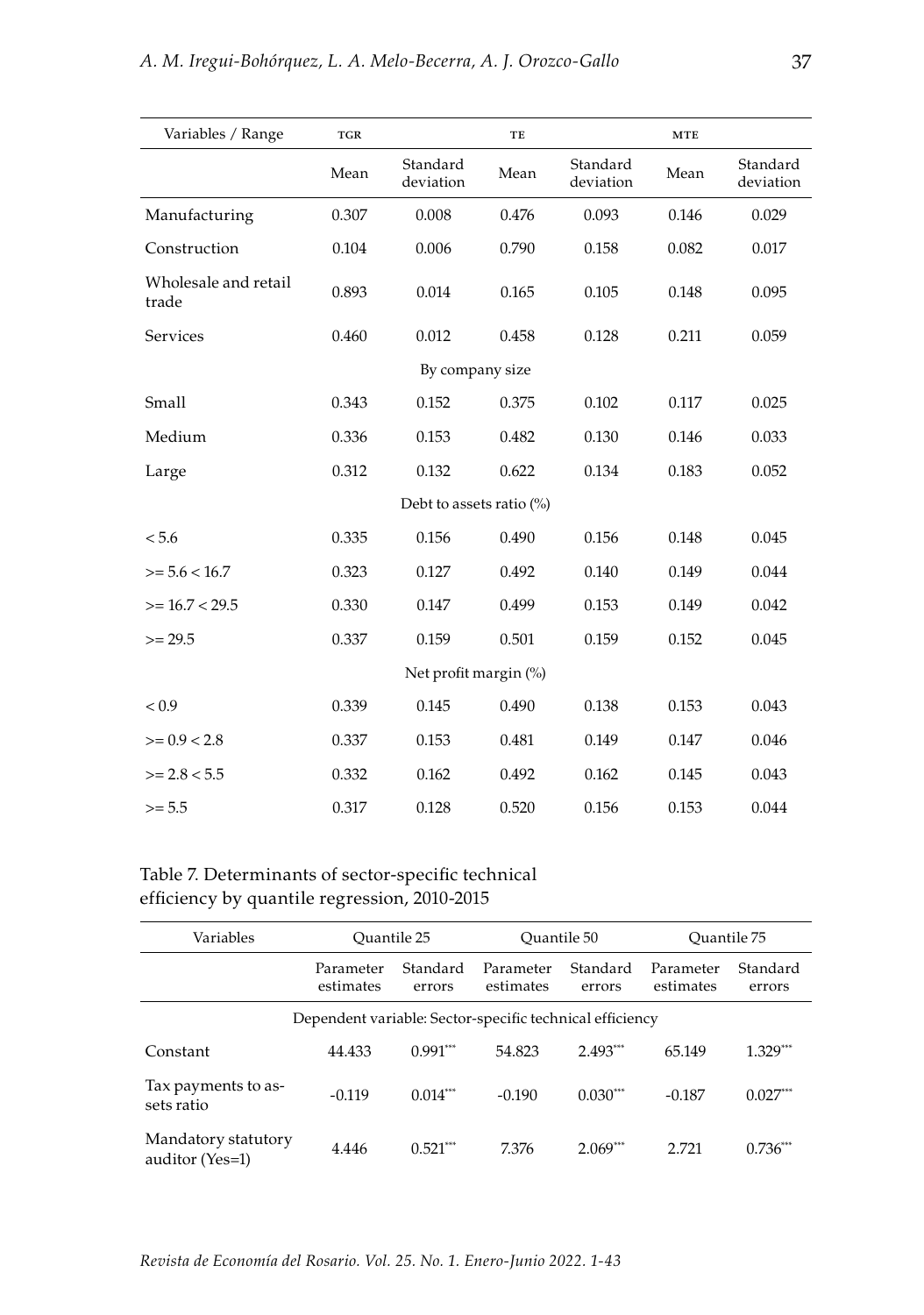| Variables                             | Ouantile 25            |                    | Ouantile 50                                  |                    | Ouantile 75            |                    |
|---------------------------------------|------------------------|--------------------|----------------------------------------------|--------------------|------------------------|--------------------|
|                                       | Parameter<br>estimates | Standard<br>errors | Parameter<br>estimates                       | Standard<br>errors | Parameter<br>estimates | Standard<br>errors |
| Solvency ratio                        | 0.345                  | $0.087***$         | 0.497                                        | $0.054***$         | 0.310                  | $0.054***$         |
| Years in business                     | $-0.374$               | $0.037***$         | $-0.354$                                     | $0.044***$         | $-0.182$               | $0.042***$         |
| Years in business-<br>squared         | 0.005                  | $0.001***$         | 0.005                                        | $0.001***$         | 0.002                  | $0.001***$         |
| Stock corporations<br>$(Yes=1)$       | 0.224                  | 0.395              | 0.366                                        | 0.417              | 0.527                  | 0.574              |
| Small firms (Yes=1)                   | $-20.128$              | $0.548***$         | $-22.246$                                    | $0.926***$         | $-24.012$              | $0.848***$         |
| Medium firms (Yes=1)                  | $-11.688$              | $0.387***$         | $-10.692$                                    | $0.464***$         | $-13.055$              | $0.577***$         |
| Presence of violence                  | $-0.054$               | $0.007***$         | $-0.136$                                     | $0.009***$         | $-0.069$               | $0.013***$         |
|                                       |                        |                    | Taxation by economic sector interaction term |                    |                        |                    |
| Agriculture, forestry,<br>and fishing | 0.381                  | $0.108***$         | 0.579                                        | $0.207***$         | 1.158                  | $0.306***$         |
| Construction                          | 0.138                  | $0.022***$         | 0.296                                        | $0.064***$         | 0.531                  | $0.124***$         |
| Wholesale and retail<br>trade         | $-0.629$               | $0.103***$         | $-0.361$                                     | $0.096***$         | $-0.014$               | 0.059              |
| Services                              | 0.267                  | $0.055***$         | 0.154                                        | $0.042***$         | 0.076                  | 0.069              |
| Pseudo R2                             | 0.226                  |                    | 0.179                                        |                    | 0.213                  |                    |
| Observations                          |                        |                    | 7381                                         |                    |                        |                    |

*Note.* Standard errors based on 20 bootstrap samples.

*Source:* Authors' calculations based on Superintendencia de Sociedades de Colombia, Instituto Nacional de Medicina Legal y Ciencias Forenses.

*\*\*\*p* < 0.01; \*\**p* < 0.05; \**p* < 0.1.

| Efficiency by Quantile Regression, 2010-2015     |  |
|--------------------------------------------------|--|
| Table 8. Determinants of Meta-Frontier Technical |  |

| Variables                              | Ouantile 25                                              |                    | Ouantile 50            |                    | Ouantile 75            |                    |
|----------------------------------------|----------------------------------------------------------|--------------------|------------------------|--------------------|------------------------|--------------------|
|                                        | Parameter<br>estimates                                   | Standard<br>errors | Parameter<br>estimates | Standard<br>errors | Parameter<br>estimates | Standard<br>errors |
|                                        | Dependent variable: Sector-specific technical efficiency |                    |                        |                    |                        |                    |
| Constant                               | 14.490                                                   | $0.373***$         | 16.631                 | $0.397***$         | 20.639                 | $0.382***$         |
| Tax payments to as-<br>sets ratio      | $-0.030$                                                 | $0.004***$         | $-0.038$               | $0.005***$         | $-0.042$               | $0.004***$         |
| Mandatory statutory<br>auditor (Yes=1) | 1.496                                                    | $0.187***$         | 2.032                  | $0.229***$         | 0.612                  | $0.226***$         |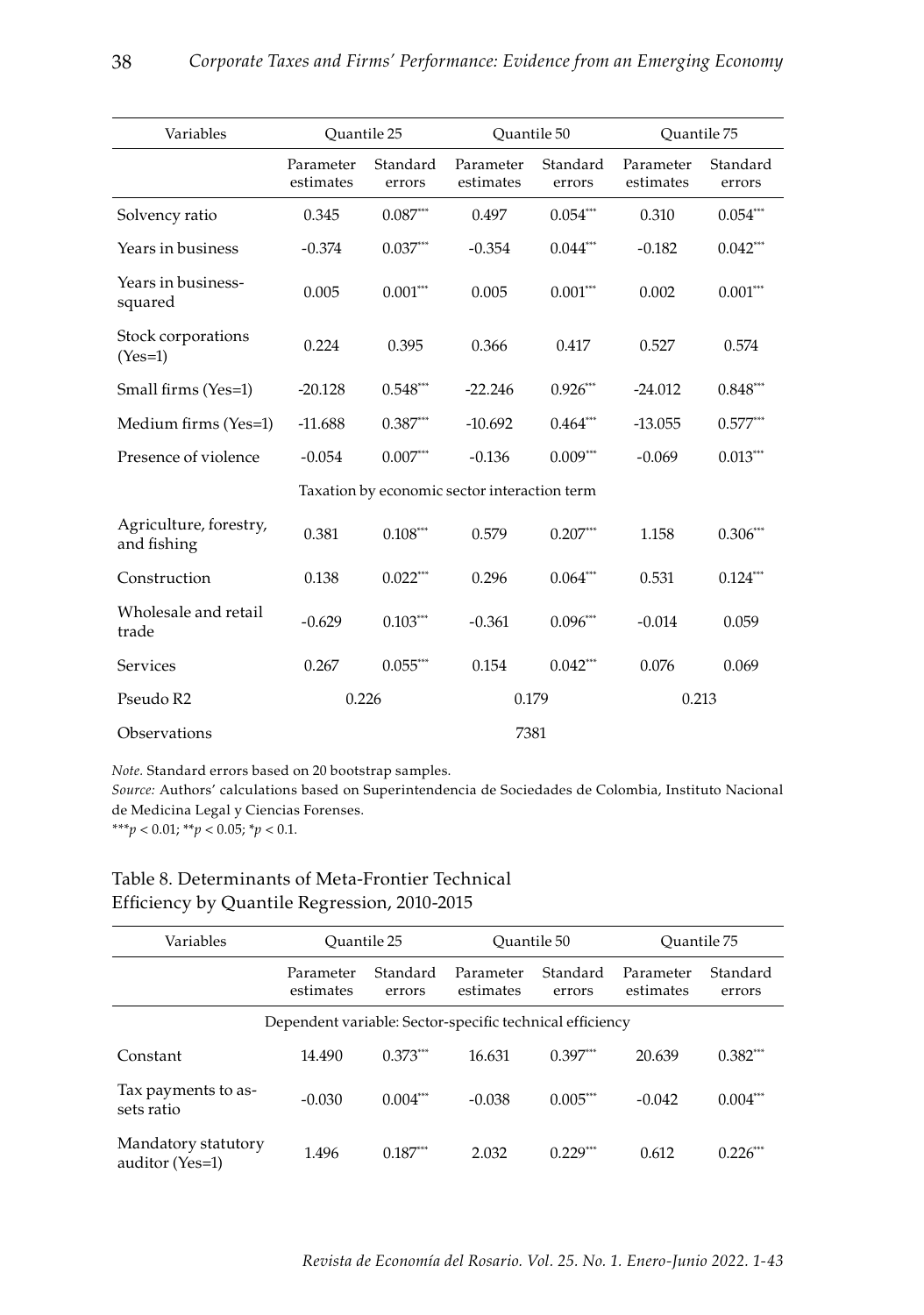| Variables                            | Ouantile 25            |                    | Ouantile 50                                  |                    | Ouantile 75            |                        |
|--------------------------------------|------------------------|--------------------|----------------------------------------------|--------------------|------------------------|------------------------|
|                                      | Parameter<br>estimates | Standard<br>errors | Parameter<br>estimates                       | Standard<br>errors | Parameter<br>estimates | Standard<br>errors     |
| Solvency ratio                       | 0.056                  | $0.019***$         | 0.081                                        | $0.019***$         | 0.095                  | $0.018^{\ast\ast\ast}$ |
| Years in business                    | $-0.089$               | $0.017***$         | $-0.096$                                     | $0.020***$         | $-0.140$               | $0.018***$             |
| Years in business-<br>squared        | 0.001                  | $0.000***$         | 0.002                                        | $0.000***$         | 0.002                  | $0.000***$             |
| Stock corporations<br>$(Yes=1)$      | 0.202                  | $0.112*$           | 0.208                                        | $0.083**$          | 0.521                  | $0.105***$             |
| Small firms (Yes=1)                  | $-6.531$               | $0.142***$         | $-7.182$                                     | $0.179***$         | $-7.319$               | $0.150***$             |
| Medium firms (Yes=1)                 | $-3.692$               | $0.139***$         | $-3.759$                                     | $0.109***$         | $-4.315$               | $0.171***$             |
| Presence of violence                 | $-0.016$               | $0.002***$         | $-0.021$                                     | $0.002***$         | $-0.018$               | $0.002***$             |
|                                      |                        |                    | Taxation by economic sector interaction term |                    |                        |                        |
| Agriculture, forestry<br>and fishing | 0.027                  | 0.027              | 0.072                                        | $0.016***$         | 0.098                  | $0.025***$             |
| Construction                         | $-0.111$               | $0.037***$         | $-0.008$                                     | 0.025              | 0.025                  | $0.011**$              |
| Wholesale and retail<br>trade        | $-0.002$               | 0.009              | 0.015                                        | 0.010              | 0.135                  | $0.040***$             |
| Services                             | 0.166                  | $0.029***$         | 0.256                                        | $0.033***$         | 0.391                  | $0.040***$             |
| Pseudo R2                            | 0.223                  |                    | 0.235                                        |                    | 0.245                  |                        |
| Observations                         |                        |                    | 7381                                         |                    |                        |                        |

*Note.* Standard errors based on 20 bootstrap samples.

*Source:* Authors' calculations based on Superintendencia de Sociedades de Colombia, Instituto Nacional de Medicina Legal y Ciencias Forenses.

*\*\*\*p* < 0.01; \*\**p* < 0.05; \**p* < 0.1.

#### Table 9. Determinants of Taxation by Quantile Regression, 2010-2015

| Variables                                 | Ouantile 25            |                    | Ouantile 50                                      |                    | Ouantile 75            |                    |
|-------------------------------------------|------------------------|--------------------|--------------------------------------------------|--------------------|------------------------|--------------------|
|                                           | Parameter<br>estimates | Standard<br>errors | Parameter<br>estimates                           | Standard<br>errors | Parameter<br>estimates | Standard<br>errors |
|                                           |                        |                    | Dependent variable: Tax payments to assets ratio |                    |                        |                    |
| Constant                                  | 3.333                  | $0.316***$         | 9.958                                            | $0.910***$         | 23.279                 | $2.006***$         |
| Sector-specific techni-<br>cal efficiency | 0.049                  | $0.009***$         | 0.104                                            | $0.012***$         | 0.258                  | $0.036***$         |
| Meta-frontier techni-<br>cal efficiency   | $-0.257$               | $0.026***$         | $-0.655$                                         | $0.055***$         | $-1.606$               | $0.135***$         |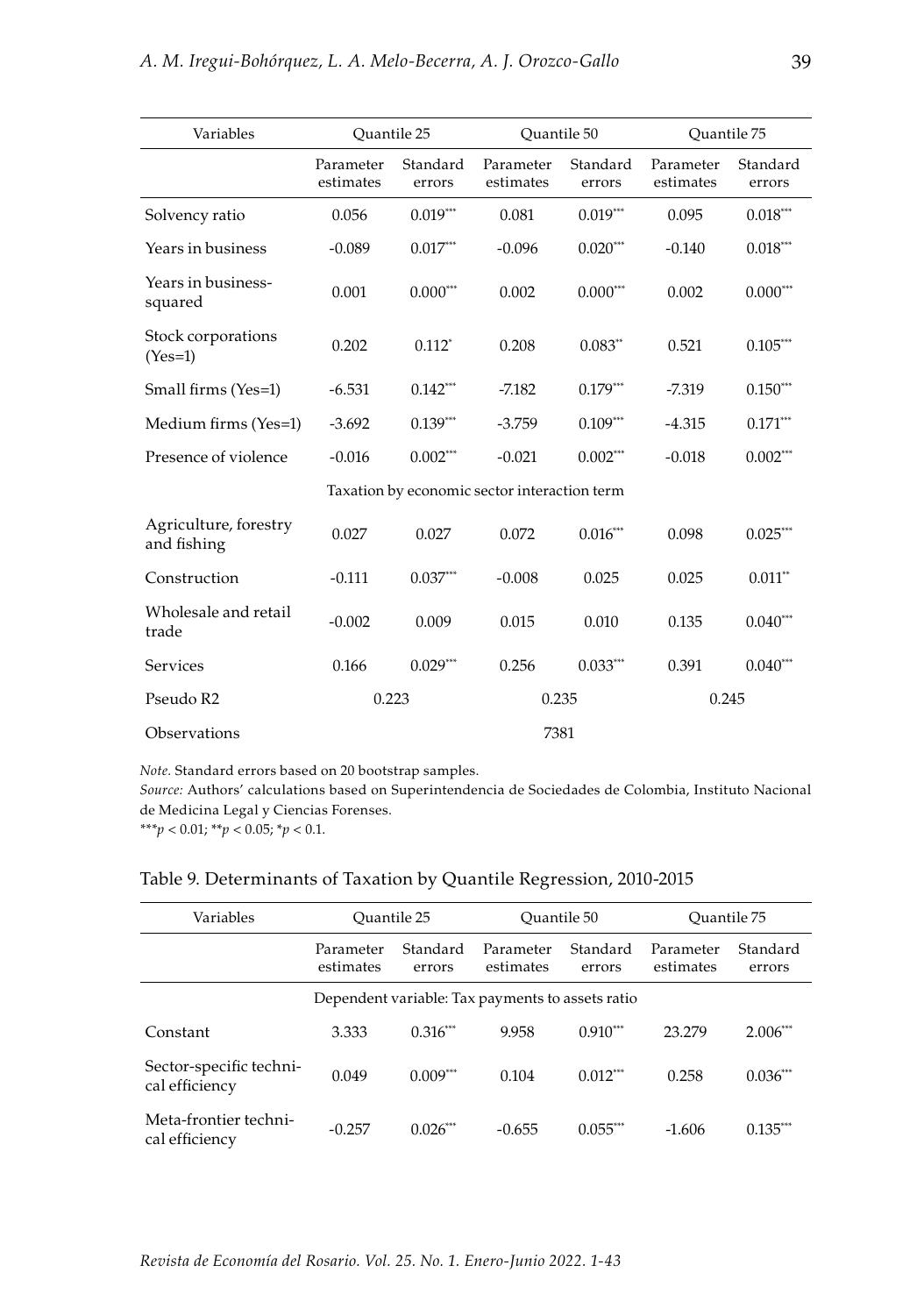| Variables                              | Quantile 25            |                      | Quantile 50                                           |                    | Quantile 75            |                    |
|----------------------------------------|------------------------|----------------------|-------------------------------------------------------|--------------------|------------------------|--------------------|
|                                        | Parameter<br>estimates | Standard<br>errors   | Parameter<br>estimates                                | Standard<br>errors | Parameter<br>estimates | Standard<br>errors |
| Mandatory statutory<br>auditor (Yes=1) | 0.661                  | $0.161***$           | 2.122                                                 | $0.258***$         | 4.582                  | $0.613***$         |
| Solvency ratio                         | 0.015                  | $0.008*$             | 0.032                                                 | $0.012***$         | 0.066                  | $0.019***$         |
| Years in business                      | $-0.020$               | $0.010**$            | $-0.097$                                              | $0.022***$         | $-0.221$               | $0.055***$         |
| Years in business-<br>squared          | 0.000                  | 0.000                | 0.001                                                 | $0.000***$         | 0.002                  | $0.001***$         |
| Stock corporations<br>$(Yes=1)$        | $-0.222$               | $0.078***$           | $-0.096$                                              | 0.132              | 0.662                  | 0.442              |
| Small firms (Yes=1)                    | $-0.041$               | 0.126                | $-1.150$                                              | $0.424***$         | $-3.711$               | $0.824***$         |
| Medium firms (Yes=1)                   | $-0.084$               | 0.087                | $-0.962$                                              | $0.247***$         | $-2.417$               | $0.572***$         |
| Presence of violence                   | 0.003                  | $0.001***$           | 0.003                                                 | 0.002              | 0.004                  | 0.008              |
|                                        |                        |                      | Sector-specific technical efficiency interaction term |                    |                        |                    |
| Agriculture, forestry,<br>and fishing  | $-0.091$               | $0.011***$           | $-0.234$                                              | $0.020***$         | $-0.564$               | $0.045***$         |
| Construction                           | $-0.125$               | $0.048***$           | $-0.093$                                              | 0.183              | 0.182                  | 0.485              |
| Wholesale and retail<br>trade          | 1.678                  | $0.927$ <sup>*</sup> | 1.303                                                 | 1.817              | 0.781                  | 3.250              |
| Services                               | $-0.007$               | 0.034                | 0.031                                                 | 0.094              | $-0.027$               | 0.211              |
|                                        |                        |                      | Meta-frontier technical efficiency interaction term   |                    |                        |                    |
| Agriculture, forestry,<br>and fishing  | 0.246                  | $0.041***$           | 0.678                                                 | $0.071***$         | 1.691                  | $0.162***$         |
| Construction                           | 1.234                  | $0.511**$            | 0.647                                                 | 1.794              | $-2.514$               | 4.669              |
| Wholesale and retail<br>trade          | $-1.597$               | 1.004                | $-0.874$                                              | 1.959              | 0.432                  | 3.496              |
| Services                               | 0.082                  | 0.080                | 0.119                                                 | 0.210              | 0.538                  | 0.473              |
| Pseudo R2                              | 0.027                  |                      | 0.044                                                 |                    | 0.064                  |                    |
| Observations                           |                        |                      | 7381                                                  |                    |                        |                    |

*Note.* standard errors based on 20 bootstrap samples.

*Source:* Authors' calculations based on Superintendencia de Sociedades de Colombia, Instituto Nacional de Medicina Legal y Ciencias Forenses.

*\*\*\*p* < 0.01; \*\**p* < 0.05; \**p* < 0.1.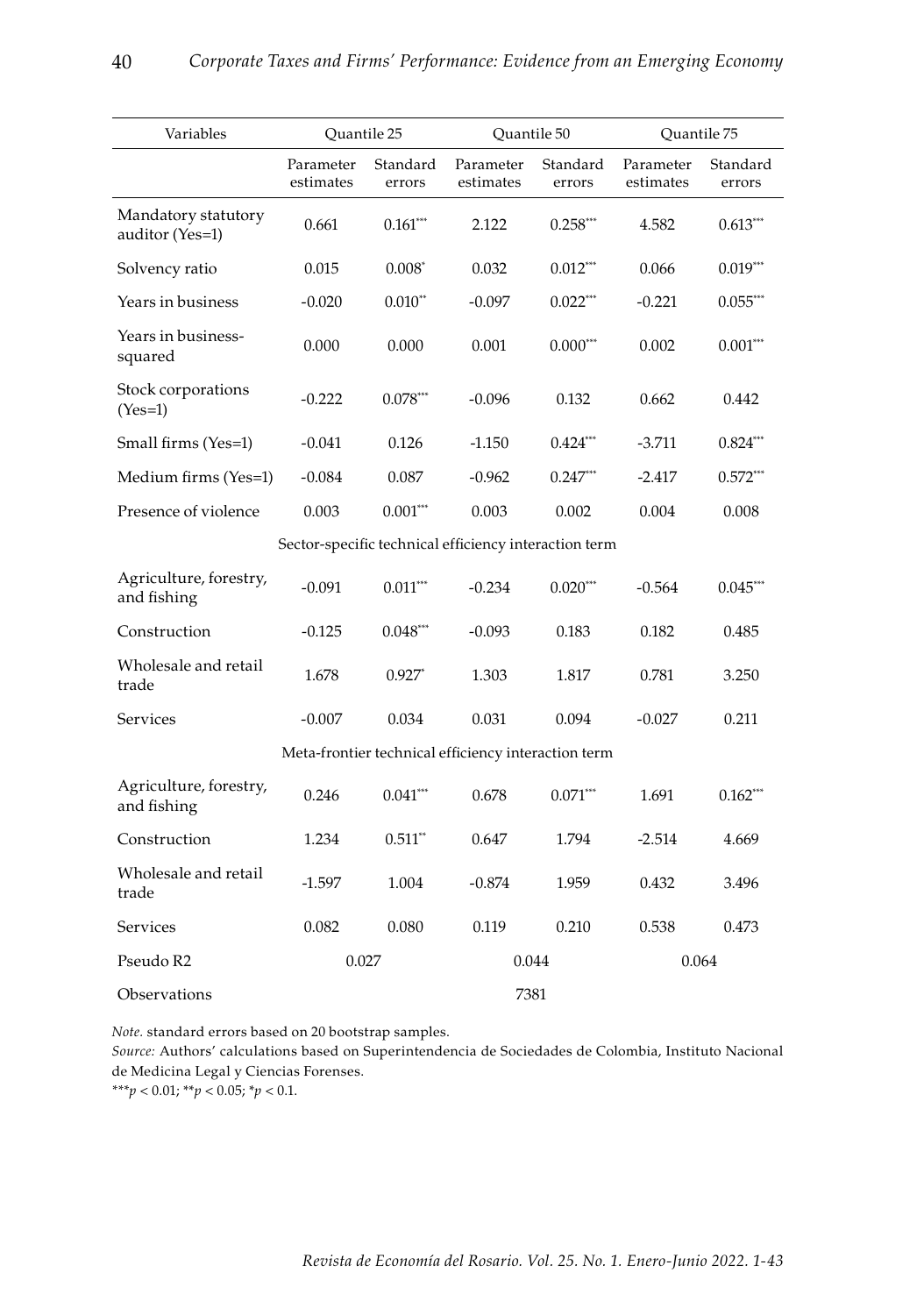|                                 |                                                                                                                            | Table A.1. Selected studies on the effect of taxes on corporate sector                                                                   |                                                         |                                                                                                                                                                                                                  |
|---------------------------------|----------------------------------------------------------------------------------------------------------------------------|------------------------------------------------------------------------------------------------------------------------------------------|---------------------------------------------------------|------------------------------------------------------------------------------------------------------------------------------------------------------------------------------------------------------------------|
| Author(s)                       | Main goal                                                                                                                  | Sample                                                                                                                                   | Analytical technique                                    | Main findings                                                                                                                                                                                                    |
| Bartolini (2018)                | with productivity.<br>To investigate if effective<br>taxation is negatively co-<br>rrelated                                | OECD (1995-2015). Observations<br>Orbis database of firms across<br>$= 1.914.231$                                                        | effects regression.<br>Model with fixed-                | the sample due mainly to the high share of mul-<br>for each dollar of profits than the other firms in<br>tinational firms and the composition of capital.<br>Firms at the productivity frontier pay less tax     |
| Lazar and Istrate<br>(2018)     | To investigate taxation as<br>determinant of firm per-<br>formance.                                                        | $(2000-2011)$ . Observations = 537<br>Non-financial Bucharest Stock<br>Exchange listed companies                                         | Model with fixed<br>regression.<br>effects              | The firm-specific overall effective tax rate has a<br>negative effect on firm performance. Leverage<br>negatively affects firm performance.                                                                      |
|                                 | MacKinlay (2015) xes in firms' debt issuance<br>To evaluate the role of ta-<br>decisions.                                  | $2019$ ). Observations = $1.642$<br>Compustat universe (1988-<br>Non-financial firms in the                                              | Conditional logit<br>framework                          | total debt in firms' capital structure, taxes affect<br>The effect of taxes on firms' overall debt usage<br>was insignificant. Rather than influencing the<br>the relative composition of debt.                  |
| Schwellnus and<br>Arnold (2008) | measured by productivity<br>ween corporate taxation<br>To analyze the link bet-<br>and economic growth,<br>and investment. | Amadeus database (1996-2004).<br>European o <co firms="" from="" the<br=""><math>Observations = 287.727</math></co>                      | ve distributed lag<br>ors autoregressi-<br>process.     | effects of corporate taxation on two of the main<br>drivers of economic growth: productivity and<br>Provided evidence of substantial negative<br>investment.                                                     |
| Vartia (2008)                   | To provide new informa-<br>tion on how different tax<br>policies can affect inves-<br>tment and productivity.              | Industry level data from the<br>OECD productivity database<br>Ш<br>(1983-2001). Observations<br>4.191                                    | ors and generalized<br>method of moments<br>estimation. | investment by increasing the user cost of capital.<br>Tax incentives for research and development<br>Found evidence that corporate taxes reduce<br>(R&D) are found to have a positive effect on<br>productivity. |
| bark $(2017)$                   | To study the causal effects<br>reduction on firm perfor-<br>Kaunitz and Ege- of a sudden payroll tax<br>mance.             | tistical Business Register (2003-<br>Statistics Sweden and the Sta-<br>Swedish firm-level data from<br>$2012$ ). Observations = $95.500$ | Difference-in-diffe-<br>rences approach.                | Found that under a payroll tax reduction sche-<br>which hold both for low- and high-profit firms.<br>me which lowered labor costs for young wor-<br>kers, firm exit and profit were not affected                 |

A. Appendix

A. Appendix

*Revista de Economía del Rosario. Vol. 25. No. 1. Enero-Junio 2022. 1-43*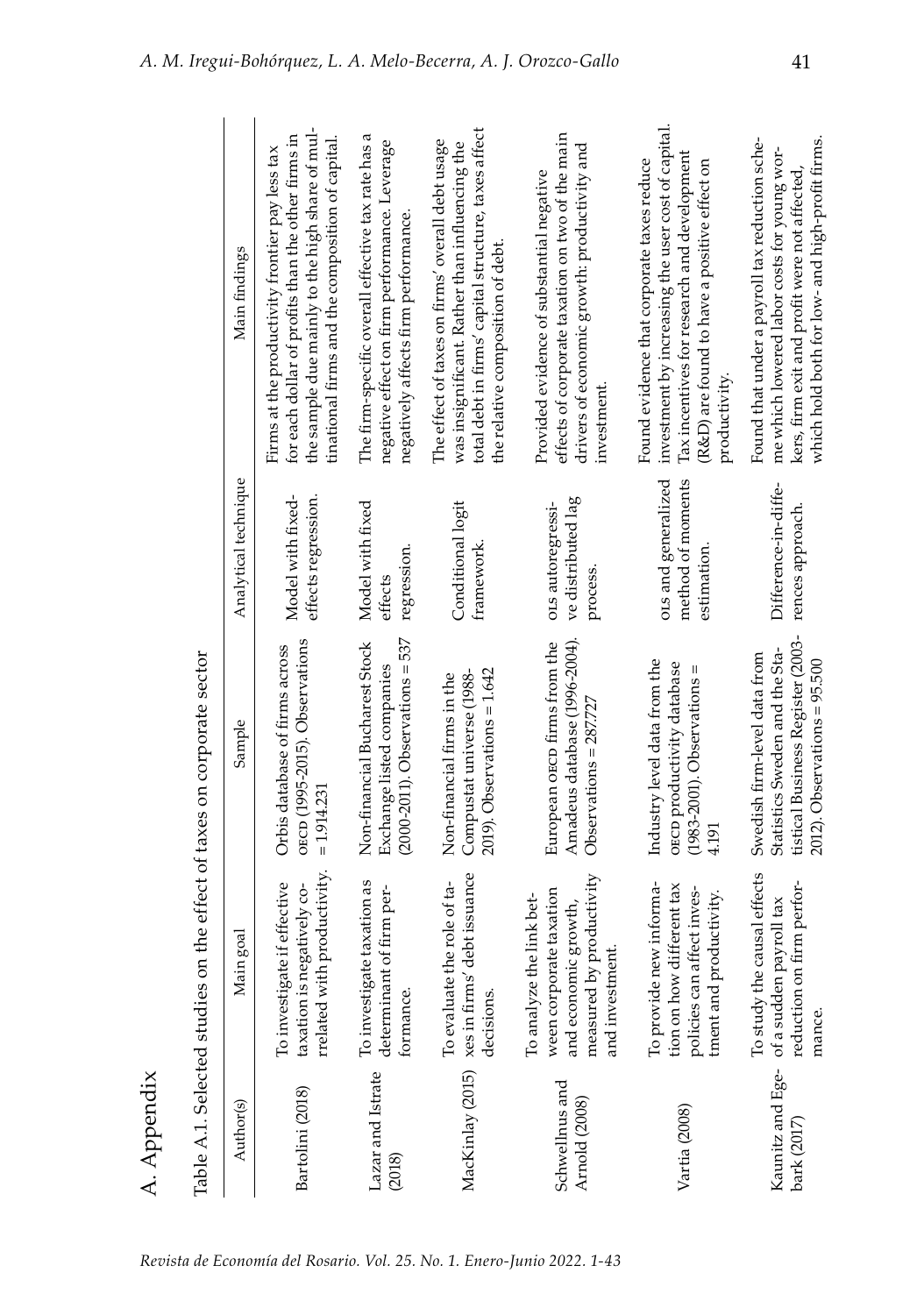| Main findings        | Results show that a stronger tax administration<br>tration attenuates the productivity gap of small<br>of small and young firms. Better tax adminis-<br>can exert a positive effect on the productivity<br>and young firms relative to larger and older<br>firms. | Found a strong and positive effect of taxation on<br>identify a statistically significant positive effect<br>companies' capital structure. Empirical results<br>of the relative tax benefit (interest tax and tax<br>shield) of debt on the companies' debt ratio. | Found that foreign investment enterprises ha-<br>which means that taxation plays an important<br>ve responded to the law by raising debt ratios,<br>role in the choice of capital structure. | in the pricing of dividends, and results produce<br>Found no hint of a negative personal tax effect<br>no indication that debt has net tax benefits. | of convergence for small firms, who are likely to<br>Higher rates of corporate taxation slow the rate<br>be the most constrained from making produc-<br>tivity-enhancing investments. Small firms are<br>affected, whereas large firms are not. |
|----------------------|-------------------------------------------------------------------------------------------------------------------------------------------------------------------------------------------------------------------------------------------------------------------|--------------------------------------------------------------------------------------------------------------------------------------------------------------------------------------------------------------------------------------------------------------------|----------------------------------------------------------------------------------------------------------------------------------------------------------------------------------------------|------------------------------------------------------------------------------------------------------------------------------------------------------|-------------------------------------------------------------------------------------------------------------------------------------------------------------------------------------------------------------------------------------------------|
| Analytical technique | Difference-in-diffe-<br>rence approach.                                                                                                                                                                                                                           | weighted least squa-<br>res regression.<br>Pool ors and                                                                                                                                                                                                            | Difference-in-diffe-<br>rences approach.                                                                                                                                                     | Cross-sectional re-<br>gression.                                                                                                                     | ors regression.                                                                                                                                                                                                                                 |
| Sample               | veys (2013-2016). Observations<br>with firm-level data from the<br>Tax Administration Quality<br>country-level Index merged<br>World Bank Enterprise Sur-<br>$= 11.354$                                                                                           | $(2007-2016)$ . Observations = 450<br>Panel data from the published<br>non-financial firms in Nigeria<br>financial statement of quoted                                                                                                                             | Chinese Industrial Enterprises<br>Database (2002-2008). Observa-<br>$tions = 319.767$                                                                                                        | Compustat firms (1965-1992).<br>Observations $= 2.400$ per<br>anmual                                                                                 | countries (1996-2005). Observa-<br>Firm-level data from the Ama-<br>deus database for 11 European<br>$tions = 226.468$                                                                                                                          |
| Main goal            | To study the link between<br>tax compliance costs and<br>firm performance.                                                                                                                                                                                        | To contribute to the debate<br>of taxes in firms' debt deci-<br>Orjinta and Agu- by evaluating the impact<br>sions.                                                                                                                                                | ign investment enterprises<br>treatments offered to fore-<br>responded by raising debt<br>To determine if tax<br>ratios.                                                                     | Fama and French To measure tax effects in<br>the pricing of dividends<br>and debt.                                                                   | ronment affect the produc-<br>To test whether aspects of<br>the domestic policy envi-<br>tivity catch-up of firms.                                                                                                                              |
| Author(s)            | Dabla-Norris et<br>al. (2017)                                                                                                                                                                                                                                     | bata (2017)                                                                                                                                                                                                                                                        | An (2012)                                                                                                                                                                                    | (1998)                                                                                                                                               | Gemmell et al.<br>(2018)                                                                                                                                                                                                                        |

42